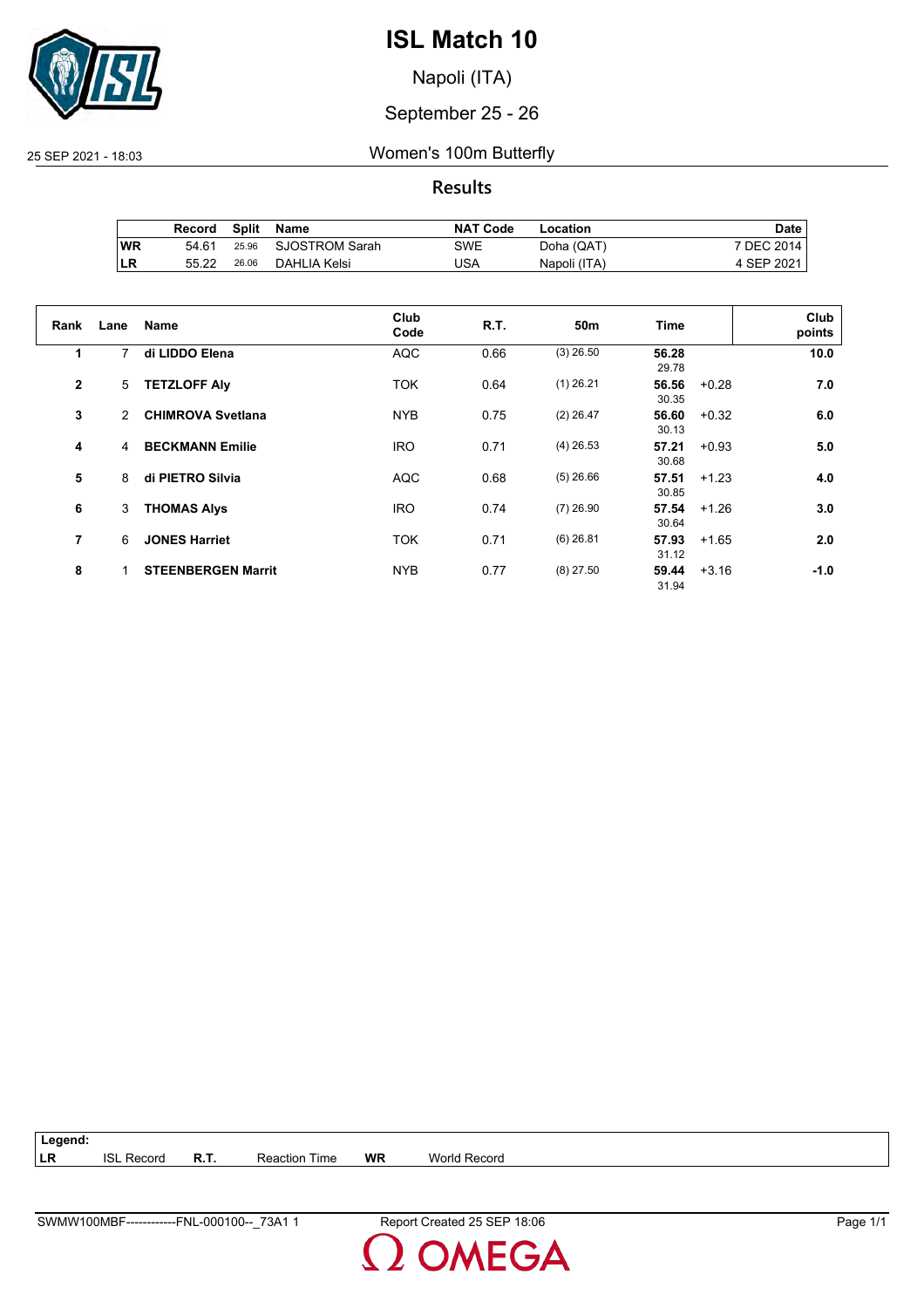

Napoli (ITA)

September 25 - 26

25 SEP 2021 - 18:07 Men's 100m Butterfly

**Results**

|     | Record | Split | Name           | <b>NAT Code</b> | Location       | Date i      |
|-----|--------|-------|----------------|-----------------|----------------|-------------|
| WR  | 47 78  | 22.44 | DRESSEL Caeleb | JSA             | Budapest (HUN) | 21 NOV 2020 |
| ILR | 47.78  | 22.44 | DRESSEL Caeleb | USA             | Budapest (HUN) | 21 NOV 2020 |

| Rank           | Lane          | <b>Name</b>                 | Club<br>Code | R.T. | 50 <sub>m</sub> | Time           |         | Club<br>points |
|----------------|---------------|-----------------------------|--------------|------|-----------------|----------------|---------|----------------|
| 1              | 8             | <b>RIVOLTA Matteo</b>       | <b>AQC</b>   | 0.68 | $(1)$ 23.12     | 49.77<br>26.65 |         | 10.0           |
| $\mathbf{2}$   | 5             | <b>KAWAMOTO Takeshi</b>     | <b>TOK</b>   | 0.61 | $(2)$ 23.19     | 50.07<br>26.88 | $+0.30$ | 7.0            |
| 3              | 7             | <b>CECCON Thomas</b>        | <b>AQC</b>   | 0.69 | $(6)$ 23.54     | 50.56<br>27.02 | $+0.79$ | 6.0            |
| 4              | $\mathcal{P}$ | <b>TEMPLE Matt</b>          | <b>NYB</b>   | 0.64 | $(5)$ 23.50     | 50.61<br>27.11 | $+0.84$ | 5.0            |
| 5              | 4             | <b>SANTOS Nicholas</b>      | <b>IRO</b>   | 0.62 | $(4)$ 23.37     | 50.69<br>27.32 | $+0.92$ | 4.0            |
| 6              |               | <b>MAJERSKI Jakub</b>       | <b>NYB</b>   | 0.67 | $(7)$ 23.60     | 50.79<br>27.19 | $+1.02$ | 3.0            |
| $\overline{7}$ | 3             | <b>VEKOVISHCHEV Mikhail</b> | <b>IRO</b>   | 0.65 | $(3)$ 23.30     | 50.86<br>27.56 | $+1.09$ | 2.0            |
| 8              | 6             | <b>SPAJARI Pedro</b>        | <b>TOK</b>   | 0.66 | $(8)$ 24.20     | 52.23<br>28.03 | $+2.46$ |                |

**Legend: LR** ISL Record **R.T.** Reaction Time **WR** World Record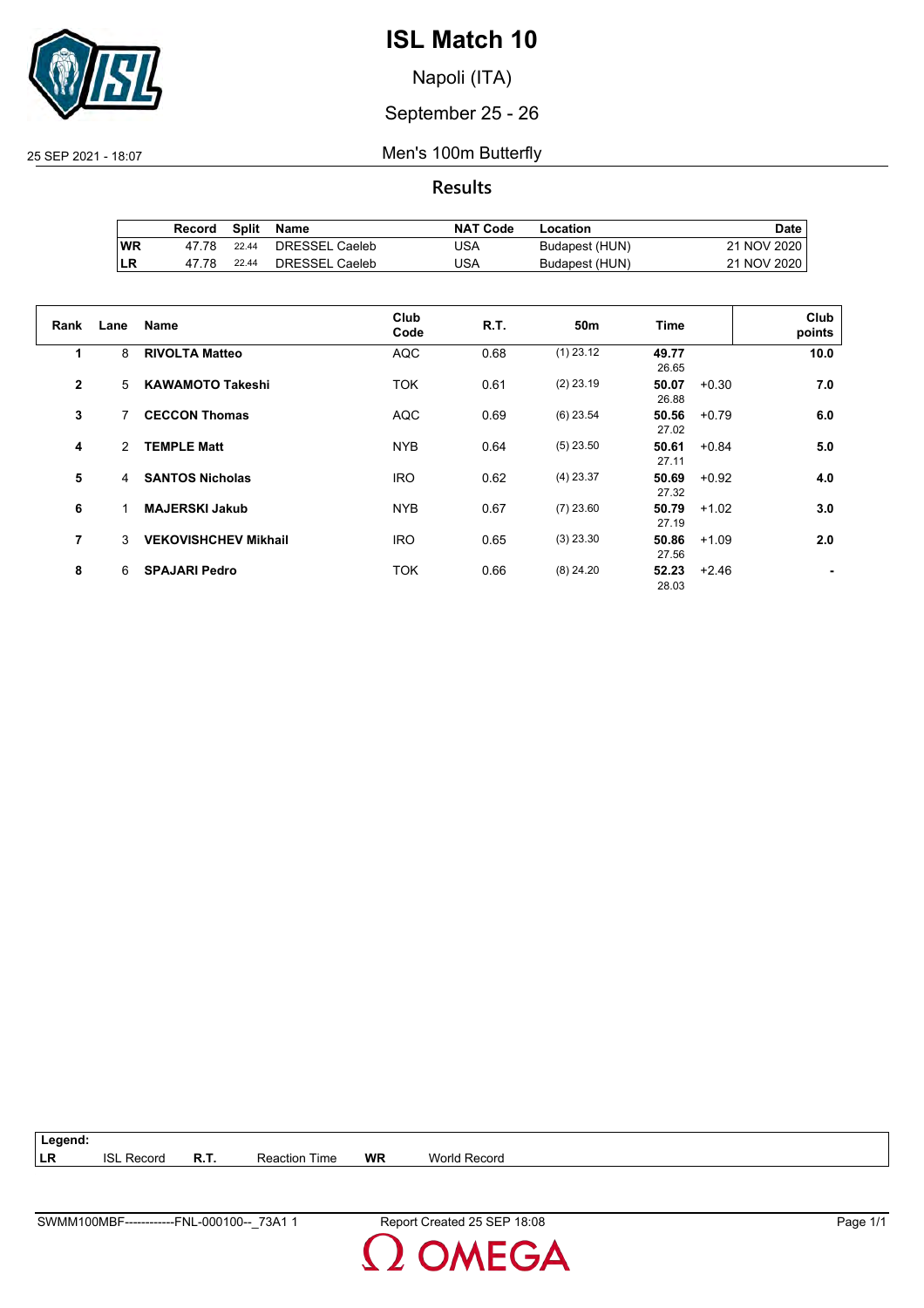

Napoli (ITA)

### September 25 - 26

25 SEP 2021 - 18:13 Women's 200m Backstroke

**Results**

|           | Record  |       | Splits |         | Name           | <b>NAT Code</b> | -ocation             | Date        |
|-----------|---------|-------|--------|---------|----------------|-----------------|----------------------|-------------|
| WR        | 1:58.94 | 28.40 | 58.59  | 1:29.00 | McKEOWN Kaylee | AUS             | Different Area (AUS) | 28 NOV 2020 |
| <b>LR</b> | 1:59.25 | 27.62 | 57.75  | 1:28.65 | ATHERTON Minna | AUS             | London (GBR)         | 23 NOV 2019 |

| Rank         | Lane | <b>Name</b>                | Club<br>Code | R.T. | 50m         | 100m                            | 150m                          | Time                      |         | Club<br>points |
|--------------|------|----------------------------|--------------|------|-------------|---------------------------------|-------------------------------|---------------------------|---------|----------------|
| 1            | 3    | <b>LOYNING Ingeborg</b>    | <b>IRO</b>   | 0.57 | $(1)$ 29.13 | $(1)$ 1:00.15                   | $(1)$ 1:31.85                 | 2:03.67                   |         | 10.0           |
| $\mathbf{2}$ | 5    | <b>DELOOF Gabby</b>        | <b>TOK</b>   | 0.72 | $(4)$ 29.74 | 31.02<br>$(2)$ 1:00.99<br>31.25 | 31.70<br>(2) 1:32.22<br>31.23 | 31.82<br>2:03.76<br>31.54 | $+0.09$ | 7.0            |
| 3            | 2    | <b>ZEVINA Daryna</b>       | <b>NYB</b>   | 0.83 | $(2)$ 29.39 | $(3)$ 1:01.05<br>31.66          | (4) 1:33.15<br>32.10          | 2:04.38<br>31.23          | $+0.71$ | 6.0            |
| 4            | 6    | <b>MADDEN Paige</b>        | <b>TOK</b>   | 0.67 | $(7)$ 30.29 | (5) 1:01.80<br>31.51            | (3) 1:32.85<br>31.05          | 2:04.76<br>31.91          | $+1.09$ | 5.0            |
| 5            |      | <b>PEDA Paulina</b>        | <b>NYB</b>   | 0.54 | $(8)$ 30.48 | $(7)$ 1:02.35<br>31.87          | $(7)$ 1:34.35<br>32.00        | 2:05.71<br>31.36          | $+2.04$ | 4.0            |
| 6            | 4    | <b>ZAMORANO Africa</b>     | <b>IRO</b>   | 0.47 | $(3)$ 29.48 | (4) 1:01.46<br>31.98            | (5) 1:33.92<br>32.46          | 2:05.83<br>31.91          | $+2.16$ | 3.0            |
| 7            |      | <b>PELLEGRINI Federica</b> | <b>AQC</b>   | 0.71 | $(5)$ 29.87 | $(6)$ 1:02.15<br>32.28          | (6) 1:34.18<br>32.03          | 2:05.91<br>31.73          | $+2.24$ | 2.0            |
| 8            | 8    | <b>POLIERI Alessia</b>     | <b>AQC</b>   | 0.65 | $(6)$ 30.10 | $(8)$ 1:03.52<br>33.42          | $(8)$ 1:37.52<br>34.00        | 2:11.03<br>33.51          | $+7.36$ | $-1.0$         |

| Legend: |                   |      |                      |    |                     |
|---------|-------------------|------|----------------------|----|---------------------|
| LR      | <b>ISL Record</b> | R.T. | <b>Reaction Time</b> | WR | <b>World Record</b> |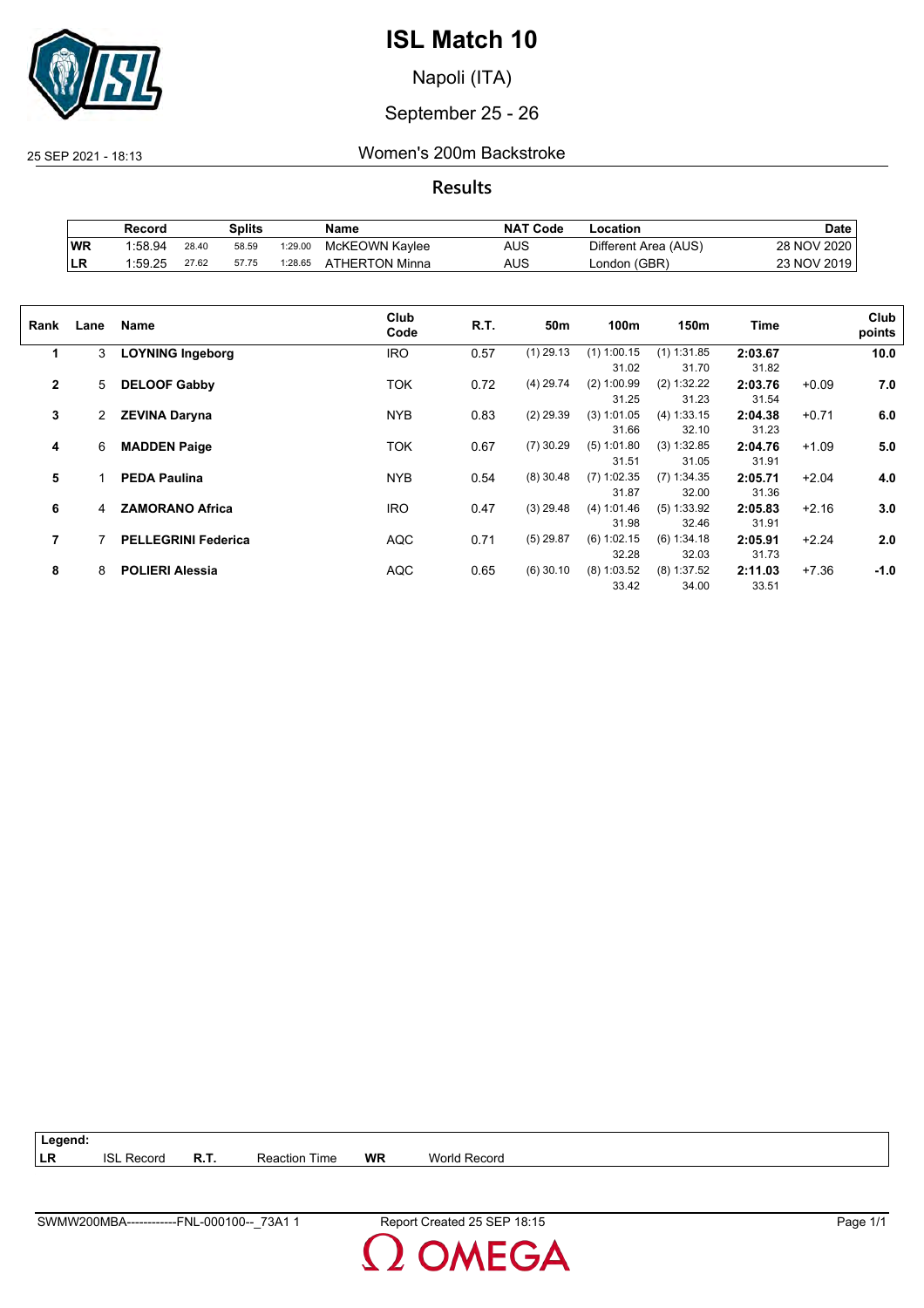

Napoli (ITA)

### September 25 - 26

25 SEP 2021 - 18:17 Men's 200m Backstroke

**Results**

|            | Record  |       | Splits |         | Name            | <b>NAT Code</b> | ∟ocation       | Date          |
|------------|---------|-------|--------|---------|-----------------|-----------------|----------------|---------------|
| WR         | 1:45.63 | 24.46 | 51.35  | 1:18.42 | ∟ARKIN Mitchell | AUS             | Sydney (AUS)   | 27 NOV 2015   |
| <b>ILR</b> | 1:46.37 | 25.15 | 51.77  | 1:18.81 | RYLOV Evaenv    | RUS             | Budapest (HUN) | 21 NOV 2020 L |

| Rank           | Lane | Name                      | Club<br>Code | R.T. | 50m         | 100m         | 150m          | Time    |         | Club<br>points |
|----------------|------|---------------------------|--------------|------|-------------|--------------|---------------|---------|---------|----------------|
| 1              | 5    | <b>TARASEVICH Grigory</b> | <b>TOK</b>   | 0.55 | $(3)$ 26.20 | $(2)$ 54.35  | $(1)$ 1:22.89 | 1:50.79 |         | 10.0           |
|                |      |                           |              |      |             | 28.15        | 28.54         | 27.90   |         |                |
| $\overline{2}$ | 4    | <b>MORA Lorenzo</b>       | <b>IRO</b>   | 0.60 | $(1)$ 25.99 | $(1)$ 54.30  | (2) 1:23.21   | 1:51.01 | $+0.22$ | 7.0            |
|                |      |                           |              |      |             | 28.31        | 28.91         | 27.80   |         |                |
| 3              | 3    | <b>GLINTA Robert</b>      | <b>IRO</b>   | 0.60 | $(2)$ 26.15 | $(=3) 54.91$ | (3) 1:23.71   | 1:51.96 | $+1.17$ | 6.0            |
|                |      |                           |              |      |             | 28.76        | 28.80         | 28.25   |         |                |
| 4              | 6    | <b>BOHUS Richard</b>      | <b>TOK</b>   | 0.56 | $(5)$ 26.28 | $(=3) 54.91$ | (4) 1:23.82   | 1:52.01 | $+1.22$ | 5.0            |
|                |      |                           |              |      |             | 28.63        | 28.91         | 28.19   |         |                |
| 5              |      | de DEUS Leonardo          | <b>AQC</b>   | 0.57 | $(6)$ 26.36 | $(7)$ 55.17  | (6) 1:24.16   | 1:52.28 | $+1.49$ | 4.0            |
|                |      |                           |              |      |             | 28.81        | 28.99         | 28.12   |         |                |
| 6              | 8    | <b>CIAMPI Matteo</b>      | <b>AQC</b>   | 0.61 | $(7)$ 26.64 | $(8)$ 55.21  | (5) 1:23.98   | 1:52.48 | $+1.69$ | 3.0            |
|                |      |                           |              |      |             | 28.57        | 28.77         | 28.50   |         |                |
| 7              |      | <b>TOMAC Mewen</b>        | <b>NYB</b>   | 0.59 | $(8)$ 26.65 | (5) 55.05    | (7) 1:24.41   | 1:53.50 | $+2.71$ | 2.0            |
|                |      |                           |              |      |             | 28.40        | 29.36         | 29.09   |         |                |
| 8              | 2    | <b>CLOGG Elliot</b>       | <b>NYB</b>   | 0.63 | $(4)$ 26.21 | $(6)$ 55.08  | (8) 1:24.68   | 1:55.38 | $+4.59$ |                |
|                |      |                           |              |      |             | 28.87        | 29.60         | 30.70   |         |                |
|                |      |                           |              |      |             |              |               |         |         |                |

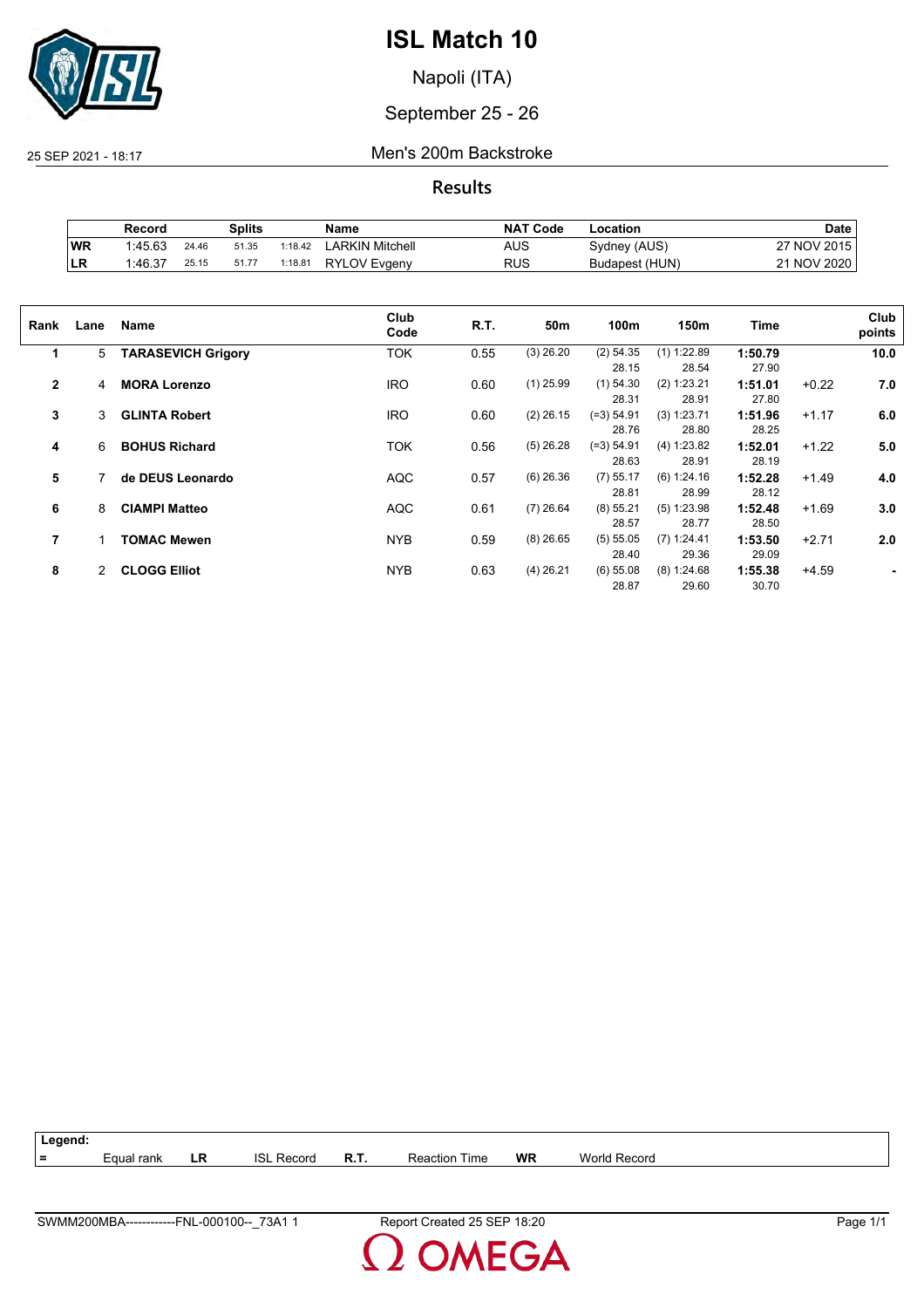

Napoli (ITA)

September 25 - 26

25 SEP 2021 - 18:24 Women's 200m Breaststroke

**Results**

|           | Record  |       | Splits  |         | Name                | <b>NAT Code</b> | Location         | <b>Date</b> |
|-----------|---------|-------|---------|---------|---------------------|-----------------|------------------|-------------|
| <b>WR</b> | 2:14.57 | 31.05 | 1:05.18 | 1:40.00 | <b>SONI Rebecca</b> | USA             | Manchester (GBR) | 18 DEC 2009 |
| ILR       | 2:15.56 | 30.25 | 1:04.99 | 1:40.76 | <b>KING Lilly</b>   | USA             | Budapest (HUN)   | 21 NOV 2020 |

| Rank           | Lane           | Name                       | Club<br>Code | R.T. | 50m         | 100m                             | 150m                            | Time                      |         | Club<br>points |
|----------------|----------------|----------------------------|--------------|------|-------------|----------------------------------|---------------------------------|---------------------------|---------|----------------|
| 1              | $\overline{2}$ | <b>RENSHAW Molly</b>       | <b>NYB</b>   | 0.68 | $(2)$ 32.07 | $(1)$ 1:07.49                    | (2) 1:43.57                     | 2:19.77                   |         | 9.0            |
| $\overline{2}$ | 4              | <b>STRAUCH Jenna</b>       | <b>IRO</b>   | 0.70 | $(6)$ 32.52 | 35.42<br>$(2)$ 1:07.58<br>35.06  | 36.08<br>$(1)$ 1:43.32<br>35.74 | 36.20<br>2:19.94<br>36.62 | $+0.17$ | 7.0            |
| 3              |                | <b>WOOD Abbie</b>          | <b>NYB</b>   | 0.70 | $(3)$ 32.14 | (3) 1:07.64                      | (3) 1:43.71                     | 2:20.02                   | $+0.25$ | 6.0            |
| 4              |                | <b>CARRARO Martina</b>     | <b>AQC</b>   | 0.65 | $(5)$ 32.33 | 35.50<br>$(=4) 1:08.26$<br>35.93 | 36.07<br>(4) 1:44.57<br>36.31   | 36.31<br>2:20.63<br>36.06 | $+0.86$ | 5.0            |
| 5              | 5              | <b>WATANABE Kanako</b>     | <b>TOK</b>   | 0.70 | $(7)$ 32.62 | $(=4) 1:08.26$<br>35.64          | (5) 1:44.74<br>36.48            | 2:21.25<br>36.51          | $+1.48$ | 4.0            |
| 6              | 8              | <b>CASTIGLIONI Arianna</b> | <b>AQC</b>   | 0.66 | $(4)$ 32.21 | (6) 1:08.46<br>36.25             | (6) 1:45.20<br>36.74            | 2:21.78<br>36.58          | $+2.01$ | 3.0            |
| 7              | 6              | <b>TUCKER Miranda</b>      | <b>TOK</b>   | 0.69 | $(8)$ 32.94 | $(8)$ 1:09.35<br>36.41           | $(7)$ 1:46.17<br>36.82          | 2:23.05<br>36.88          | $+3.28$ | 2.0            |
| 8              | 3              | <b>HULKKO Ida</b>          | <b>IRO</b>   | 0.65 | $(1)$ 31.81 | $(7)$ 1:08.86<br>37.05           | $(8)$ 1:46.57<br>37.71          | 2:24.42<br>37.85          | $+4.65$ | 1.0            |

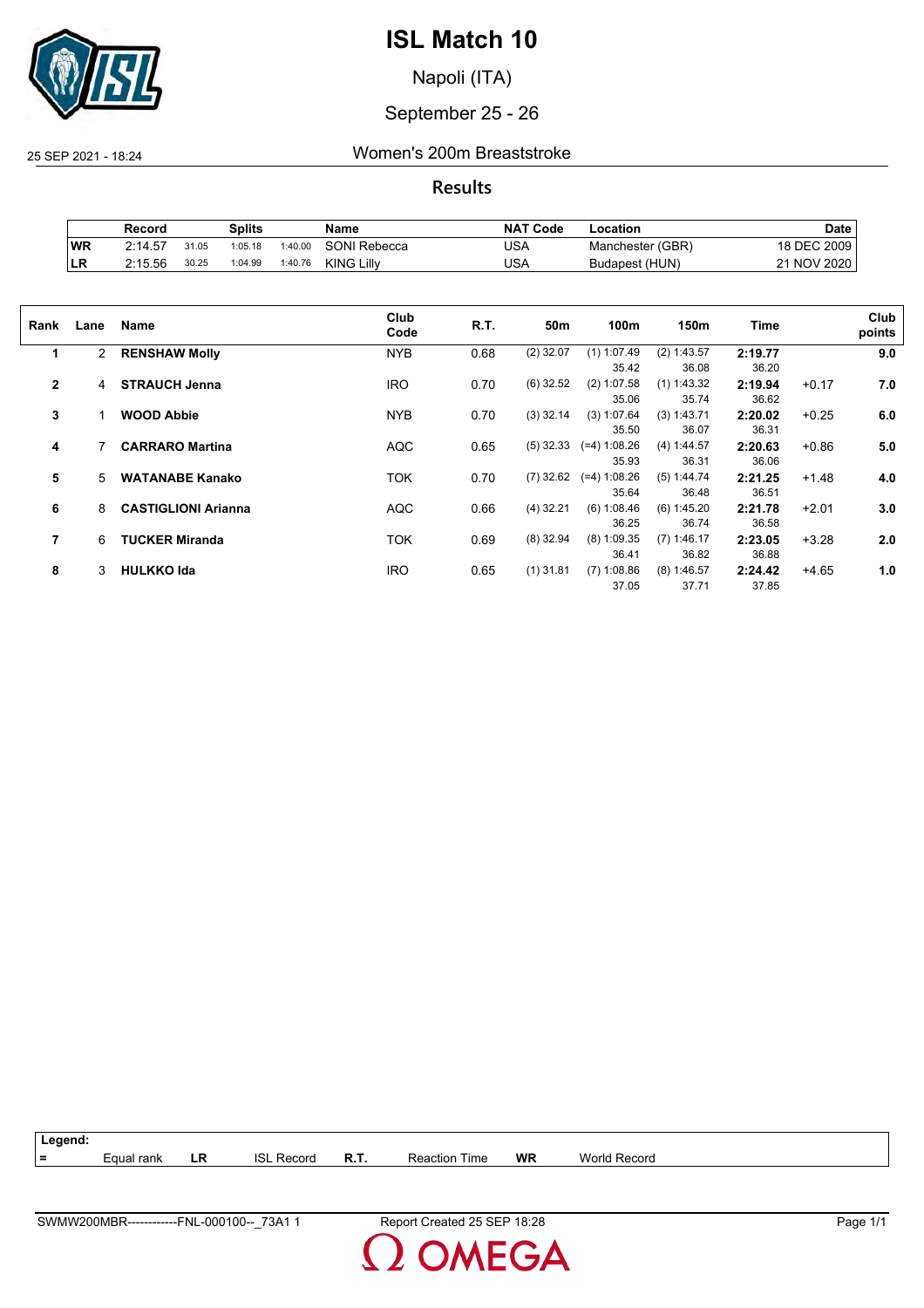

Napoli (ITA)

### September 25 - 26

25 SEP 2021 - 18:29 Men's 200m Breaststroke

**Results**

|           | Record  |       | Splits |         | Name                  | <b>NAT Code</b> | -ocation       | Date        |
|-----------|---------|-------|--------|---------|-----------------------|-----------------|----------------|-------------|
| WR        | 2:00.16 | 27.01 | 57.62  | 1:28.75 | <b>PRIGODA Kirill</b> | RUS             | Hangzhou (CHN) | 13 DEC 2018 |
| <b>LR</b> | 2.00.58 | 27.64 | 58.61  | 1:29.40 | <b>KOCH Marco</b>     | GER             | Budapest (HUN) | NOV 2020    |

| Rank         | Lane | Name                        | Club<br>Code | R.T. | 50m         | 100m          | 150m          | Time    |         | Club<br>points |
|--------------|------|-----------------------------|--------------|------|-------------|---------------|---------------|---------|---------|----------------|
| 1            | 3    | <b>PERSSON Erik</b>         | <b>IRO</b>   | 0.68 | $(6)$ 28.54 | $(4)$ 59.80   | (3) 1:31.07   | 2:02.39 |         | 12.0           |
|              |      |                             |              |      |             | 31.26         | 31.27         | 31.32   |         |                |
| $\mathbf{2}$ | 5    | <b>SETO Daiya</b>           | <b>TOK</b>   | 0.62 | $(5)$ 28.35 | (3) 59.69     | $(1)$ 1:30.93 | 2:02.48 | $+0.09$ | 7.0            |
|              |      |                             |              |      |             | 31.34         | 31.24         | 31.55   |         |                |
| 3            |      | <b>KAMMINGA Arno</b>        | <b>AQC</b>   | 0.63 | $(2)$ 28.06 | $(2)$ 59.41   | (2) 1:30.94   | 2:02.96 | $+0.57$ | 6.0            |
|              |      |                             |              |      |             | 31.35         | 31.53         | 32.02   |         |                |
| 4            |      | <b>KOCH Marco</b>           | <b>NYB</b>   | 0.71 | $(7)$ 28.95 | $(7)$ 1:00.65 | (6) 1:32.73   | 2:04.69 | $+2.30$ | 5.0            |
|              |      |                             |              |      |             | 31.70         | 32.08         | 31.96   |         |                |
| 5            | 6    | <b>KOSEKI Yasuhiro</b>      | <b>TOK</b>   | 0.68 | $(1)$ 27.79 | $(1)$ 59.26   | (4) 1:31.60   | 2:05.23 | $+2.84$ | 4.0            |
|              |      |                             |              |      |             | 31.47         | 32.34         | 33.63   |         |                |
| 6            | 8    | <b>MARTINENGHI Nicolo</b>   | <b>AQC</b>   | 0.67 | $(3)$ 28.17 | (5) 1:00.24   | (5) 1:32.70   | 2:05.36 | $+2.97$ | 3.0            |
|              |      |                             |              |      |             | 32.07         | 32.46         | 32.66   |         |                |
| 7            | 4    | <b>REITSHAMMER Bernhard</b> | <b>IRO</b>   | 0.72 | $(4)$ 28.22 | $(6)$ 1:00.58 | $(7)$ 1:33.74 | 2:08.18 | $+5.79$ | ٠              |
|              |      |                             |              |      |             | 32.36         | 33.16         | 34.44   |         |                |
| 8            | 2    | <b>WILBY James</b>          | <b>NYB</b>   | 0.69 | $(8)$ 29.28 | $(8)$ 1:02.06 | $(8)$ 1:36.11 | 2:10.24 | $+7.85$ |                |
|              |      |                             |              |      |             | 32.78         | 34.05         | 34.13   |         |                |
|              |      |                             |              |      |             |               |               |         |         |                |

| $ $ Legend: |                   |                      |    |                     |
|-------------|-------------------|----------------------|----|---------------------|
| l LR        | <b>ISL Record</b> | <b>Reaction Time</b> | WR | <b>World Record</b> |

**OMEGA**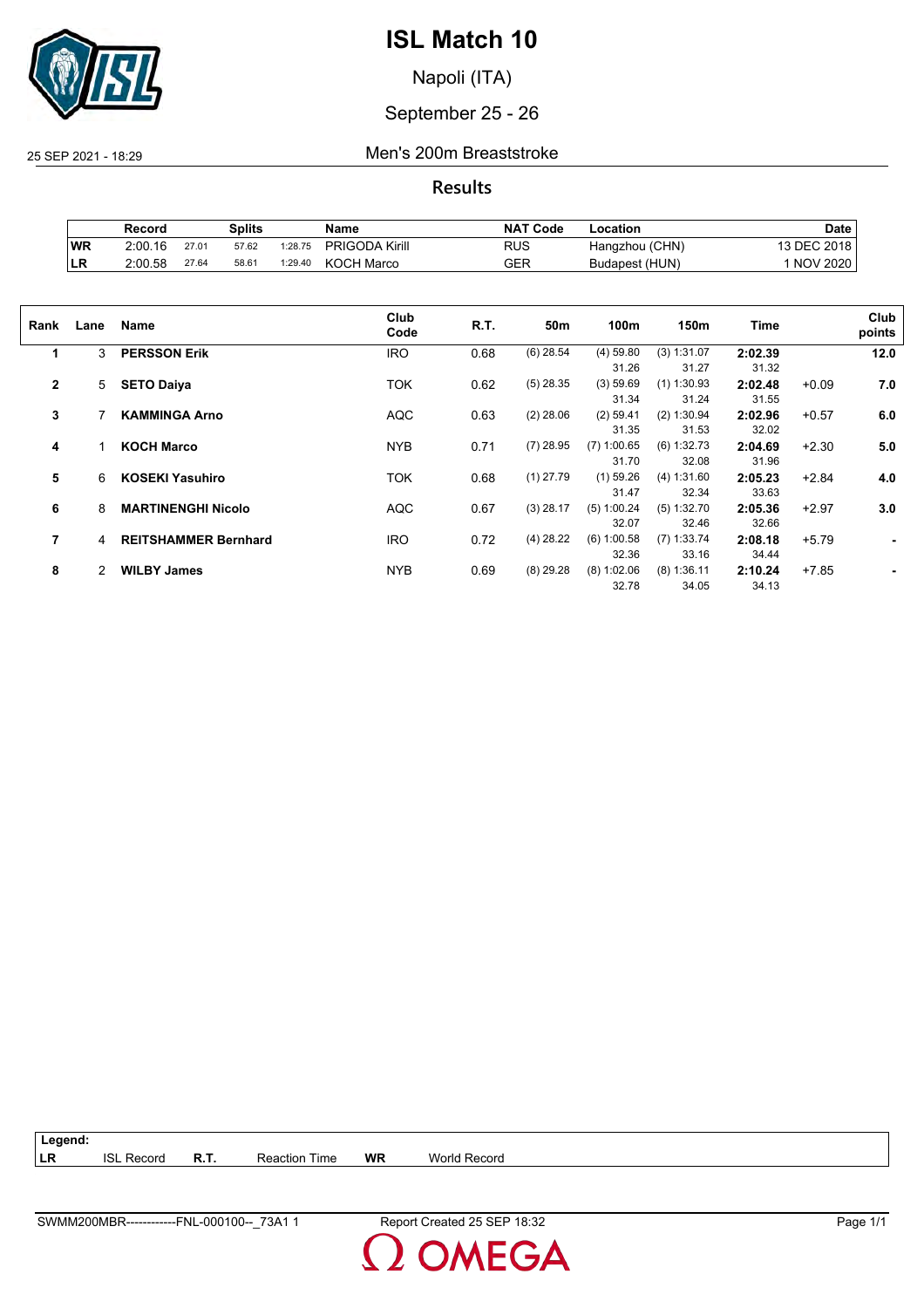

Napoli (ITA)

### September 25 - 26

#### 25 SEP 2021 - 18:34 Women's 4x100m Freestyle

#### **Results**

|           | Record  |       | Splits  |         | <b>NAT (Relay)</b>    | ∟ocation       | Date        |
|-----------|---------|-------|---------|---------|-----------------------|----------------|-------------|
| <b>WR</b> | 3:26.53 | 52.39 | 1:42.97 | 2:35.52 | NED - Netherlands     | Doha (QAT)     | 5 DEC 2014  |
| ILR       | 3:25.37 | 50.94 | 1:42.53 | 2:33.82 | ENS - Energy Standard | Budapest (HUN) | 21 NOV 2020 |

| $\blacktriangleleft$<br>$\overline{4}$<br>IRO - Iron<br><b>KROMOWIDJOJO Ranomi</b><br>0.70<br>24.83<br>0.29<br><b>SEEMANOVA Barbora</b><br>24.62<br>0.29<br>ANDRUSENKO Veronika<br>25.80 | 3:30.21<br>52.04<br>$(1)$ 52.04<br>51.90<br>$(1)$ 1:43.94<br>53.48<br>$(1)$ 2:37.42<br>52.79 |          | 30.0   |
|------------------------------------------------------------------------------------------------------------------------------------------------------------------------------------------|----------------------------------------------------------------------------------------------|----------|--------|
|                                                                                                                                                                                          |                                                                                              |          |        |
|                                                                                                                                                                                          |                                                                                              |          |        |
|                                                                                                                                                                                          |                                                                                              |          |        |
|                                                                                                                                                                                          |                                                                                              |          |        |
| <b>COCCONCELLI Costanza</b><br>0.27<br>25.07                                                                                                                                             |                                                                                              |          |        |
| $\mathbf{2}$<br>5<br><b>TOK - Tokyo Frog Kings</b>                                                                                                                                       | 3:30.23                                                                                      | $+0.02$  | 14.0   |
| <b>DELOOF Catie</b><br>0.67<br>25.47                                                                                                                                                     | 52.71<br>$(2)$ 52.71                                                                         |          |        |
| <b>IGARASHI Chihiro</b><br>0.30<br>25.24                                                                                                                                                 | 52.76<br>(3) 1:45.47                                                                         |          |        |
| 0.28<br>25.19<br><b>MEYNEN Julie</b>                                                                                                                                                     | 52.84<br>$(3)$ 2:38.31                                                                       |          |        |
| 0.07<br>24.90<br><b>COMERFORD Mallory</b>                                                                                                                                                | 51.92                                                                                        |          |        |
| 3<br>$\overline{7}$<br><b>AQC - Aqua Centurions</b>                                                                                                                                      | 3:30.83                                                                                      | $+0.62$  | 12.0   |
| 0.72<br><b>BARRATT Holly</b><br>25.40                                                                                                                                                    | 53.19<br>(3) 53.19                                                                           |          |        |
| 0.34<br>25.01<br><b>KAMENEVA Marija</b>                                                                                                                                                  | 52.15<br>(2) 1:45.34                                                                         |          |        |
| MUNOZ del CAMPO Lidon<br>0.24<br>24.79                                                                                                                                                   | 52.68<br>$(2)$ 2:38.02                                                                       |          |        |
| 0.26<br>25.56<br><b>PELLEGRINI Federica</b>                                                                                                                                              | 52.81                                                                                        |          |        |
| <b>NYB - NY Breakers</b><br>4<br>$\overline{2}$                                                                                                                                          | 3:31.48                                                                                      | $+1.27$  | 10.0   |
| FIEDKIEWICZ Kornelia<br>25.74<br>0.65                                                                                                                                                    | 53.21<br>(4) 53.21                                                                           |          |        |
| 0.39<br>USTINOVA Daria S<br>25.45                                                                                                                                                        | 52.77<br>(4) 1:45.98                                                                         |          |        |
| 0.33<br>25.25<br><b>TCHORZ Alicja</b>                                                                                                                                                    | 52.91<br>$(4)$ 2:38.89                                                                       |          |        |
| <b>STEENBERGEN Marrit</b><br>0.29<br>25.29                                                                                                                                               | 52.59                                                                                        |          |        |
| 5<br>6<br><b>TOK - Tokyo Frog Kings</b>                                                                                                                                                  | 3:34.94                                                                                      | $+4.73$  | 8.0    |
| <b>AOKI Tomomi</b><br>0.66<br>26.00                                                                                                                                                      | 54.17<br>(6) 54.17                                                                           |          |        |
| <b>GINGRICH Leah</b><br>0.25<br>25.97                                                                                                                                                    | 53.98<br>(5) 1:48.15                                                                         |          |        |
| 0.22<br>25.42<br><b>TETZLOFF Aly</b>                                                                                                                                                     | 54.14<br>$(5)$ 2:42.29                                                                       |          |        |
| 0.20<br>25.18<br>DELOOF Gabby                                                                                                                                                            | 52.65                                                                                        |          |        |
| 6<br><b>NYB - NY Breakers</b><br>$\mathbf{1}$                                                                                                                                            | 3:38.29                                                                                      | $+8.08$  | $-2.0$ |
| USTINOVA Daria K<br>0.75<br>26.72                                                                                                                                                        | 55.62<br>(8) 55.62                                                                           |          |        |
| 0.27<br>25.59<br><b>HOPE Lucy</b>                                                                                                                                                        | 53.62<br>$(8)$ 1:49.24                                                                       |          |        |
| CHIMROVA Svetlana<br>0.34<br>26.25                                                                                                                                                       | 54.54<br>$(6)$ 2:43.78                                                                       |          |        |
| 0.53<br>26.85<br>ZEVINA Daryna                                                                                                                                                           | 54.51                                                                                        |          |        |
| $\overline{7}$<br>8<br><b>AQC - Aqua Centurions</b>                                                                                                                                      | 3:40.26                                                                                      | $+10.05$ | $-2.0$ |
| NASRETDINOVA Rosalia<br>0.71<br>24.87                                                                                                                                                    | 53.30<br>(5) 53.30                                                                           |          |        |
| 26.70<br><b>TAYLOR Laura</b><br>0.41                                                                                                                                                     | 55.56<br>(6) 1:48.86                                                                         |          |        |
| 0.37<br>26.50<br><b>HIBBOTT Holly</b>                                                                                                                                                    | 55.42<br>$(7)$ 2:44.28                                                                       |          |        |
| POLIERI Alessia<br>26.60<br>0.16                                                                                                                                                         | 55.98                                                                                        |          |        |
| 8<br>3<br>IRO - Iron                                                                                                                                                                     | 3:42.10                                                                                      | $+11.89$ | $-2.0$ |
| <b>HILL Danielle</b><br>0.66<br>26.20                                                                                                                                                    | 54.74<br>(7) 54.74                                                                           |          |        |
| 25.92<br>ZAMORANO Africa<br>0.13                                                                                                                                                         | 54.17<br>$(7)$ 1:48.91                                                                       |          |        |
| <b>THOMAS Alys</b><br>0.26<br>26.48                                                                                                                                                      | 55.60<br>$(8)$ 2:44.51                                                                       |          |        |
| 27.22<br><b>SCALIA Silvia</b><br>0.32                                                                                                                                                    | 57.59                                                                                        |          |        |

| ∟egend:   |                |             |                      |           |                     |  |
|-----------|----------------|-------------|----------------------|-----------|---------------------|--|
| <b>LR</b> | Record<br>ISI. | <b>R.T.</b> | <b>Reaction Time</b> | <b>WR</b> | <b>World Record</b> |  |

**OMEGA**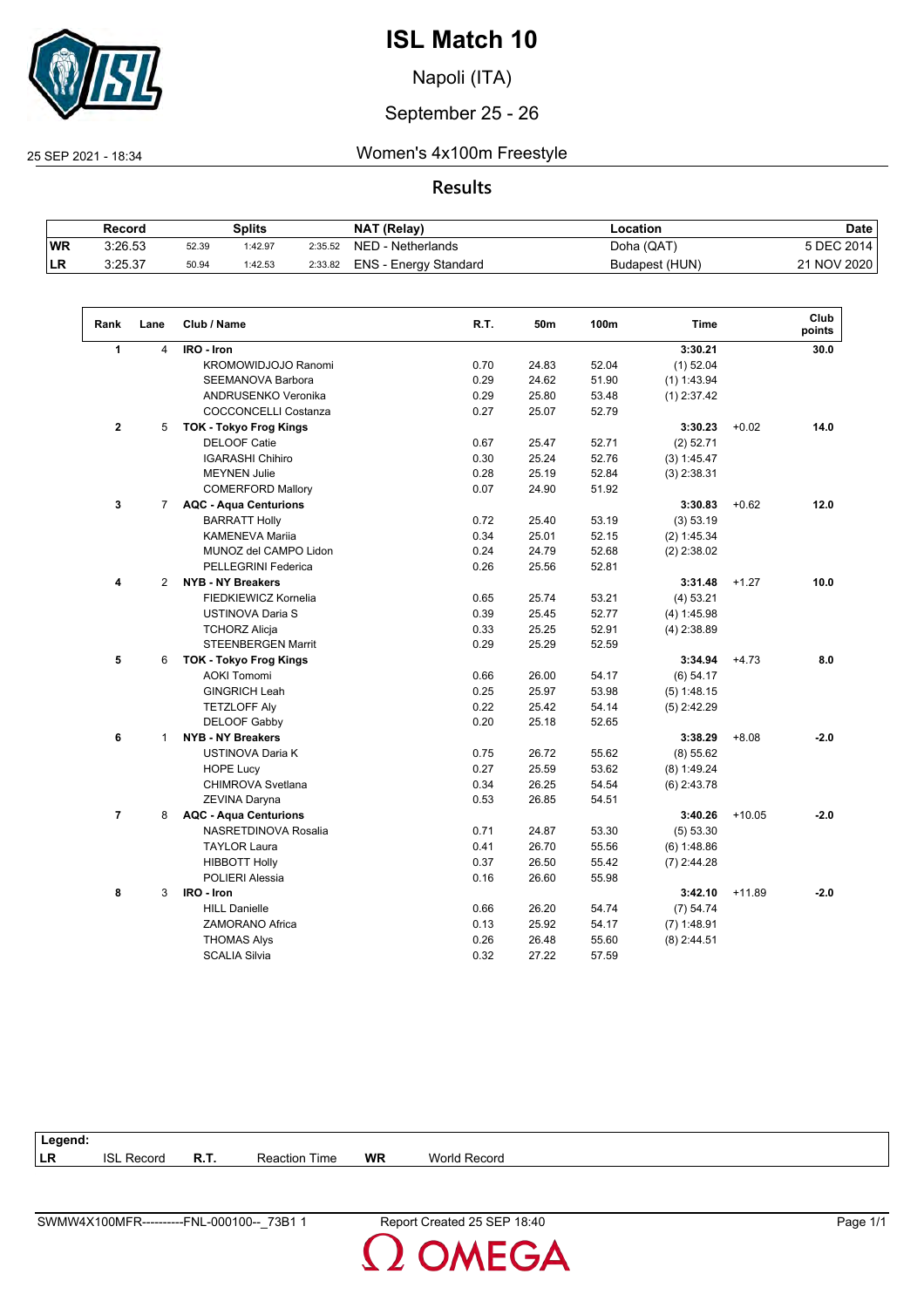

Napoli (ITA)

#### September 25 - 26

25 SEP 2021 - 18:46 Men's 50m Freestyle

**Results**

|            | Record Name |                      | <b>NAT Code</b> | Location       | Date        |
|------------|-------------|----------------------|-----------------|----------------|-------------|
| <b>IWR</b> |             | 20.16 DRESSEL Caeleb | USA             | Budapest (HUN) | 21 NOV 2020 |
| LR         |             | 20.16 DRESSEL Caeleb | USA             | Budapest (HUN) | 21 NOV 2020 |

| Rank  | Lane | Name                      | <b>Club Code</b> | R.T. | Time             | Club points |
|-------|------|---------------------------|------------------|------|------------------|-------------|
|       |      | <b>SZABO Szebasztian</b>  | AQC              | 0.62 | 21.13            | 9.0         |
| 2     |      | <b>PIJNENBURG Stan</b>    | <b>NYB</b>       | 0.64 | 21.28<br>$+0.15$ | 7.0         |
| 3     | 3    | <b>ORSI Marco</b>         | <b>IRO</b>       | 0.61 | 21.30<br>$+0.17$ | 6.0         |
| 4     | 4    | de BOER Thom              | <b>IRO</b>       | 0.63 | 21.36<br>$+0.23$ | 5.0         |
| $= 5$ | 5.   | <b>MOROZOV Vladimir</b>   | TOK              | 0.62 | 21.46<br>$+0.33$ | 3.5         |
| =5    | 6    | <b>SPAJARI Pedro</b>      | TOK              | 0.65 | 21.46<br>$+0.33$ | 3.5         |
|       | 8    | <b>MIRESSI Alessandro</b> | <b>AQC</b>       | 0.73 | 21.56<br>$+0.43$ | 2.0         |
| 8     |      | <b>KRASKA Jakub</b>       | <b>NYB</b>       | 0.67 | 21.97<br>$+0.84$ | 1.0         |

**LR** ISL Record **R.T.** Reaction Time **WR** World Record

SWMM50MFR-------------FNL-000100--\_73A1 1 Report Created 25 SEP 18:47 Page 1/1

**Legend:**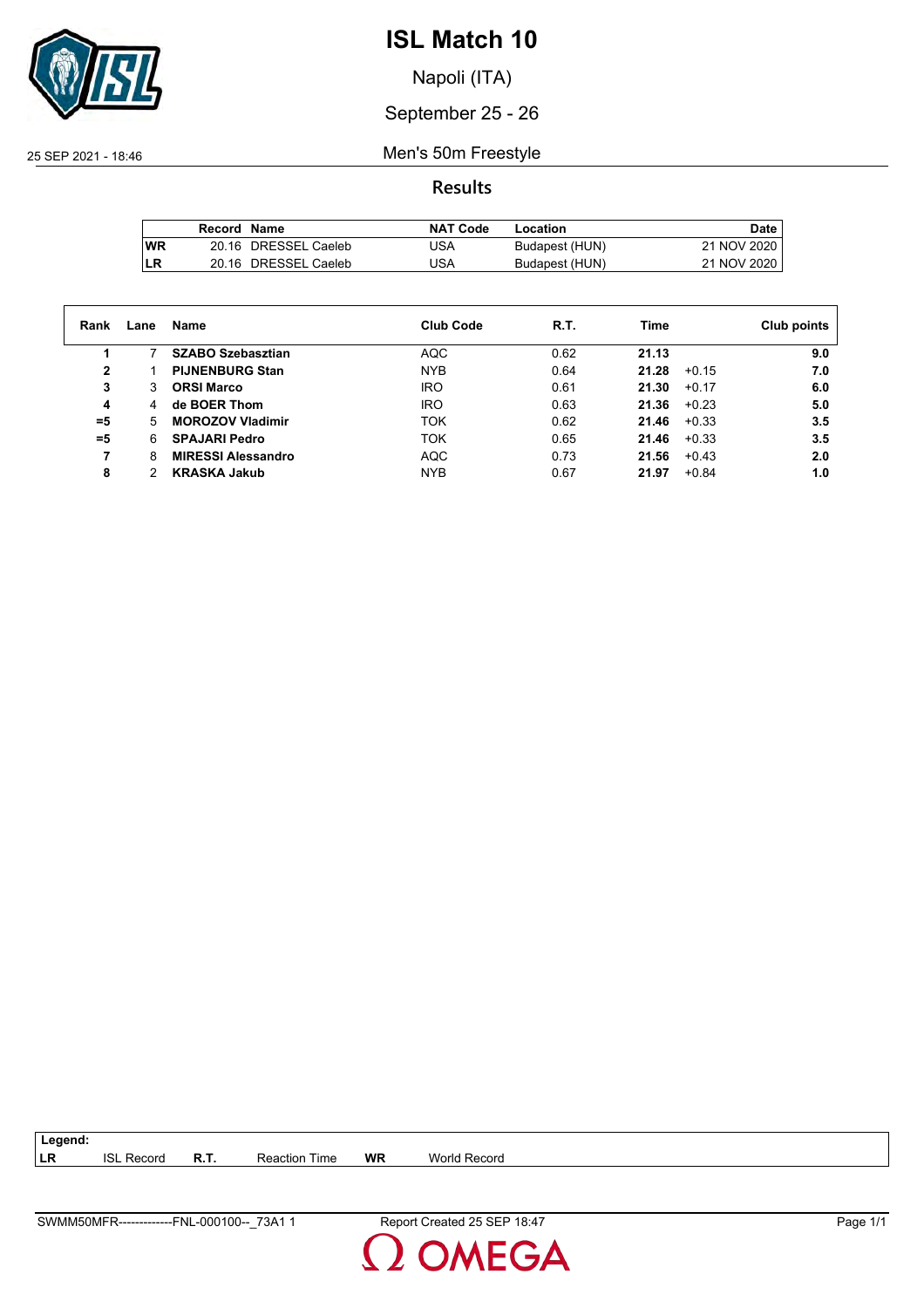

Napoli (ITA)

#### September 25 - 26

#### 25 SEP 2021 - 18:49 Women's 50m Freestyle

#### **Results**

|     | Record Name |                           | <b>NAT Code</b> | Location     | Date l     |
|-----|-------------|---------------------------|-----------------|--------------|------------|
| lWR |             | 22.93 KROMOWIDJOJO Ranomi | NED             | Berlin (GER) | 7 AUG 2017 |
| LR  |             | 23.17 SJOSTROM Sarah      | SWE             | Napoli (ITA) | 2 SEP 2021 |

| Rank | Lane | Name                        | <b>Club Code</b> | R.T. | Time             | Club points |
|------|------|-----------------------------|------------------|------|------------------|-------------|
|      | 5.   | <b>DELOOF Catie</b>         | <b>TOK</b>       | 0.65 | 24.19            | 9.0         |
| 2    |      | <b>KAMENEVA Marija</b>      | <b>AQC</b>       | 0.64 | 24.20<br>$+0.01$ | 7.0         |
| 3    |      | <b>KROMOWIDJOJO Ranomi</b>  | <b>IRO</b>       | 0.70 | 24.22<br>$+0.03$ | 6.0         |
| 4    | 4    | <b>HENIQUE Melanie</b>      | <b>IRO</b>       | 0.61 | $+0.16$<br>24.35 | 5.0         |
| 5    | 8    | di PIETRO Silvia            | <b>AQC</b>       | 0.68 | 24.38<br>$+0.19$ | 4.0         |
| $=6$ |      | <b>FIEDKIEWICZ Kornelia</b> | <b>NYB</b>       | 0.64 | 24.51<br>$+0.32$ | 2.5         |
| $=6$ | 6    | <b>IGARASHI Chihiro</b>     | <b>TOK</b>       | 0.59 | 24.51<br>$+0.32$ | 2.5         |
| 8    |      | <b>USTINOVA Daria S</b>     | <b>NYB</b>       | 0.70 | 24.53<br>$+0.34$ | 1.0         |

**LR** ISL Record **R.T.** Reaction Time **WR** World Record

**Legend:**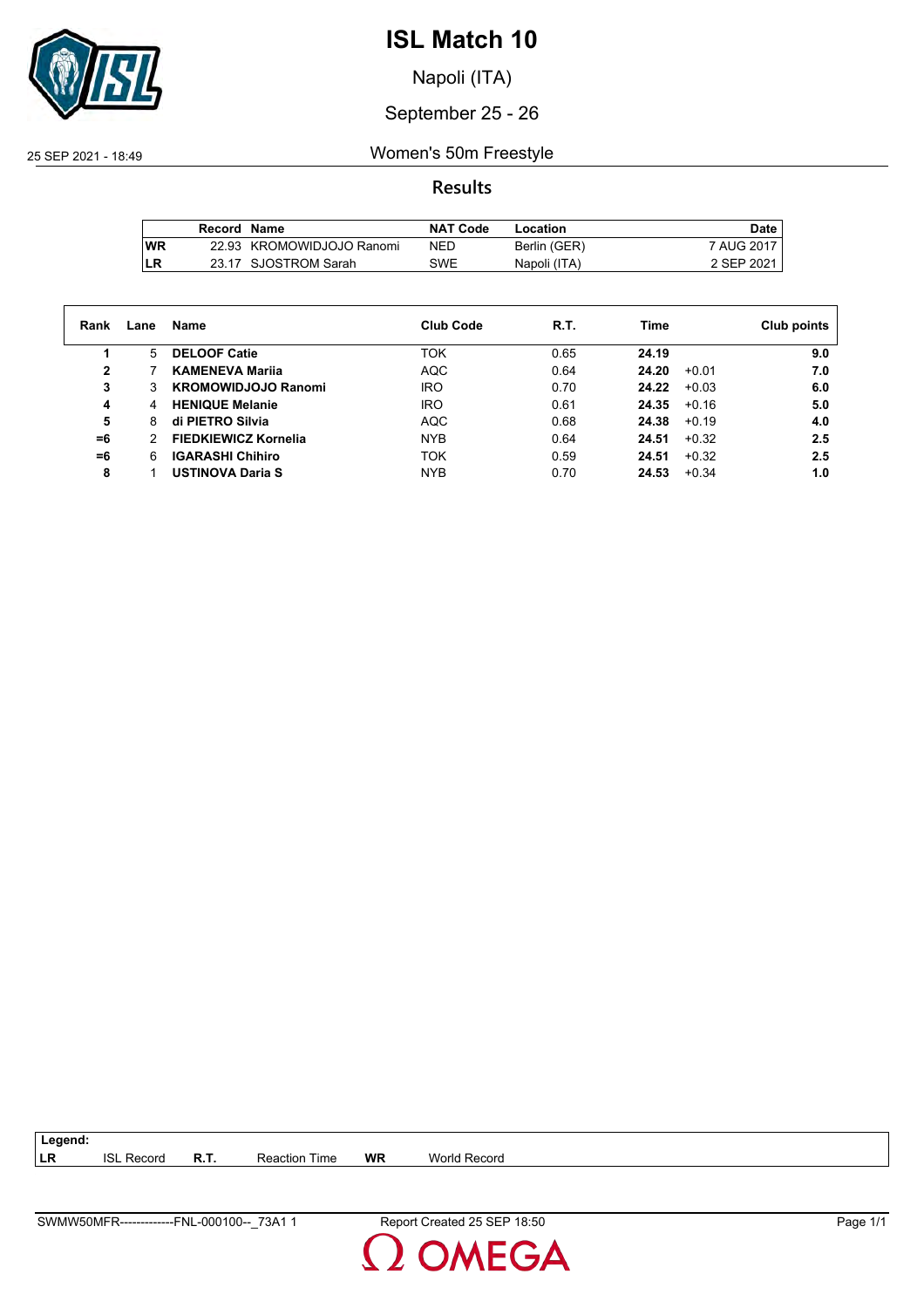

Napoli (ITA)

September 25 - 26

25 SEP 2021 - 18:54 Men's 200m Individual Medley

**Results**

|           | Record  |       | Splits |         | Name        | <b>NAT Code</b> | ∟ocation        | Date        |
|-----------|---------|-------|--------|---------|-------------|-----------------|-----------------|-------------|
| WR        | 1:49.63 | 23.71 | 50.74  | 1:22.48 | LOCHTE Ryan | USA             | Istanbul (TUR)  | 14 DEC 2012 |
| <b>LR</b> | 1:50.76 | 23.88 | 51.20  | 1:23.11 | SETO Daiva  | JPN             | Las Vegas (USA) | 20 DEC 2019 |

| Rank           | Lane | Name                   | Club<br>Code | R.T. | 50m         | 100m        | 150m          | Time    |         | Club<br>points |
|----------------|------|------------------------|--------------|------|-------------|-------------|---------------|---------|---------|----------------|
| 1              | 5    | <b>SETO Daiya</b>      | <b>TOK</b>   | 0.60 | $(1)$ 24.44 | $(1)$ 52.37 | (1) 1:24.94   | 1:52.59 |         | 9.0            |
|                |      |                        |              |      |             | 27.93       | 32.57         | 27.65   |         |                |
| $\overline{2}$ |      | <b>HEINTZ Philip</b>   | <b>NYB</b>   | 0.71 | $(3)$ 24.81 | (3) 53.54   | (2) 1:26.14   | 1:53.58 | $+0.99$ | 7.0            |
|                |      |                        |              |      |             | 28.73       | 32.60         | 27.44   |         |                |
| 3              |      | <b>KALISZ Chase</b>    | <b>AQC</b>   | 0.69 | $(6)$ 25.21 | (6) 54.32   | $(5)$ 1:26.61 | 1:53.69 | $+1.10$ | 6.0            |
|                |      |                        |              |      |             | 29.11       | 32.29         | 27.08   |         |                |
| 4              | 6    | <b>PASYNKOV Daniil</b> | <b>TOK</b>   | 0.72 | $(5)$ 25.09 | (5) 54.13   | (4) 1:26.36   | 1:53.81 | $+1.22$ | 5.0            |
|                |      |                        |              |      |             | 29.04       | 32.23         | 27.45   |         |                |
| 5              | 3    | <b>SANTOS Leonardo</b> | <b>IRO</b>   | 0.67 | $(2)$ 24.55 | $(2)$ 52.79 | (3) 1:26.30   | 1:53.92 | $+1.33$ | 4.0            |
|                |      |                        |              |      |             | 28.24       | 33.51         | 27.62   |         |                |
| 6              | 2    | <b>LITCHFIELD Joe</b>  | <b>NYB</b>   | 0.61 | $(4)$ 24.90 | $(4)$ 53.81 | (6) 1:27.44   | 1:54.65 | $+2.06$ | 3.0            |
|                |      |                        |              |      |             | 28.91       | 33.63         | 27.21   |         |                |
| 7              | 4    | <b>PERSSON Erik</b>    | <b>IRO</b>   | 0.66 | $(8)$ 26.34 | (7) 56.26   | $(7)$ 1:28.26 | 1:56.83 | $+4.24$ | 2.0            |
|                |      |                        |              |      |             | 29.92       | 32.00         | 28.57   |         |                |
| 8              | 8    | <b>BORODIN Ilia</b>    | <b>AQC</b>   | 0.76 | $(7)$ 25.72 | (8) 56.59   | $(8)$ 1:29.79 | 1:56.90 | $+4.31$ | 1.0            |
|                |      |                        |              |      |             | 30.87       | 33.20         | 27.11   |         |                |
|                |      |                        |              |      |             |             |               |         |         |                |

**Legend: LR** ISL Record **R.T.** Reaction Time **WR** World Record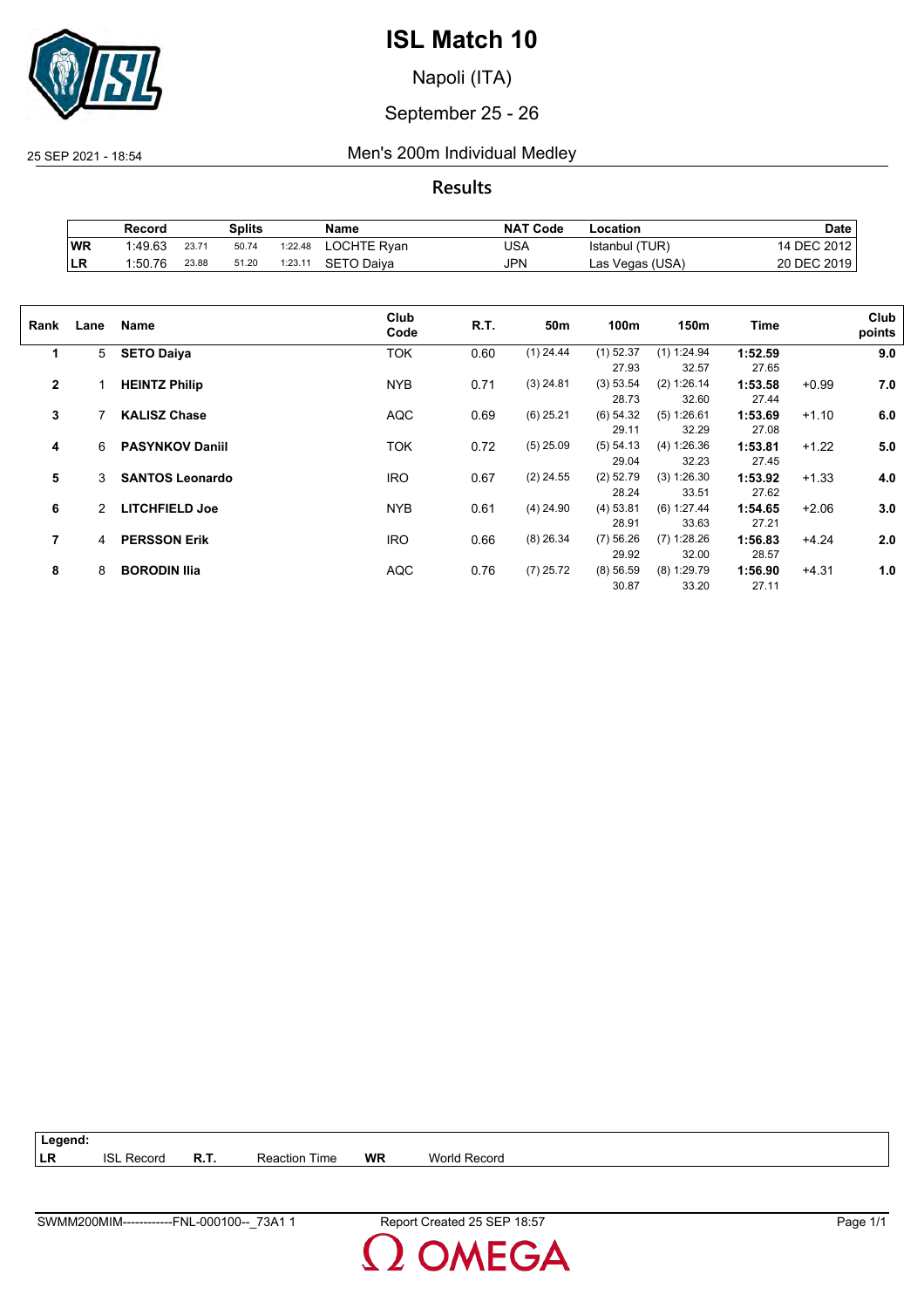

Napoli (ITA)

#### September 25 - 26

25 SEP 2021 - 18:59 Women's 200m Individual Medley

**Results**

|            | Record  |       | Splits |         | Name                  | <b>NAT Code</b> | Location       | Date        |
|------------|---------|-------|--------|---------|-----------------------|-----------------|----------------|-------------|
| WR         | 2:01.86 | 26.47 | 56.40  | 1:32.49 | <b>HOSSZU Katinka</b> | <b>HUN</b>      | Doha (QAT)     | 6 DEC 2014  |
| <b>ILR</b> | 2:03.93 | 27.32 | 58.39  | 1:34.01 | OHASHI Yui            | <b>JPN</b>      | Budapest (HUN) | 14 NOV 2020 |

| Rank | Lane           | Name                         | Club<br>Code | R.T. | 50m         | 100m          | 150m          | Time    |         | Club<br>points |
|------|----------------|------------------------------|--------------|------|-------------|---------------|---------------|---------|---------|----------------|
| $=1$ | $\overline{2}$ | <b>WOOD Abbie</b>            | <b>NYB</b>   | 0.71 | $(1)$ 27.45 | $(1)$ 58.69   | $(1)$ 1:35.07 | 2:05.45 |         | 9.5            |
|      |                |                              |              |      |             | 31.24         | 36.38         | 30.38   |         |                |
| $=1$ | 5              | <b>OHASHI Yui</b>            | <b>TOK</b>   | 0.70 | $(3)$ 27.93 | (3) 59.40     | (2) 1:35.63   | 2:05.45 |         | 9.5            |
|      |                |                              |              |      |             | 31.47         | 36.23         | 29.82   |         |                |
| 3    | 3              | <b>UGOLKOVA Maria</b>        | <b>IRO</b>   | 0.64 | $(2)$ 27.58 | $(2)$ 59.15   | (3) 1:36.49   | 2:07.66 | $+2.21$ | 6.0            |
|      |                |                              |              |      |             | 31.57         | 37.34         | 31.17   |         |                |
| 4    | 4              | <b>COCCONCELLI Costanza</b>  | <b>IRO</b>   | 0.64 | $(7)$ 28.57 | (4) 1:00.71   | (4) 1:38.15   | 2:08.94 | $+3.49$ | 5.0            |
|      |                |                              |              |      |             | 32.14         | 37.44         | 30.79   |         |                |
| 5    |                | <b>OMOTO Rika</b>            | <b>AQC</b>   | 0.64 | $(4)$ 28.23 | $(7)$ 1:01.83 | (5) 1:38.87   | 2:09.06 | $+3.61$ | 4.0            |
|      |                |                              |              |      |             | 33.60         | 37.04         | 30.19   |         |                |
| 6    | 8              | <b>LESAFFRE Fantine</b>      | <b>AQC</b>   | 0.73 | $(6)$ 28.47 | $(6)$ 1:01.58 | (6) 1:39.48   | 2:10.29 | $+4.84$ | 3.0            |
|      |                |                              |              |      |             | 33.11         | 37.90         | 30.81   |         |                |
| 7    | 6              | <b>GINGRICH Leah</b>         | TOK          | 0.72 | $(5)$ 28.25 | $(5)$ 1:01.23 | $(7)$ 1:40.01 | 2:10.52 | $+5.07$ |                |
|      |                |                              |              |      |             | 32.98         | 38.78         | 30.51   |         |                |
| 8    |                | <b>MONTEIRO Ana Catarina</b> | <b>NYB</b>   | 0.65 | $(8)$ 28.65 | $(8)$ 1:03.52 | $(8)$ 1:42.88 | 2:15.38 | $+9.93$ | $-1.0$         |
|      |                |                              |              |      |             | 34.87         | 39.36         | 32.50   |         |                |
|      |                |                              |              |      |             |               |               |         |         |                |

| Legend: |                   |                      |    |              |
|---------|-------------------|----------------------|----|--------------|
| l LR    | <b>ISL Record</b> | <b>Reaction Time</b> | WR | World Record |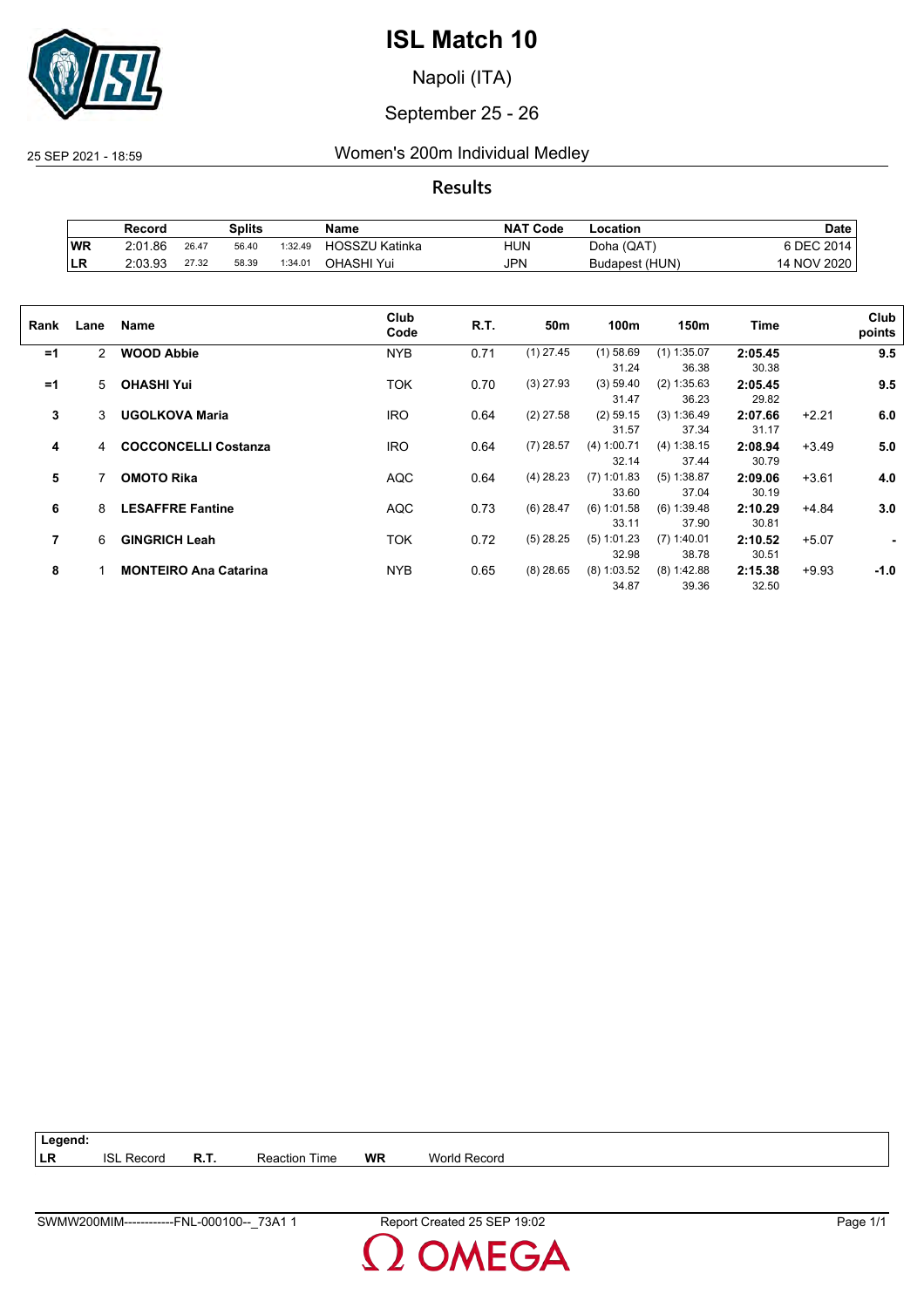

Napoli (ITA)

### September 25 - 26

25 SEP 2021 - 19:03 Men's 50m Breaststroke

#### **Results**

|     | Record Name |                             | <b>NAT Code</b> | Location       | Date,       |
|-----|-------------|-----------------------------|-----------------|----------------|-------------|
| lWR |             | 25.25 van der BURGH Cameron | RSA             | Berlin (GER)   | 14 NOV 2009 |
| LR  |             | 25.29 SAKCI Emre            | TUR             | Budapest (HUN) | 5 NOV 2020  |

| Rank | Lane | Name                        | <b>Club Code</b> | R.T. | Time  |         | Club points |
|------|------|-----------------------------|------------------|------|-------|---------|-------------|
|      | 8    | <b>MARTINENGHI Nicolo</b>   | <b>AQC</b>       | 0.64 | 25.89 |         | 15.0        |
| 2    | 6    | <b>PINZUTI Alessandro</b>   | <b>TOK</b>       | 0.71 | 26.07 | $+0.18$ | 7.0         |
| 3    |      | <b>SCOZZOLI Fabio</b>       | <b>AQC</b>       | 0.64 | 26.08 | $+0.19$ | 6.0         |
| 4    | 5    | <b>KOSEKI Yasuhiro</b>      | <b>TOK</b>       | 0.64 | 26.16 | $+0.27$ | 5.0         |
| 5    | 3    | <b>REITSHAMMER Bernhard</b> | <b>IRO</b>       | 0.68 | 26.74 | $+0.85$ | 4.0         |
| 6    | 4    | <b>PERSSON Erik</b>         | <b>IRO</b>       | 0.64 | 27.35 | +1.46   |             |
| 7    | 2    | <b>KOCH Marco</b>           | <b>NYB</b>       | 0.69 | 27.73 | $+1.84$ |             |
| 8    |      | <b>WILBY James</b>          | <b>NYB</b>       | 0.68 | 27.81 | $+1.92$ |             |

**LR** ISL Record **R.T.** Reaction Time **WR** World Record

**Legend:**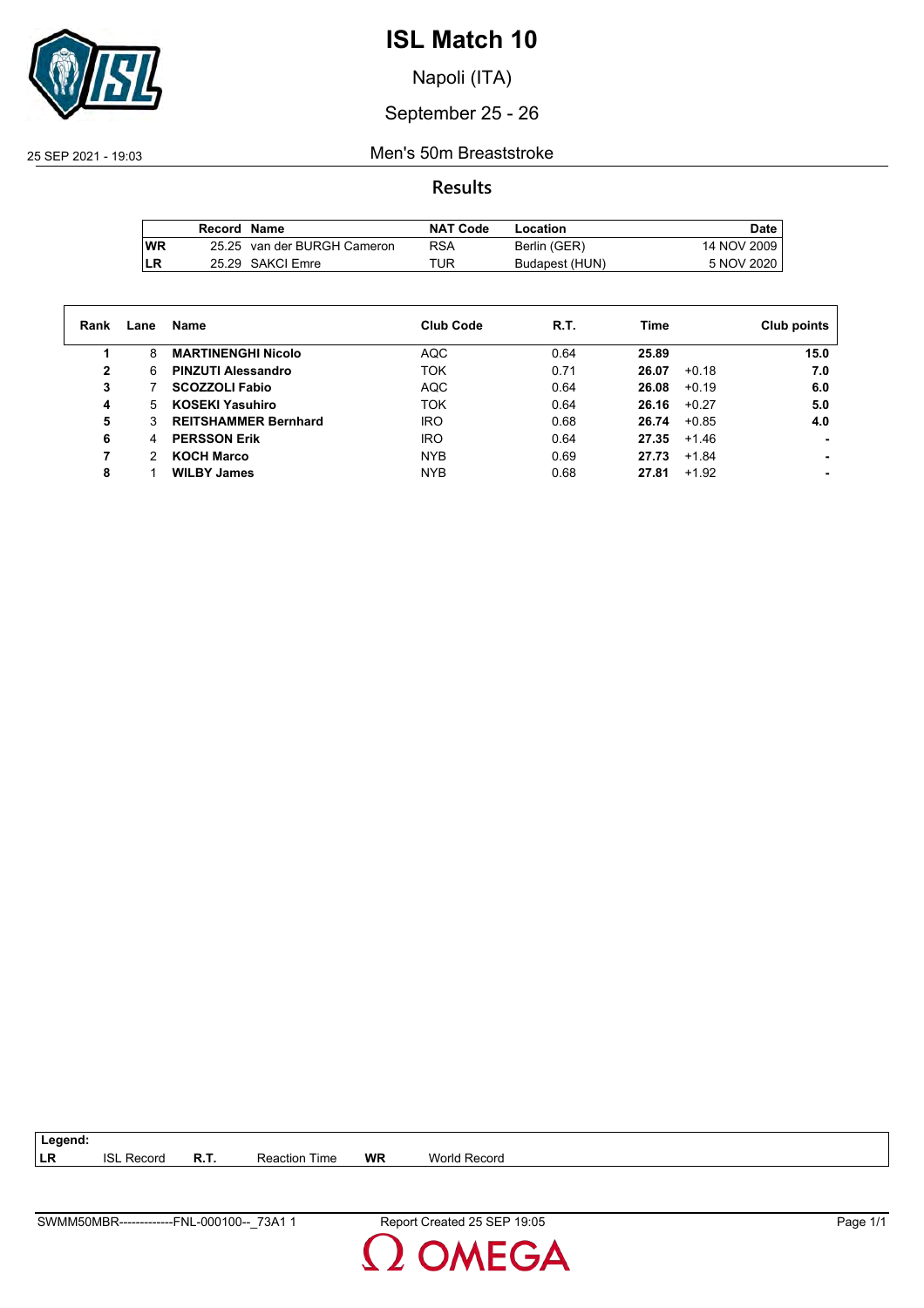

Napoli (ITA)

### September 25 - 26

25 SEP 2021 - 19:06 Women's 50m Breaststroke

**Results**

|           | Record Name |                     | <b>NAT Code</b> | Location       | <b>Date</b> |
|-----------|-------------|---------------------|-----------------|----------------|-------------|
| <b>WR</b> |             | 28.56 ATKINSON Alia | JAM             | Budapest (HUN) | 6 OCT 2018  |
| LR        |             | 28.77 KING Lilly    | USA             | Budapest (HUN) | 21 NOV 2020 |

| Lane | Name                       | <b>Club Code</b> | R.T. | Time             | Club points |
|------|----------------------------|------------------|------|------------------|-------------|
| 8    | <b>CASTIGLIONI Arianna</b> | AQC              | 0.64 | 29.09            | 19.0        |
|      | <b>CARRARO Martina</b>     | <b>AQC</b>       | 0.62 | 29.72<br>$+0.63$ | 7.0         |
| 4    | <b>HULKKO Ida</b>          | <b>IRO</b>       | 0.66 | 29.83<br>$+0.74$ | 6.0         |
| 5.   | <b>TUCKER Miranda</b>      | <b>TOK</b>       | 0.65 | 30.22<br>$+1.13$ | 5.0         |
| 3    | <b>STRAUCH Jenna</b>       | <b>IRO</b>       | 0.72 | 30.58<br>$+1.49$ |             |
|      | <b>VASEY Sarah</b>         | <b>NYB</b>       | 0.67 | 30.63<br>$+1.54$ |             |
|      | <b>RENSHAW Molly</b>       | <b>NYB</b>       | 0.66 | 30.82<br>$+1.73$ |             |
| 6    | <b>WATANABE Kanako</b>     | TOK              | 0.69 | 31.17<br>$+2.08$ |             |
|      |                            |                  |      |                  |             |

**LR** ISL Record **R.T.** Reaction Time **WR** World Record

**Legend:**

SWMW50MBR-------------FNL-000100--\_73A1 1 Report Created 25 SEP 19:08 Page 1/1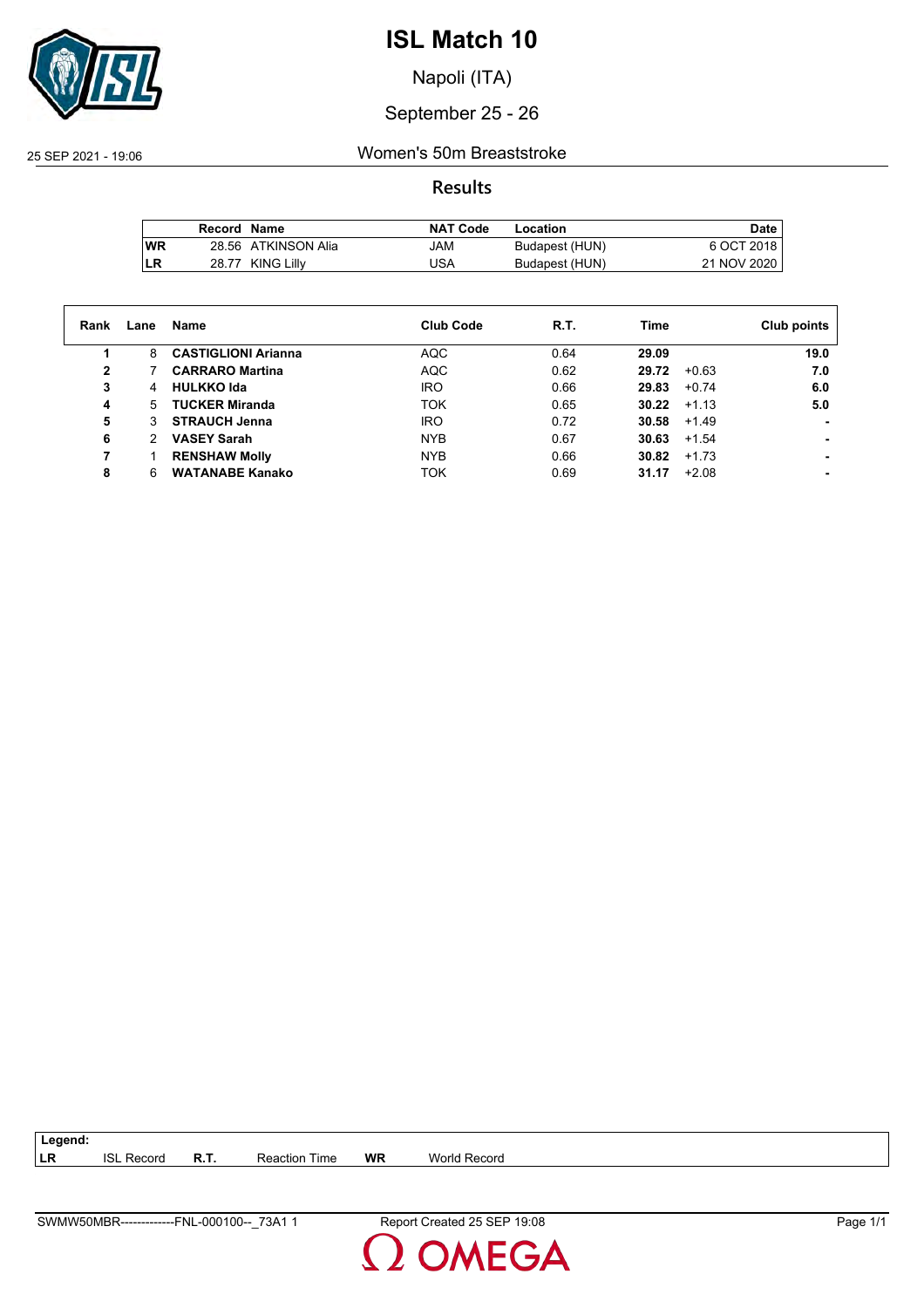

Napoli (ITA)

## September 25 - 26

 $\sqrt{2}$ 

25 SEP 2021 - 19:12 Men's 4x100m Freestyle

### **Results**

|           | Record  |       | Splits  |         | NAT (Relay)                    | Location       | Date         |
|-----------|---------|-------|---------|---------|--------------------------------|----------------|--------------|
| <b>WR</b> | 3:03.03 | 45.66 | 1:31.41 | 2:17.27 | USA - United States of America | Hangzhou (CHN) | 11 DEC 2018, |
| ILR.      | 3:02.78 | 46.09 | 1:31.34 | 2:16.74 | ENS - Energy Standard          | Budapest (HUN) | 21 NOV 2020  |

| Rank           | Lane           | Club / Name                   | R.T. | 50m   | 100m  | <b>Time</b>   |          | Club<br>points |
|----------------|----------------|-------------------------------|------|-------|-------|---------------|----------|----------------|
| 1              | $\overline{7}$ | <b>AQC - Aqua Centurions</b>  |      |       |       | 3:06.37       |          | 38.0           |
|                |                | <b>MIRESSI Alessandro</b>     | 0.71 | 22.45 | 46.71 | $(1)$ 46.71   |          |                |
|                |                | SZABO Szebasztian             | 0.27 | 21.89 | 46.79 | $(1)$ 1:33.50 |          |                |
|                |                | <b>CECCON Thomas</b>          | 0.26 | 21.85 | 46.45 | $(1)$ 2:19.95 |          |                |
|                |                | <b>GRINEV Vladislav</b>       | 0.31 | 22.23 | 46.42 |               |          |                |
| $\mathbf{2}$   | $\overline{2}$ | <b>NYB - NY Breakers</b>      |      |       |       | 3:06.67       | $+0.30$  | 14.0           |
|                |                | <b>WHITTLE Jacob</b>          | 0.69 | 22.80 | 47.26 | $(3)$ 47.26   |          |                |
|                |                | <b>PIJNENBURG Stan</b>        | 0.10 | 22.29 | 46.68 | $(2)$ 1:33.94 |          |                |
|                |                | <b>KRASKA Jakub</b>           | 0.11 | 22.14 | 46.59 | $(2)$ 2:20.53 |          |                |
|                |                | <b>TEMPLE Matt</b>            | 0.12 | 21.66 | 46.14 |               |          |                |
| 3              | 5              | <b>TOK - Tokyo Frog Kings</b> |      |       |       | 3:07.14       | $+0.77$  | 12.0           |
|                |                | <b>GIREV</b> Ivan             | 0.71 | 22.58 | 47.66 | $(4)$ 47.66   |          |                |
|                |                | <b>QUINTERO Cristian</b>      | 0.26 | 22.13 | 46.85 | (4) 1:34.51   |          |                |
|                |                | <b>SPAJARI Pedro</b>          | 0.29 | 22.07 | 46.49 | $(3)$ 2:21.00 |          |                |
|                |                | <b>NEMETH Nandor</b>          | 0.11 | 21.81 | 46.14 |               |          |                |
| 4              | 4              | IRO - Iron                    |      |       |       | 3:07.98       | $+1.61$  | 10.0           |
|                |                | <b>RICHARDS Matt</b>          | 0.61 | 22.73 | 47.21 | $(2)$ 47.21   |          |                |
|                |                | <b>ORSI Marco</b>             | 0.22 | 22.19 | 46.86 | (3) 1:34.07   |          |                |
|                |                | VEKOVISHCHEV Mikhail          | 0.12 | 22.15 | 47.04 | $(4)$ 2:21.11 |          |                |
|                |                | de BOER Thom                  | 0.02 | 21.98 | 46.87 |               |          |                |
| 5              | 6              | <b>TOK - Tokyo Frog Kings</b> |      |       |       | 3:12.86       | $+6.49$  |                |
|                |                | <b>MOROZOV Vladimir</b>       | 0.66 | 22.95 | 47.91 | $(5)$ 47.91   |          |                |
|                |                | <b>BOHUS Richard</b>          | 0.29 | 22.52 | 47.39 | $(5)$ 1:35.30 |          |                |
|                |                | <b>BRZOSKOWSKI Maarten</b>    | 0.26 | 22.43 | 47.60 | $(5)$ 2:22.90 |          |                |
|                |                | <b>SETO Daiya</b>             | 0.24 | 23.95 | 49.96 |               |          |                |
| 6              | 1              | <b>NYB - NY Breakers</b>      |      |       |       | 3:13.27       | $+6.90$  |                |
|                |                | <b>MAJERSKI Jakub</b>         | 0.66 | 23.25 | 48.18 | $(6)$ 48.18   |          |                |
|                |                | <b>CLOGG Elliot</b>           | 0.12 | 22.65 | 48.50 | (6) 1:36.68   |          |                |
|                |                | <b>CHERUTI Meiron</b>         | 0.15 | 22.36 | 47.86 | $(6)$ 2:24.54 |          |                |
|                |                | <b>HEINTZ Philip</b>          | 0.33 | 23.29 | 48.73 |               |          |                |
| $\overline{7}$ | 8              | <b>AQC - Aqua Centurions</b>  |      |       |       | 3:24.15       | $+17.78$ | $-2.0$         |
|                |                | <b>SCOZZOLI Fabio</b>         | 0.67 | 24.85 | 51.95 | (8) 51.95     |          |                |
|                |                | <b>SANTI Fabio</b>            | 0.23 | 23.52 | 49.86 | $(8)$ 1:41.81 |          |                |
|                |                | <b>KALISZ Chase</b>           | 0.44 | 24.62 | 51.17 | $(8)$ 2:32.98 |          |                |
|                |                | <b>SABBIONI Simone</b>        | 0.39 | 23.84 | 51.17 |               |          |                |
| 8              | 3              | IRO - Iron                    |      |       |       | 3:24.57       | $+18.20$ | $-2.0$         |
|                |                | LOBANOVSZKIJ Maxim            | 0.68 | 23.34 | 49.37 | $(7)$ 49.37   |          |                |
|                |                | <b>MORA Lorenzo</b>           | 0.33 | 23.46 | 48.79 | $(7)$ 1:38.16 |          |                |
|                |                | <b>STRELNIKOV Kirill</b>      | 0.46 | 25.14 | 53.08 | $(7)$ 2:31.24 |          |                |
|                |                | <b>SANTOS Leonardo</b>        | 0.20 | 25.40 |       |               |          |                |

| Legend:   |               |      |                  |    |                     |
|-----------|---------------|------|------------------|----|---------------------|
| <b>LR</b> | Record<br>ISL | R.T. | Time<br>Reaction | WR | <b>World Record</b> |
|           |               |      |                  |    |                     |

**OMEGA**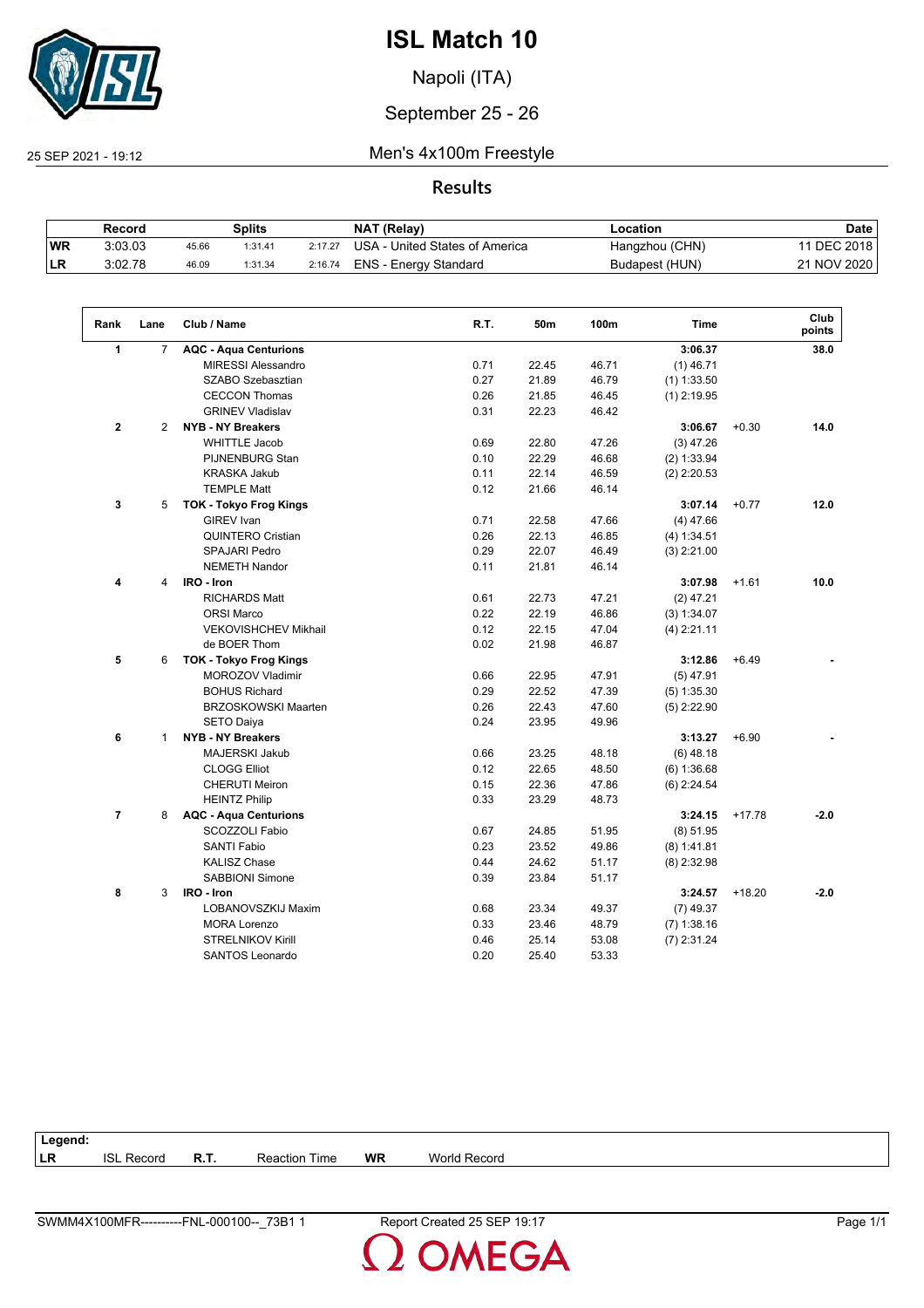

Napoli (ITA)

### September 25 - 26

25 SEP 2021 - 19:23 Women's 50m Backstroke

**Results**

|            | Record Name |                      | <b>NAT Code</b> | Location       | Date        |
|------------|-------------|----------------------|-----------------|----------------|-------------|
| <b>IWR</b> |             | 25.60 TOUSSAINT Kira | NED             | Budapest (HUN) | 14 NOV 2020 |
| <b>ILR</b> |             | 25.60 TOUSSAINT Kira | NED             | Budapest (HUN) | 14 NOV 2020 |

| Rank | Lane | Name                    | <b>Club Code</b> | R.T. | Time             | Club points |
|------|------|-------------------------|------------------|------|------------------|-------------|
|      | 8    | di LIDDO Elena          | AQC              | 0.59 | 26.39            | 9.0         |
| 2    | 4    | <b>LOYNING Ingeborg</b> | <b>IRO</b>       | 0.56 | $+0.08$<br>26.47 | 7.0         |
| 3    |      | <b>BARRATT Holly</b>    | <b>AQC</b>       | 0.66 | 26.50<br>$+0.11$ | 6.0         |
| $=4$ |      | <b>TCHORZ Alicia</b>    | <b>NYB</b>       | 0.57 | $+0.14$<br>26.53 | 4.5         |
| $=4$ |      | <b>HENIQUE Melanie</b>  | <b>IRO</b>       | 0.56 | 26.53<br>$+0.14$ | 4.5         |
| 6    |      | <b>PEDA Paulina</b>     | <b>NYB</b>       | 0.56 | 26.70<br>$+0.31$ | 3.0         |
|      | 5.   | <b>DELOOF Catie</b>     | <b>TOK</b>       | 0.64 | 26.99<br>$+0.60$ | 2.0         |
| 8    | 6    | <b>DELOOF Gabby</b>     | <b>TOK</b>       | 0.61 | 27.13<br>$+0.74$ | 1.0         |

| 73A1<br>SWMW50MBA-------------FNL-000100-- | Report Created 25 SEP 19:25 | $\overline{14}$<br>Paqe |
|--------------------------------------------|-----------------------------|-------------------------|
|                                            |                             |                         |

**LR** ISL Record **R.T.** Reaction Time **WR** World Record

**Legend:**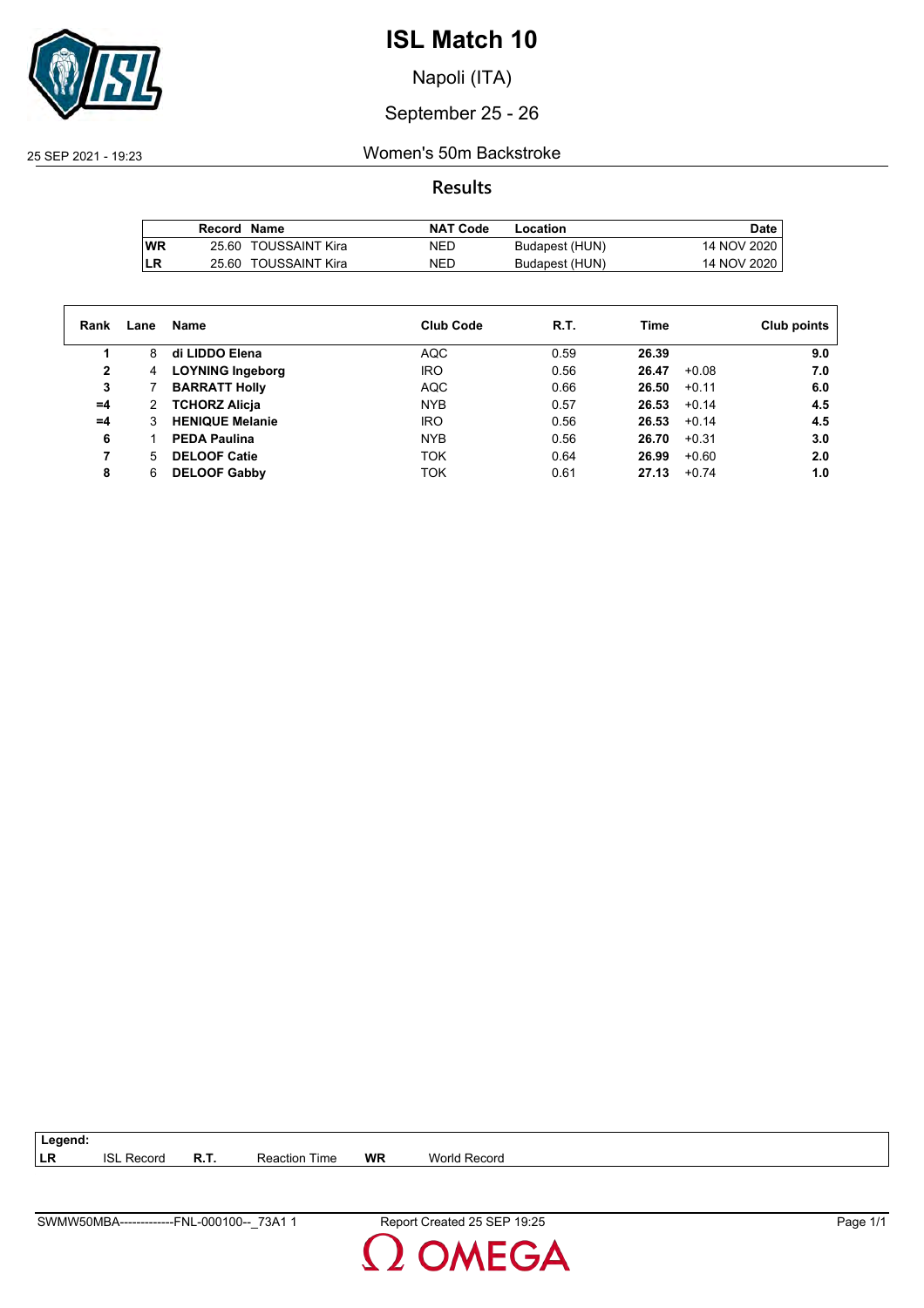

Napoli (ITA)

#### September 25 - 26

25 SEP 2021 - 19:26 Men's 50m Backstroke

**Results**

|           | Record Name |                        | <b>NAT Code</b> | Location       | Date        |
|-----------|-------------|------------------------|-----------------|----------------|-------------|
| <b>WR</b> |             | 22.22 MANAUDOU Florent | <b>FRA</b>      | Doha (QAT)     | 6 DEC 2014  |
| <b>LR</b> |             | 22.54 MURPHY Ryan      | JSA             | Budapest (HUN) | 21 NOV 2020 |

| Rank         | Lane | Name                      | <b>Club Code</b> | R.T. | Time  | Club points    |
|--------------|------|---------------------------|------------------|------|-------|----------------|
|              | 4    | <b>BASSETO Guilherme</b>  | <b>IRO</b>       | 0.52 | 23.22 | 9.0            |
| $\mathbf{2}$ |      | <b>GLINTA Robert</b>      | <b>IRO</b>       | 0.58 | 23.38 | 7.0<br>$+0.16$ |
| 3            |      | <b>RIVOLTA Matteo</b>     | <b>AQC</b>       | 0.66 | 23.42 | 6.0<br>$+0.20$ |
| 4            | 5.   | <b>KAWAMOTO Takeshi</b>   | <b>TOK</b>       | 0.54 | 23.50 | 5.0<br>$+0.28$ |
| 5            | 6    | <b>TARASEVICH Grigory</b> | <b>TOK</b>       | 0.56 | 23.56 | $+0.34$<br>4.0 |
| 6            |      | <b>LITCHFIELD Joe</b>     | <b>NYB</b>       | 0.48 | 23.57 | 3.0<br>$+0.35$ |
| $=7$         |      | <b>TOMAC Mewen</b>        | <b>NYB</b>       | 0.59 | 23.74 | $+0.52$<br>1.5 |
| $=7$         |      | de DEUS Leonardo          | <b>AQC</b>       | 0.55 | 23.74 | $+0.52$<br>1.5 |

**LR** ISL Record **R.T.** Reaction Time **WR** World Record

**Legend:**

SWMM50MBA-------------FNL-000100--\_73A1 1 Report Created 25 SEP 19:28 Page 1/1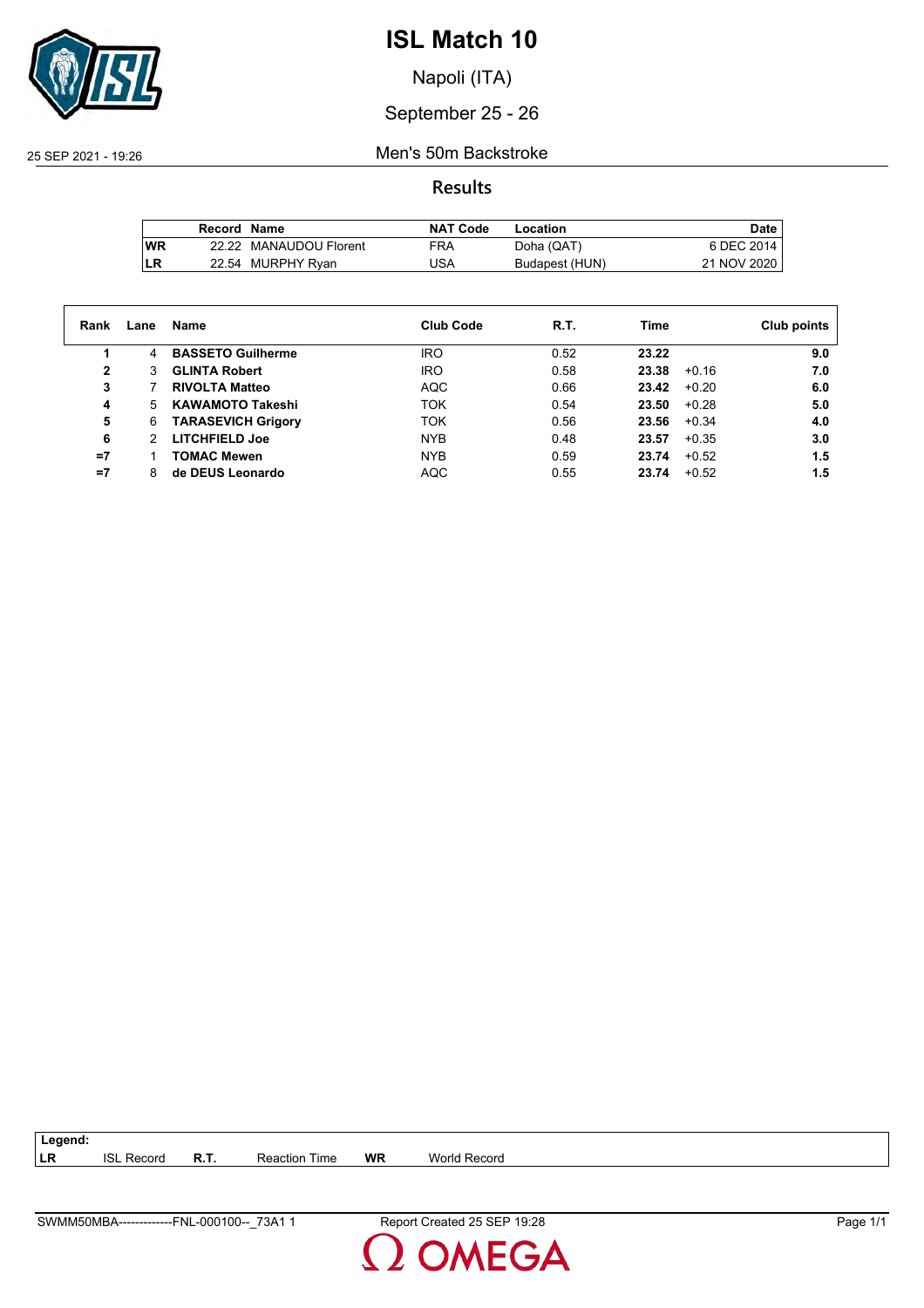

Napoli (ITA)

### September 25 - 26

25 SEP 2021 - 19:31 Women's 400m Freestyle

#### **Results**

|           | Record  |       | Splits  |         | Name                  | <b>NAT Code</b> | Location           | Date        |
|-----------|---------|-------|---------|---------|-----------------------|-----------------|--------------------|-------------|
| <b>WR</b> | 3:53.92 | 56.08 | 1:55.37 | 2:54.94 | <b>TITMUS Ariarne</b> | AUS             | Hangzhou (CHN)     | 14 DEC 2018 |
| LR        | 3:54.06 | 56.33 | 1:55.24 | 2:55.04 | LEDECKY Katie         | <b>DCT</b>      | Indianapolis (USA) | 5 OCT 2019  |

| Rank          |   | Lane Name                 |                                           |                           | Club<br>Code              |                           | R.T.                      | Time    |         | Club<br>points |
|---------------|---|---------------------------|-------------------------------------------|---------------------------|---------------------------|---------------------------|---------------------------|---------|---------|----------------|
|               | 4 | <b>SEEMANOVA Barbora</b>  |                                           |                           | IRO.                      |                           | 0.65                      | 4:02.09 |         | 19.0           |
| 50m (1) 27.36 |   | 29.20                     | 100m (1) 56.56 150m (1) 1:27.21<br>30.65  | 200m (1) 1:58.57<br>31.36 | 250m (1) 2:29.94<br>31.37 | 300m (1) 3:01.57<br>31.63 | 350m (2) 3:32.34<br>30.77 | 29.75   |         |                |
| $\mathbf{2}$  | 5 | <b>MADDEN Paige</b>       |                                           |                           | TOK.                      |                           | 0.73                      | 4:02.40 | $+0.31$ | 11.0           |
| 50m (2) 27.66 |   | 28.95                     | 100m (2) 56.61  150m (2) 1:27.44<br>30.83 | 200m (2) 1:58.90<br>31.46 | 250m (2) 2:30.42<br>31.52 | 300m (2) 3:01.59<br>31.17 | 350m (1) 3:32.31<br>30.72 | 30.09   |         |                |
| 3             |   |                           | <b>ANDRUSENKO Veronika</b>                |                           | <b>IRO</b>                |                           | 0.79                      | 4:03.50 | $+1.41$ | 6.0            |
| 50m (7) 29.15 |   | 30.44                     | 100m (7) 59.59 150m (7) 1:30.50<br>30.91  | 200m (5) 2:01.70<br>31.20 | 250m (4) 2:32.51<br>30.81 | 300m (4) 3:03.39<br>30.88 | 350m (3) 3:33.82<br>30.43 | 29.68   |         |                |
| 4             |   | <b>HIBBOTT Holly</b>      |                                           |                           | AQC                       |                           | 0.81                      | 4:05.61 | $+3.52$ | 5.0            |
| 50m (5) 28.37 |   | 30.57                     | 100m (5) 58.94  150m (3) 1:29.68<br>30.74 | 200m (3) 2:00.65<br>30.97 | 250m (3) 2:31.86<br>31.21 | 300m (3) 3:03.03<br>31.17 | 350m (4) 3:34.58<br>31.55 | 31.03   |         |                |
| 5             | 8 | <b>TAYLOR Laura</b>       |                                           |                           | AQC                       |                           | 0.71                      | 4:08.12 | $+6.03$ | 7.0            |
| 50m (3) 28.08 |   | 100m (3) 58.14<br>30.06   | 150m (4) 1:29.82<br>31.68                 | 200m (4) 2:01.62<br>31.80 | 250m (6) 2:33.56<br>31.94 | 300m (6) 3:05.53<br>31.97 | 350m (5) 3:37.43<br>31.90 | 30.69   |         |                |
| 6             | 6 | <b>IGARASHI Chihiro</b>   |                                           |                           | TOK.                      |                           | 0.64                      | 4:08.24 | $+6.15$ | 3.0            |
| 50m (4) 28.13 |   | 100m (4) 58.82<br>30.69   | 150m (6) 1:30.32<br>31.50                 | 200m (7) 2:02.21<br>31.89 | 250m (7) 2:34.46<br>32.25 | 300m (7) 3:06.22<br>31.76 | 350m (7) 3:38.12<br>31.90 | 30.12   |         |                |
|               |   | <b>USTINOVA Daria S</b>   |                                           |                           | NYB.                      |                           | 0.75                      | 4:09.20 | $+7.11$ | 2.0            |
| 50m (6) 28.38 |   | 100m (6) 59.07<br>30.69   | 150m (5) 1:30.27<br>31.20                 | 200m (6) 2:01.71<br>31.44 | 250m (5) 2:33.39<br>31.68 | 300m (5) 3:05.03<br>31.64 | 350m (6) 3:37.51<br>32.48 | 31.69   |         |                |
| 8             |   |                           | <b>MONTEIRO Ana Catarina</b>              |                           | NYB.                      |                           | 0.69                      | 4:21.77 | +19.68  | -1.0           |
| 50m (8) 30.42 |   | 100m (8) 1:02.76<br>32.34 | 150m (8) 1:35.87<br>33.11                 | 200m (8) 2:09.16<br>33.29 | 250m (8) 2:42.22<br>33.06 | 300m (8) 3:15.69<br>33.47 | 350m (8) 3:49.01<br>33.32 | 32.76   |         |                |

**LR** ISL Record **R.T.** Reaction Time **WR** World Record

**Legend:**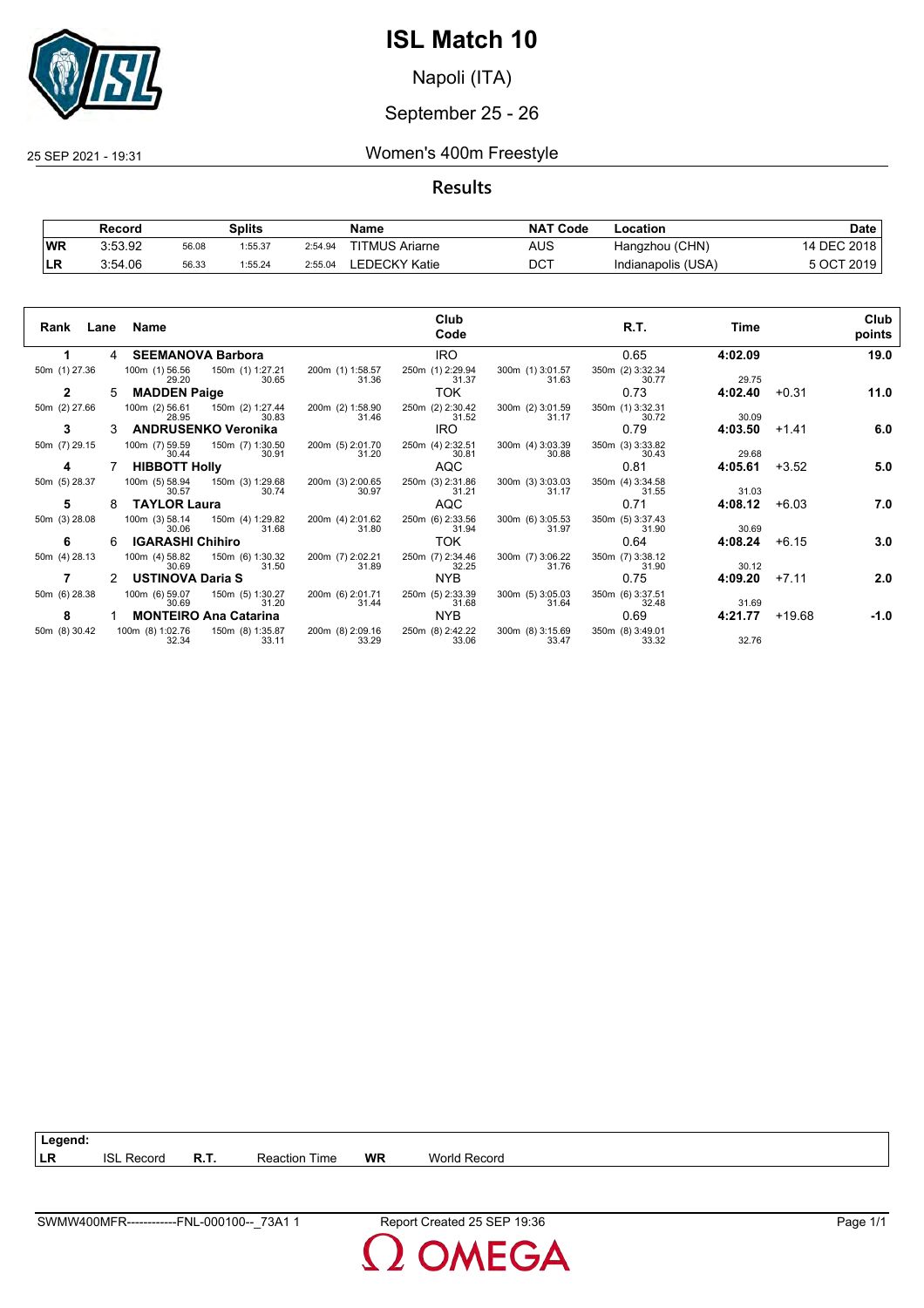

Napoli (ITA)

### September 25 - 26

25 SEP 2021 - 19:37 Men's 400m Freestyle

**Results**

|           | Record  |       | <b>Splits</b> |         | Name                    | <b>NAT Code</b> | Location       | Date            |
|-----------|---------|-------|---------------|---------|-------------------------|-----------------|----------------|-----------------|
| <b>WR</b> | 3:32.25 | 50.80 | 1:44.73       | 2:38.85 | <b>AGNEL</b><br>Yannick | FRA             | Angers (FRA)   | 15 NOV 2012     |
| <b>LR</b> | 3:35.49 | 51.66 | 14.76         | 2:42.52 | <b>RAPSYS Danas</b>     | ᄂᆝ              | Budapest (HUN) | <b>NOV 2020</b> |

| Rank          |    | Lane Name                |                                          |                           | Club<br>Code              |                           | R.T.                      | Time    |          | Club<br>points |
|---------------|----|--------------------------|------------------------------------------|---------------------------|---------------------------|---------------------------|---------------------------|---------|----------|----------------|
|               |    | 2 SMITH Brendon          |                                          |                           | <b>NYB</b>                |                           | 0.68                      | 3:39.20 |          | 11.0           |
| 50m (6) 25.58 |    | 27.68                    | 100m (6) 53.26 150m (5) 1:20.92<br>27.66 | 200m (2) 1:48.56<br>27.64 | 250m (2) 2:16.52<br>27.96 | 300m (1) 2:44.31<br>27.79 | 350m (1) 3:12.00<br>27.69 | 27.20   |          |                |
| $\mathbf{2}$  |    | <b>CIAMPI Matteo</b>     |                                          |                           | AQC                       |                           | 0.69                      | 3:42.02 | $+2.82$  | 13.0           |
| 50m (2) 24.77 |    | 100m (2) 51.61<br>26.84  | 150m (1) 1:19.32<br>27.71                | 200m (1) 1:47.32<br>28.00 | 250m (1) 2:15.86<br>28.54 | 300m (2) 2:44.58<br>28.72 | 350m (2) 3:13.51<br>28.93 | 28.51   |          |                |
| 3             |    | <b>BORODIN IIIa</b>      |                                          |                           | <b>AQC</b>                |                           | 0.76                      | 3:42.64 | $+3.44$  | 9.0            |
| 50m (4) 25.40 |    | 100m (4) 52.68<br>27.28  | 150m (4) 1:20.80<br>28.12                | 200m (4) 1:49.11<br>28.31 | 250m (4) 2:17.77<br>28.66 | 300m (4) 2:46.45<br>28.68 | 350m (4) 3:15.11<br>28.66 | 27.53   |          |                |
| 4             |    | <b>MELO Luiz Altamir</b> |                                          |                           | <b>IRO</b>                |                           | 0.65                      | 3:42.99 | $+3.79$  | 9.0            |
| 50m (3) 24.83 |    | 100m (3) 52.50<br>27.67  | 150m (3) 1:20.66<br>28.16                | 200m (3) 1:49.04<br>28.38 | 250m (3) 2:17.47<br>28.43 | 300m (3) 2:46.28<br>28.81 | 350m (3) 3:14.86<br>28.58 | 28.13   |          |                |
| 5             | 5. |                          | <b>BRZOSKOWSKI Maarten</b>               |                           | TOK.                      |                           | 0.69                      | 3:43.52 | +4.32    | 6.0            |
| 50m (5) 25.57 |    | 100m (5) 52.74<br>27.17  | 150m (6) 1:21.01<br>28.27                | 200m (5) 1:49.52<br>28.51 | 250m (5) 2:18.09<br>28.57 | 300m (5) 2:46.92<br>28.83 | 350m (5) 3:15.89<br>28.97 | 27.63   |          |                |
| 6             | 6  | <b>PASYNKOV Daniil</b>   |                                          |                           | TOK.                      |                           | 0.71                      | 3:44.91 | $+5.71$  | 3.0            |
| 50m (7) 26.03 |    | 100m (7) 53.97<br>27.94  | 150m (7) 1:22.41<br>28.44                | 200m (7) 1:51.08<br>28.67 | 250m (6) 2:19.84<br>28.76 | 300m (6) 2:48.37<br>28.53 | 350m (6) 3:17.22<br>28.85 | 27.69   |          |                |
|               |    | <b>ALMEIDA Brandonn</b>  |                                          |                           | NYB.                      |                           | 0.66                      | 3:45.90 | $+6.70$  | 2.0            |
| 50m (8) 26.30 |    | 100m (8) 54.45<br>28.15  | 150m (8) 1:23.00<br>28.55                | 200m (8) 1:51.73<br>28.73 | 250m (7) 2:20.54<br>28.81 | 300m (7) 2:49.12<br>28.58 | 350m (7) 3:17.73<br>28.61 | 28.17   |          |                |
| 8             | 3  | <b>SANTOS Leonardo</b>   |                                          |                           | <b>IRO</b>                |                           | 0.67                      | 3:50.55 | $+11.35$ | $-1.0$         |
| 50m (1) 24.67 |    | 100m (1) 51.59<br>26.92  | 150m (2) 1:20.47<br>28.88                | 200m (6) 1:50.79<br>30.32 | 250m (8) 2:21.21<br>30.42 | 300m (8) 2:51.60<br>30.39 | 350m (8) 3:21.42<br>29.82 | 29.13   |          |                |

**Legend: LR** ISL Record **R.T.** Reaction Time **WR** World Record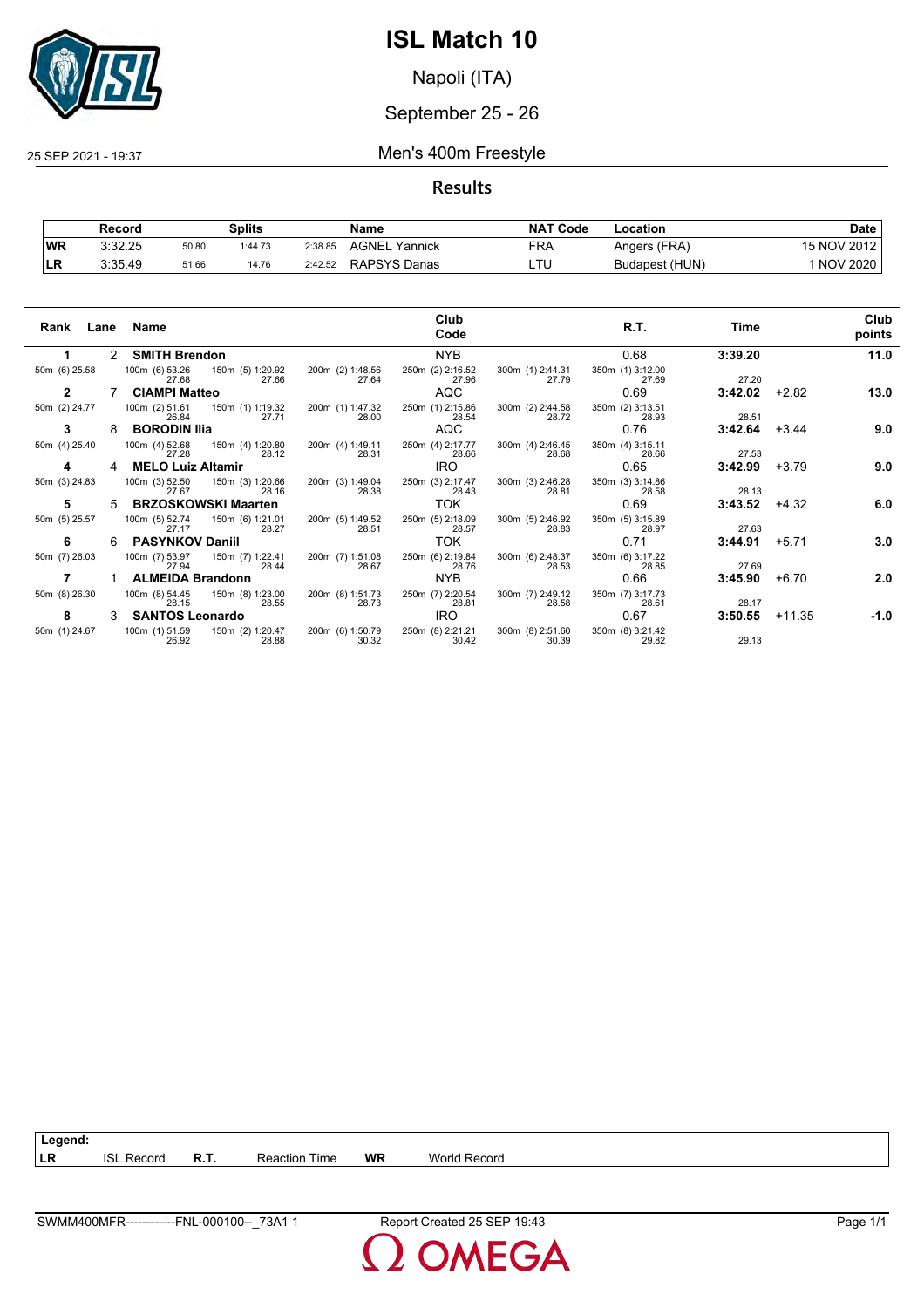

Napoli (ITA)

### September 25 - 26

 $\sqrt{2}$ 

### 25 SEP 2021 - 19:46 Women's 4x100m Medley Relay

#### **Results**

|           | Record  |       | Splits  |         | NAT (Relay)                    | .ocation       | Date        |
|-----------|---------|-------|---------|---------|--------------------------------|----------------|-------------|
| <b>WR</b> | 3:44.52 | 55.60 | 1:58.00 | 2:52.79 | USA - United States of America | Budapest (HUN) | 21 NOV 2020 |
| ILR       | 3:44.52 | 55.60 | 1:58.00 | 2:52.79 | CAC - Cali Condors             | Budapest (HUN) | 22 NOV 2020 |

|                |                | Club / Name                   | R.T.    | 50m   | 100m    | <b>Time</b>   |         | Club<br>points |
|----------------|----------------|-------------------------------|---------|-------|---------|---------------|---------|----------------|
| $\mathbf{1}$   | $\overline{7}$ | <b>AQC - Aqua Centurions</b>  |         |       |         | 3:49.11       |         | 20.0           |
|                |                | <b>KAMENEVA Marija</b>        | 0.61    | 28.12 | 57.16   | (2) 57.16     |         |                |
|                |                | <b>CASTIGLIONI Arianna</b>    | 0.30    | 30.02 | 1:03.28 | $(1)$ 2:00.44 |         |                |
|                |                | di LIDDO Elena                | 0.23    | 26.68 | 56.56   | $(1)$ 2:57.00 |         |                |
|                |                | PELLEGRINI Federica           | 0.32    | 25.17 | 52.11   |               |         |                |
| $\overline{2}$ | 4              | IRO - Iron                    |         |       |         | 3:50.15       | $+1.04$ | 14.0           |
|                |                | <b>LOYNING Ingeborg</b>       | 0.55    | 28.02 | 57.15   | $(1)$ 57.15   |         |                |
|                |                | <b>HULKKO Ida</b>             | 0.12    | 30.13 | 1:05.07 | $(2)$ 2:02.22 |         |                |
|                |                | <b>BECKMANN Emilie</b>        | 0.40    | 25.98 | 56.02   | $(2)$ 2:58.24 |         |                |
|                |                | <b>KROMOWIDJOJO Ranomi</b>    | 0.20    | 24.72 | 51.91   |               |         |                |
| 3              | 2              | <b>NYB - NY Breakers</b>      |         |       |         | 3:52.62       | $+3.51$ | 12.0           |
|                |                | <b>TCHORZ Alicja</b>          | 0.60    | 28.28 | 57.86   | (4) 57.86     |         |                |
|                |                | <b>RENSHAW Molly</b>          | 0.33    | 31.01 | 1:05.74 | $(5)$ 2:03.60 |         |                |
|                |                | <b>CHIMROVA Svetlana</b>      | 0.46    | 26.25 | 56.78   | $(3)$ 3:00.38 |         |                |
|                |                | <b>STEENBERGEN Marrit</b>     | 0.17    | 25.01 | 52.24   |               |         |                |
| 4              | 3              | IRO - Iron                    |         |       |         | 3:52.69       | $+3.58$ | 10.0           |
|                |                | <b>SCALIA Silvia</b>          | 0.56    | 27.70 | 58.00   | (5) 58.00     |         |                |
|                |                | STRAUCH Jenna                 | 0.29    | 30.63 | 1:05.57 | $(4)$ 2:03.57 |         |                |
|                |                | <b>THOMAS Alys</b>            | 0.24    | 26.60 | 57.73   | $(5)$ 3:01.30 |         |                |
|                |                | SEEMANOVA Barbora             | 0.37    | 24.40 | 51.39   |               |         |                |
| 5              | 8              | <b>AQC - Aqua Centurions</b>  |         |       |         | 3:53.95       | $+4.84$ | 8.0            |
|                |                | <b>BARRATT Holly</b>          | 0.61    | 28.44 | 58.71   | $(7)$ 58.71   |         |                |
|                |                | <b>CARRARO</b> Martina        | 0.31    | 30.38 | 1:04.52 | $(3)$ 2:03.23 |         |                |
|                |                | di PIETRO Silvia              | 0.25    | 26.59 | 57.60   | $(4)$ 3:00.83 |         |                |
|                |                | MUNOZ del CAMPO Lidon         | 0.29    | 25.31 | 53.12   |               |         |                |
| 6              | 5              | <b>TOK - Tokyo Frog Kings</b> |         |       |         | 3:54.99       | $+5.88$ | 6.0            |
|                |                | <b>DELOOF Gabby</b>           | 0.70    | 27.96 | 57.51   | (3) 57.51     |         |                |
|                |                | <b>WATANABE Kanako</b>        | 0.26    | 31.44 | 1:07.39 | $(6)$ 2:04.90 |         |                |
|                |                | <b>TETZLOFF Aly</b>           | 0.39    | 26.04 | 57.26   | $(6)$ 3:02.16 |         |                |
|                |                | <b>DELOOF Catie</b>           | 0.33    | 25.41 | 52.83   |               |         |                |
| $\overline{7}$ | 6              | <b>TOK - Tokyo Frog Kings</b> |         |       |         | 3:55.37       | $+6.26$ | 4.0            |
|                |                | <b>WILD Cassie</b>            | 0.65    | 28.78 | 59.58   | (8) 59.58     |         |                |
|                |                | <b>TUCKER Miranda</b>         | 0.28    | 30.61 | 1:05.47 | $(7)$ 2:05.05 |         |                |
|                |                | <b>JONES Harriet</b>          | 0.24    | 26.52 | 57.80   | $(7)$ 3:02.85 |         |                |
|                |                | <b>COMERFORD Mallory</b>      | 0.13    | 25.15 | 52.52   |               |         |                |
| 8              | $\mathbf{1}$   | <b>NYB - NY Breakers</b>      |         |       |         | 3:57.46       | $+8.35$ |                |
|                |                | ZEVINA Daryna                 | 0.68    | 28.49 | 58.65   | (6) 58.65     |         |                |
|                |                | <b>SCHOUTEN Tes</b>           | $-0.03$ | 30.77 | 1:07.76 | $(8)$ 2:06.41 |         |                |
|                |                | <b>PEDA Paulina</b>           | 0.30    | 26.73 | 57.73   | $(8)$ 3:04.14 |         |                |
|                |                | FIEDKIEWICZ Kornelia          | 0.21    | 25.52 | 53.32   |               |         |                |

| Legend:   |               |      |      |           |                   |
|-----------|---------------|------|------|-----------|-------------------|
| <b>LR</b> | ISL<br>Record | R.T. | Time | <b>WR</b> | World<br>! Record |
|           |               |      |      |           |                   |

**OMEGA**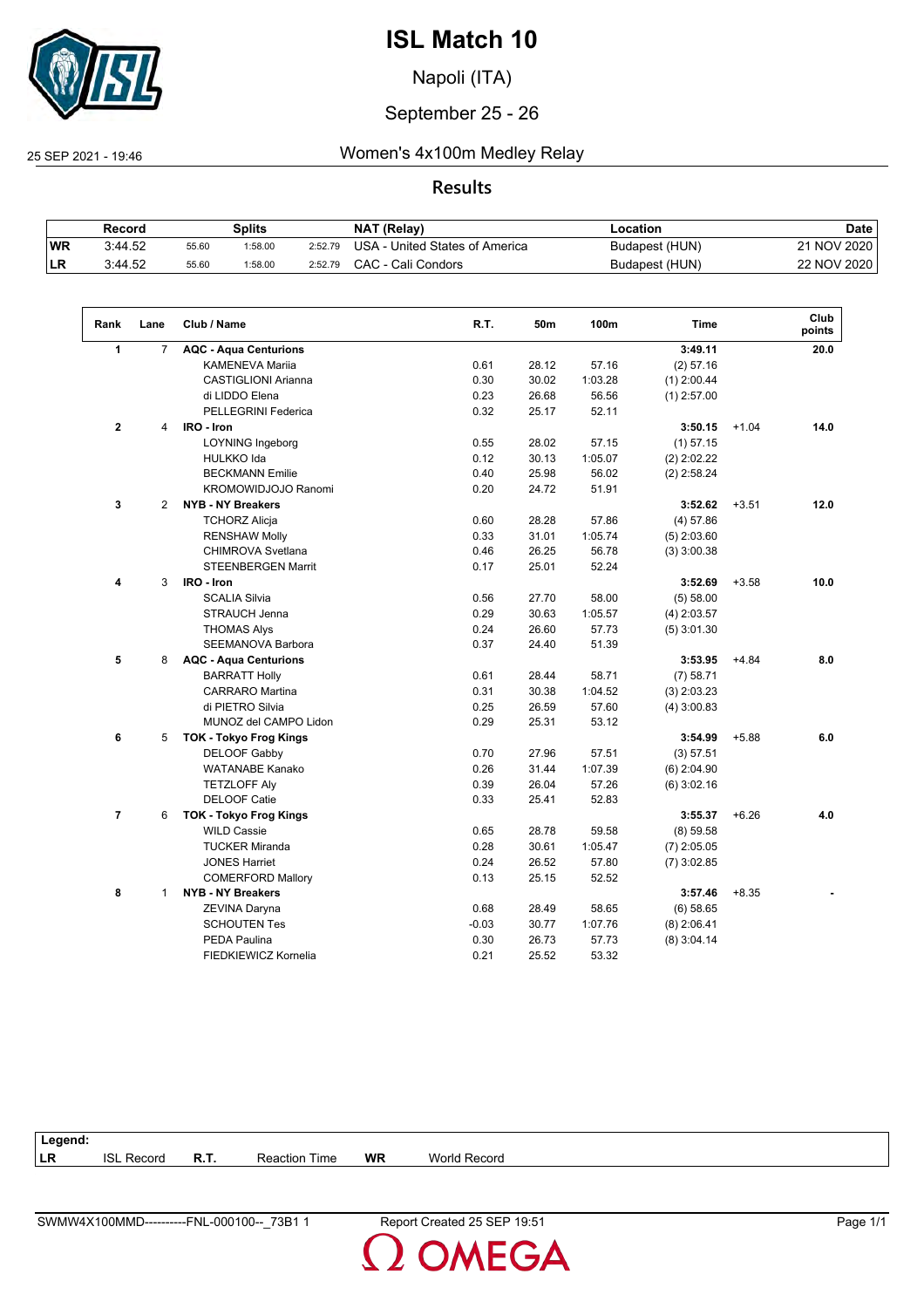

Napoli (ITA)

### September 25 - 26

25 SEP 2021 - 19:52 Men's 4x100m Medley Relay

#### **Results**

|            | Record  |       | Splits  |         | NAT (Relay)                      | Location               | <b>Date</b> |
|------------|---------|-------|---------|---------|----------------------------------|------------------------|-------------|
| <b>WR</b>  | 3:19.16 | 49.63 | 1:46.06 |         | 2:34.41 RUS - Russian Federation | Saint Petersburg (RUS) | 20 DEC 2009 |
| <b>ILR</b> | 3:18.28 | 48.58 | 1:43.96 | 2:32.49 | ENS - Energy Standard            | Budapest (HUN)         | 21 NOV 2020 |

| Rank           | Lane           | Club / Name                   | R.T.    | 50m   | 100m    | Time          |         | Club<br>points |
|----------------|----------------|-------------------------------|---------|-------|---------|---------------|---------|----------------|
| $\mathbf{1}$   | $\overline{7}$ | <b>AQC - Aqua Centurions</b>  |         |       |         | 3:23.51       |         | 24.0           |
|                |                | <b>CECCON Thomas</b>          | 0.72    | 24.72 | 50.73   | $(4)$ 50.73   |         |                |
|                |                | <b>MARTINENGHI Nicolo</b>     | 0.14    | 26.48 | 56.32   | (2) 1:47.05   |         |                |
|                |                | <b>RIVOLTA Matteo</b>         | 0.22    | 23.41 | 50.24   | $(1)$ 2:37.29 |         |                |
|                |                | MIRESSI Alessandro            | 0.43    | 22.06 | 46.22   |               |         |                |
| $\mathbf{2}$   | 8              | <b>AQC - Aqua Centurions</b>  |         |       |         | 3:24.16       | $+0.65$ | 14.0           |
|                |                | <b>SABBIONI Simone</b>        | 0.72    | 23.93 | 50.71   | (3) 50.71     |         |                |
|                |                | KAMMINGA Arno                 | 0.19    | 26.35 | 56.24   | $(1)$ 1:46.95 |         |                |
|                |                | SZABO Szebasztian             | 0.35    | 23.09 | 50.40   | $(2)$ 2:37.35 |         |                |
|                |                | <b>GRINEV Vladislav</b>       | 0.33    | 22.52 | 46.81   |               |         |                |
| 3              | 5              | <b>TOK - Tokyo Frog Kings</b> |         |       |         | 3:24.32       | $+0.81$ | 12.0           |
|                |                | <b>TARASEVICH Grigory</b>     | 0.57    | 24.79 | 50.99   | (5) 50.99     |         |                |
|                |                | <b>KOSEKI Yasuhiro</b>        | 0.21    | 26.32 | 56.85   | (4) 1:47.84   |         |                |
|                |                | KAWAMOTO Takeshi              | 0.15    | 23.03 | 49.92   | $(4)$ 2:37.76 |         |                |
|                |                | <b>NEMETH Nandor</b>          | 0.05    | 22.39 | 46.56   |               |         |                |
| 4              | 4              | IRO - Iron                    |         |       |         | 3:24.57       | $+1.06$ | 10.0           |
|                |                | <b>GLINTA Robert</b>          | 0.63    | 24.29 | 50.38   | $(2)$ 50.38   |         |                |
|                |                | <b>REITSHAMMER Bernhard</b>   | 0.17    | 26.55 | 57.29   | (3) 1:47.67   |         |                |
|                |                | <b>SANTOS Nicholas</b>        | 0.07    | 23.13 | 50.00   | $(3)$ 2:37.67 |         |                |
|                |                | <b>RICHARDS Matt</b>          | 0.11    | 22.43 | 46.90   |               |         |                |
| 5              | 3              | IRO - Iron                    |         |       |         | 3:25.18       | $+1.67$ | 8.0            |
|                |                | <b>MORA Lorenzo</b>           | 0.57    | 24.29 | 50.33   | $(1)$ 50.33   |         |                |
|                |                | <b>STRELNIKOV Kirill</b>      | 0.50    | 26.95 | 57.66   | (5) 1:47.99   |         |                |
|                |                | <b>VEKOVISHCHEV Mikhail</b>   | 0.22    | 22.98 | 50.10   | $(5)$ 2:38.09 |         |                |
|                |                | de BOER Thom                  | 0.20    | 22.30 | 47.09   |               |         |                |
| 6              | $\overline{2}$ | <b>NYB - NY Breakers</b>      |         |       |         | 3:27.98       | $+4.47$ | 6.0            |
|                |                | LITCHFIELD Joe                | 0.52    | 25.22 | 51.44   | (7) 51.44     |         |                |
|                |                | <b>KOCH Marco</b>             | 0.21    | 27.60 | 59.16   | (6) 1:50.60   |         |                |
|                |                | <b>TEMPLE Matt</b>            | 0.20    | 23.32 | 50.51   | $(6)$ 2:41.11 |         |                |
|                |                | <b>KRASKA Jakub</b>           | 0.23    | 22.11 | 46.87   |               |         |                |
| $\overline{7}$ | $\mathbf{1}$   | <b>NYB - NY Breakers</b>      |         |       |         | 3:29.98       | $+6.47$ |                |
|                |                | <b>TOMAC Mewen</b>            | 0.63    | 25.29 | 52.01   | (8) 52.01     |         |                |
|                |                | <b>WILBY James</b>            | 0.20    | 28.02 | 1:00.68 | $(7)$ 1:52.69 |         |                |
|                |                | MAJERSKI Jakub                | 0.00    | 23.06 | 49.93   | $(7)$ 2:42.62 |         |                |
|                |                | <b>WHITTLE Jacob</b>          | 0.11    | 22.82 | 47.36   |               |         |                |
|                | 6              | <b>TOK - Tokyo Frog Kings</b> |         |       |         | <b>DSQ</b>    |         | -4.0           |
|                |                | <b>BOHUS Richard</b>          | 0.56    | 24.63 | 51.12   | (6) 51.12     |         |                |
|                |                | PINZUTI Alessandro            | $-0.05$ |       |         |               |         |                |
|                |                | <b>SETO Daiya</b>             |         |       |         |               |         |                |
|                |                | SPAJARI Pedro                 |         |       |         |               |         |                |

| Legend:    |              |    |               |             |                      |           |         |
|------------|--------------|----|---------------|-------------|----------------------|-----------|---------|
| <b>DSQ</b> | Disgualified | LR | ISI<br>Recoro | - -<br>в. н | ⊺ime<br>action<br>Re | <b>WR</b> | 'Worlo' |
|            |              |    |               |             |                      |           |         |

**OMEGA**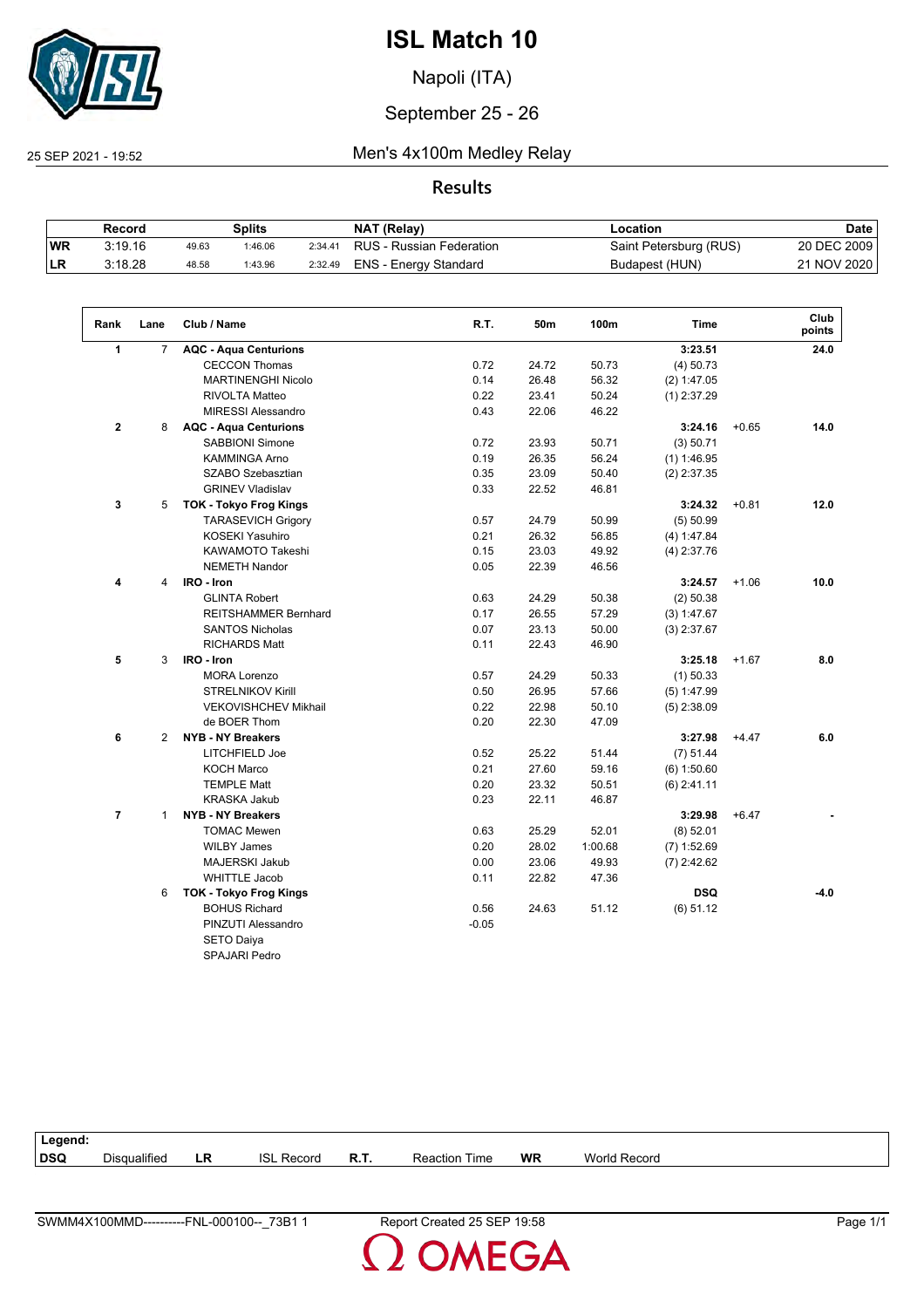

Napoli (ITA)

#### September 25 - 26

#### 26 SEP 2021 - 18:03 Women's 100m Freestyle

**Results**

|           | Record |       | Split Name             | <b>NAT Code</b> | Location       | Date i      |
|-----------|--------|-------|------------------------|-----------------|----------------|-------------|
| <b>WR</b> | 50.25  | 24.21 | <b>CAMPBELL Cate</b>   | AUS             | Adelaide (AUS) | 26 OCT 2017 |
| ∣LR       | 50.94  | 24.40 | <b>HAUGHEY Siobhan</b> | HKG             | Budapest (HUN) | 22 NOV 2020 |

| Rank         | Lane          | <b>Name</b>                 | Club<br>Code | R.T. | 50 <sub>m</sub> | Time           | Club<br>points |
|--------------|---------------|-----------------------------|--------------|------|-----------------|----------------|----------------|
| 1            | 5             | <b>KROMOWIDJOJO Ranomi</b>  | <b>IRO</b>   | 0.68 | $(1)$ 24.84     | 51.99<br>27.15 | 9.0            |
| $\mathbf{2}$ | 6             | <b>SEEMANOVA Barbora</b>    | <b>IRO</b>   | 0.65 | $(2)$ 24.90     | 52.31<br>27.41 | 7.0<br>$+0.32$ |
| 3            | 4             | <b>KAMENEVA Marija</b>      | <b>AQC</b>   | 0.64 | $(3)$ 25.20     | 52.43<br>27.23 | $+0.44$<br>6.0 |
| 4            | $\mathcal{P}$ | <b>DELOOF Catie</b>         | <b>TOK</b>   | 0.66 | $(4)$ 25.32     | 52.77<br>27.45 | 5.0<br>$+0.78$ |
| 5            | 7             | <b>USTINOVA Daria S</b>     | <b>NYB</b>   | 0.72 | $(6)$ 25.70     | 52.95<br>27.25 | $+0.96$<br>4.0 |
| 6            | 1.            | <b>COMERFORD Mallory</b>    | <b>TOK</b>   | 0.65 | $(7)$ 25.75     | 53.10<br>27.35 | 3.0<br>$+1.11$ |
| 7            | 8             | <b>FIEDKIEWICZ Kornelia</b> | <b>NYB</b>   | 0.65 | $(5)$ 25.68     | 53.34<br>27.66 | 2.0<br>$+1.35$ |
| 8            | 3             | di PIETRO Silvia            | <b>AQC</b>   | 0.65 | $(8)$ 25.80     | 53.62<br>27.82 | 1.0<br>$+1.63$ |

**Legend: LR** ISL Record **R.T.** Reaction Time **WR** World Record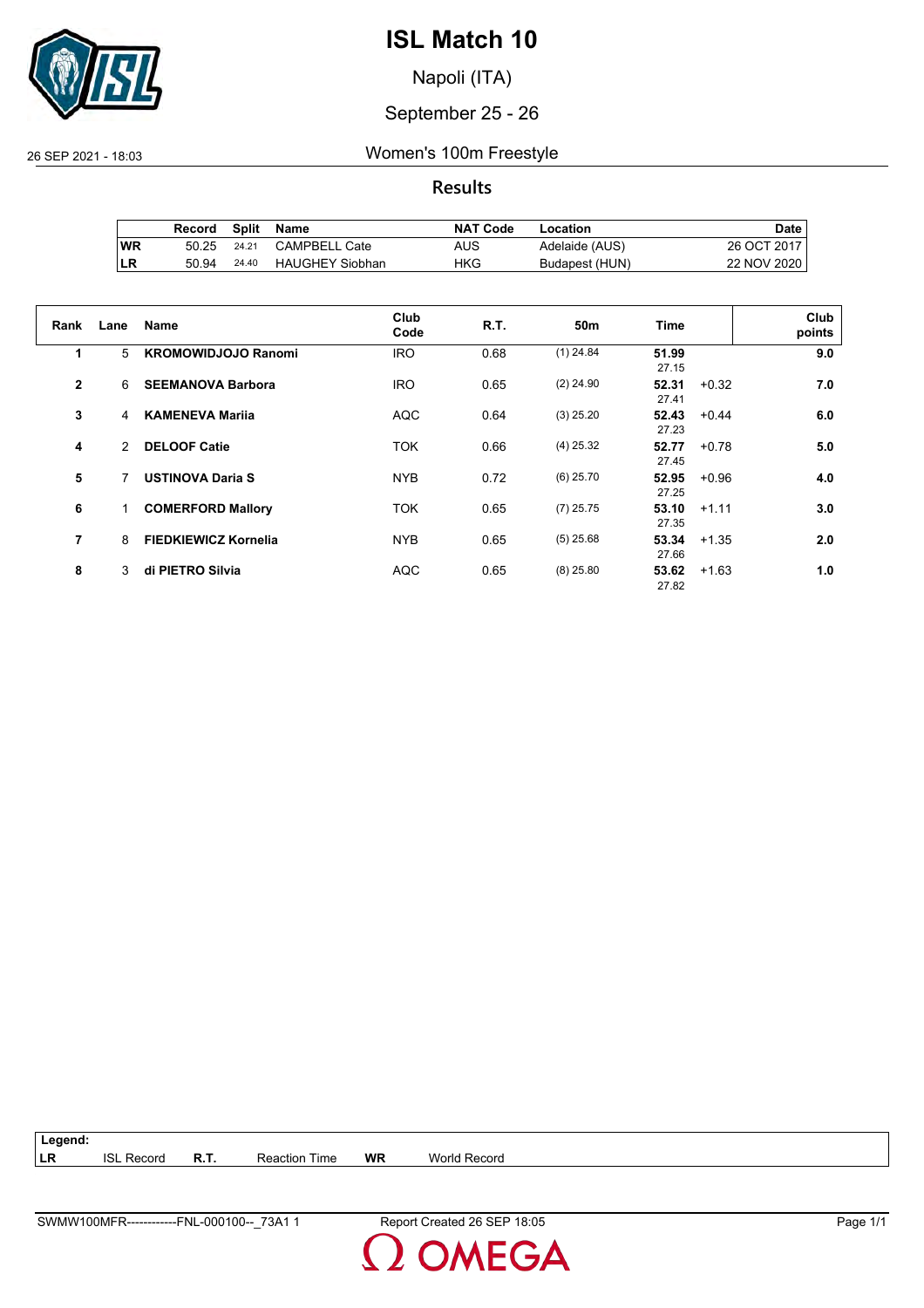

Napoli (ITA)

#### September 25 - 26

26 SEP 2021 - 18:06 Men's 100m Freestyle

**Results**

|            | Record | Split | Name           | <b>NAT Code</b> | Location       | Date ⊦      |
|------------|--------|-------|----------------|-----------------|----------------|-------------|
| <b>WR</b>  | 44.94  | 21.72 | LEVEAUX Amaury | FRA             | Rijeka (CRO)   | 13 DEC 2008 |
| <b>ILR</b> | 45.08  | 21.75 | DRESSEL Caeleb | USA             | Budapest (HUN) | 22 NOV 2020 |

| Rank         | Lane | <b>Name</b>               | Club<br>Code | R.T. | 50m          | Time           |         | Club<br>points |
|--------------|------|---------------------------|--------------|------|--------------|----------------|---------|----------------|
| 1            | 4    | <b>MIRESSI Alessandro</b> | <b>AQC</b>   | 0.71 | $(1)$ 22.33  | 46.31<br>23.98 |         | 9.0            |
| $\mathbf{2}$ | 3    | <b>CECCON Thomas</b>      | <b>AQC</b>   | 0.66 | $(=5)$ 22.57 | 46.62<br>24.05 | $+0.31$ | 7.0            |
| 3            | 7    | <b>PIJNENBURG Stan</b>    | <b>NYB</b>   | 0.62 | $(3)$ 22.50  | 46.85<br>24.35 | $+0.54$ | 6.0            |
| 4            | 1.   | <b>SPAJARI Pedro</b>      | <b>TOK</b>   | 0.66 | $(=5)$ 22.57 | 46.87<br>24.30 | $+0.56$ | 5.0            |
| 5            | 2    | <b>NEMETH Nandor</b>      | <b>TOK</b>   | 0.61 | $(8)$ 22.90  | 46.99<br>24.09 | $+0.68$ | 4.0            |
| 6            | 8    | <b>KRASKA Jakub</b>       | <b>NYB</b>   | 0.69 | $(2)$ 22.48  | 47.19<br>24.71 | $+0.88$ | 3.0            |
| 7            | 6    | <b>RICHARDS Matt</b>      | <b>IRO</b>   | 0.63 | $(7)$ 22.83  | 47.30<br>24.47 | $+0.99$ | 2.0            |
| 8            | 5.   | de BOER Thom              | <b>IRO</b>   | 0.65 | $(4)$ 22.54  | 47.70<br>25.16 | $+1.39$ | 1.0            |

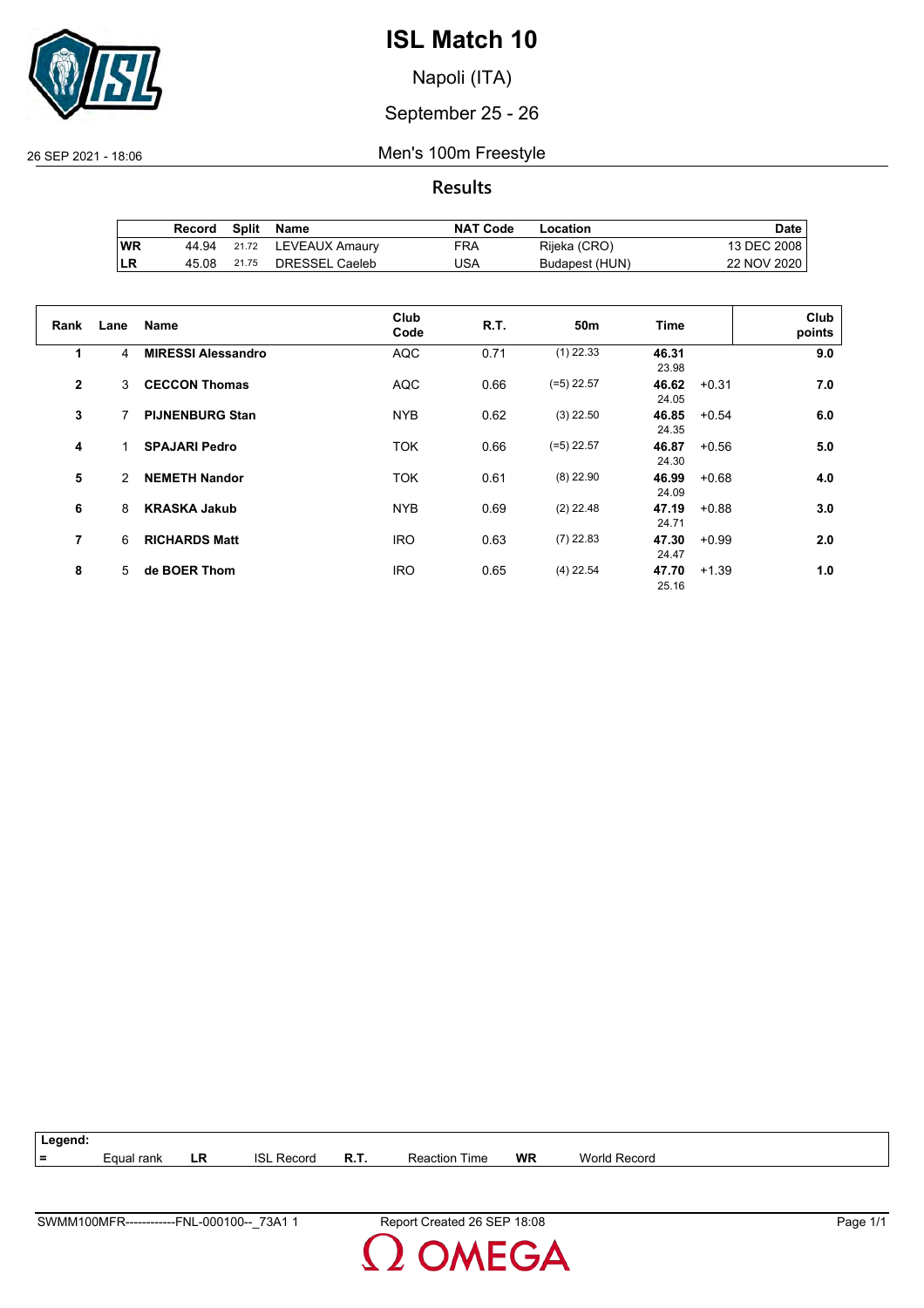

Napoli (ITA)

### September 25 - 26

26 SEP 2021 - 18:12 Women's 200m Butterfly

**Results**

|            | Record              |       | Splits |         | Name                   | <b>NAT Code</b> | Location       | Date        |
|------------|---------------------|-------|--------|---------|------------------------|-----------------|----------------|-------------|
| <b>WR</b>  | 1.59.6 <sup>4</sup> | 27.75 | 58.24  | 1:28.96 | <b>BELMONTE Mireia</b> | <b>ESP</b>      | Doha (QAT)     | 3 DEC 2014. |
| <b>ILR</b> | 2:03.12             | 27.57 | 58.41  | 1:30.43 | <b>HASEGAWA Suzuka</b> | JPN             | Budapest (HUN) | 25 OCT 2020 |

| Rank         | Lane | Name                         | Club<br>Code | R.T. | 50m         | 100m          | 150m          | Time    |         | Club<br>points |
|--------------|------|------------------------------|--------------|------|-------------|---------------|---------------|---------|---------|----------------|
| 1            | 7    | <b>CHIMROVA Svetlana</b>     | <b>NYB</b>   | 0.73 | $(2)$ 28.57 | (2) 1:00.86   | (2) 1:32.66   | 2:04.65 |         | 12.0           |
|              |      |                              |              |      |             | 32.29         | 31.80         | 31.99   |         |                |
| $\mathbf{2}$ | 6    | <b>THOMAS Alys</b>           | <b>IRO</b>   | 0.76 | $(1)$ 28.50 | $(1)$ 1:00.13 | $(1)$ 1:32.35 | 2:04.85 | $+0.20$ | 7.0            |
|              |      |                              |              |      |             | 31.63         | 32.22         | 32.50   |         |                |
| 3            | 5.   | <b>UGOLKOVA Maria</b>        | <b>IRO</b>   | 0.66 | $(4)$ 28.74 | $(3)$ 1:00.89 | (3) 1:33.65   | 2:07.25 | $+2.60$ | 6.0            |
|              |      |                              |              |      |             | 32.15         | 32.76         | 33.60   |         |                |
| 4            | 2    | <b>GINGRICH Leah</b>         | <b>TOK</b>   | 0.72 | $(8)$ 29.11 | (6) 1:01.70   | (5) 1:34.70   | 2:07.38 | $+2.73$ | 5.0            |
|              |      |                              |              |      |             | 32.59         | 33.00         | 32.68   |         |                |
| 5            | 8    | <b>MONTEIRO Ana Catarina</b> | <b>NYB</b>   | 0.67 | $(5)$ 28.83 | (4) 1:01.26   | (4) 1:34.45   | 2:08.37 | $+3.72$ | 4.0            |
|              |      |                              |              |      |             | 32.43         | 33.19         | 33.92   |         |                |
| 6            | 3    | <b>POLIERI Alessia</b>       | <b>AQC</b>   | 0.66 | $(3)$ 28.69 | $(7)$ 1:01.85 | $(6)$ 1:35.35 | 2:08.94 | $+4.29$ | 3.0            |
|              |      |                              |              |      |             | 33.16         | 33.50         | 33.59   |         |                |
| 7            | 4    | <b>TAYLOR Laura</b>          | <b>AQC</b>   | 0.70 | $(7)$ 29.03 | $(8)$ 1:01.91 | $(7)$ 1:35.86 | 2:09.80 | $+5.15$ | ۰              |
|              |      |                              |              |      |             | 32.88         | 33.95         | 33.94   |         |                |
| 8            |      | <b>JONES Harriet</b>         | <b>TOK</b>   | 0.73 | $(6)$ 28.94 | (5) 1:01.69   | $(8)$ 1:36.02 | 2:10.68 | $+6.03$ |                |
|              |      |                              |              |      |             | 32.75         | 34.33         | 34.66   |         |                |

| $\vert$ Legend: |                   |                      |    |              |
|-----------------|-------------------|----------------------|----|--------------|
| ∣LR             | <b>ISL Record</b> | <b>Reaction Time</b> | WR | World Record |

OMEGA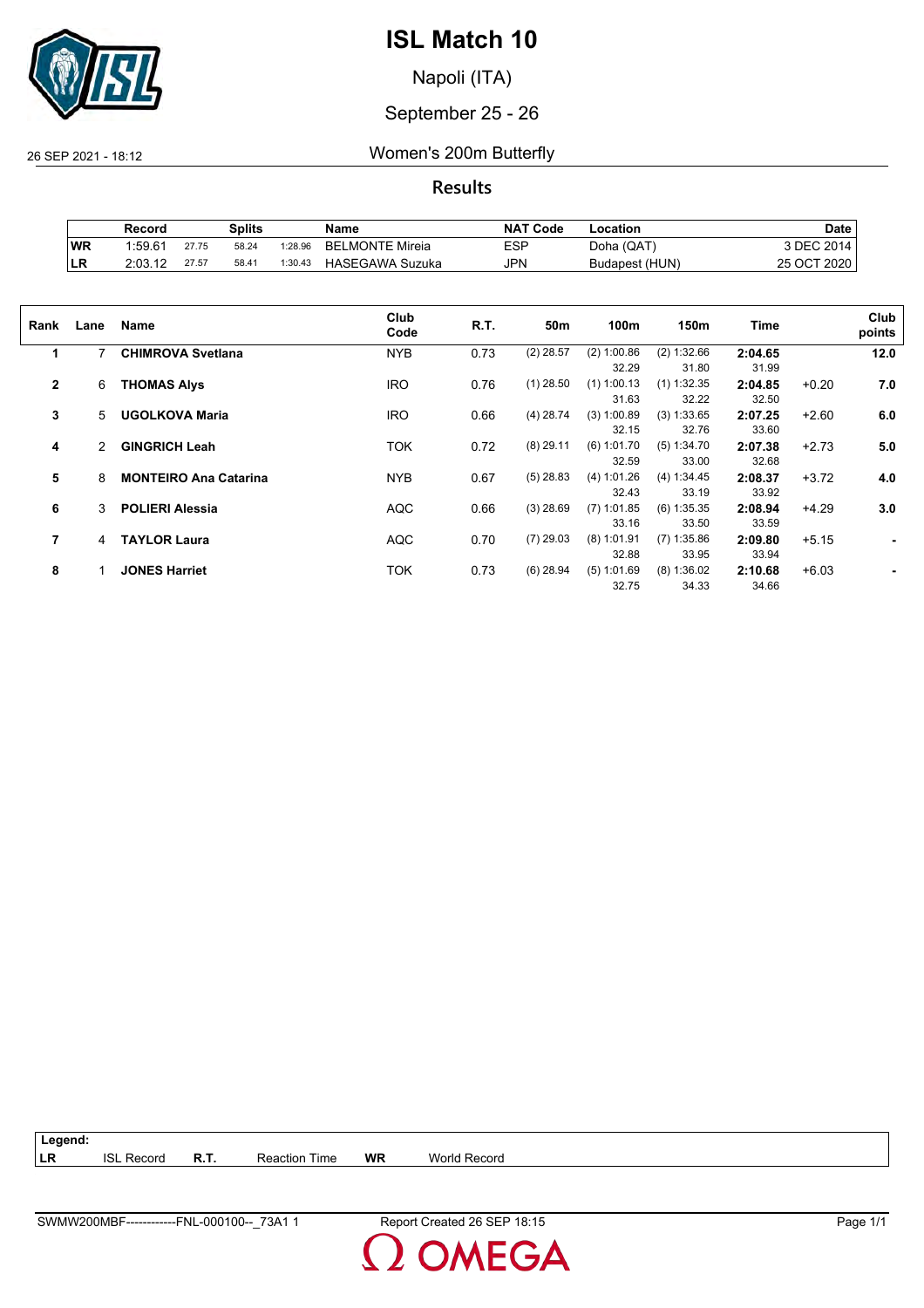

Napoli (ITA)

September 25 - 26

26 SEP 2021 - 18:17 Men's 200m Butterfly

**Results**

|    | Record  |       | Splits |         | Name         | <b>NAT Code</b> | -ocation       | Date        |
|----|---------|-------|--------|---------|--------------|-----------------|----------------|-------------|
| WR | 1:48.24 | 24.00 | 51.29  | 1:19.29 | SETO Daiva   | <b>JPN</b>      | Hangzhou (CHN) | DEC 2018    |
| LR | 1:48.57 | 24.13 | 51.87  | 1:20.75 | le CLOS Chad | RSA             | Budapest (HUN) | 22 NOV 2020 |

| Rank           | Lane           | Name                        | Club<br>Code | R.T. | 50m         | 100m         | 150m           | Time    |         | Club<br>points |
|----------------|----------------|-----------------------------|--------------|------|-------------|--------------|----------------|---------|---------|----------------|
| 1              | $\overline{2}$ | <b>SETO Daiya</b>           | <b>TOK</b>   | 0.63 | $(5)$ 25.18 | (3) 53.68    | $(1)$ 1:22.29  | 1:51.13 |         | 15.0           |
|                |                |                             |              |      |             | 28.50        | 28.61          | 28.84   |         |                |
| $\overline{2}$ | 3              | de DEUS Leonardo            | <b>AQC</b>   | 0.68 | $(4)$ 25.01 | $(=4) 53.88$ | (2) 1:22.63    | 1:51.31 | $+0.18$ | 7.0            |
|                |                |                             |              |      |             | 28.87        | 28.75          | 28.68   |         |                |
| 3              | 8              | <b>MAJERSKI Jakub</b>       | <b>NYB</b>   | 0.68 | $(6)$ 25.39 | $(=4) 53.88$ | (3) 1:22.71    | 1:53.02 | $+1.89$ | 6.0            |
|                |                |                             |              |      |             | 28.49        | 28.83          | 30.31   |         |                |
| 4              | 6              | <b>MELO Luiz Altamir</b>    | <b>IRO</b>   | 0.59 | $(2)$ 24.79 | (2) 53.56    | (4) 1:22.87    | 1:53.10 | $+1.97$ | 5.0            |
|                |                |                             |              |      |             | 28.77        | 29.31          | 30.23   |         |                |
| 5              | 4              | <b>CIAMPI Matteo</b>        | <b>AQC</b>   | 0.69 | $(7)$ 25.73 | $(7)$ 54.98  | $(=6) 1:24.64$ | 1:54.69 | $+3.56$ | 4.0            |
|                |                |                             |              |      |             | 29.25        | 29.66          | 30.05   |         |                |
| 6              | 5              | <b>VEKOVISHCHEV Mikhail</b> | <b>IRO</b>   | 0.66 | $(3)$ 24.99 | $(6)$ 54.05  | $(=6) 1:24.64$ | 1:55.67 | $+4.54$ | ۰              |
|                |                |                             |              |      |             | 29.06        | 30.59          | 31.03   |         |                |
| 7              |                | <b>TEMPLE Matt</b>          | <b>NYB</b>   | 0.64 | $(1)$ 24.66 | $(1)$ 53.22  | (5) 1:23.47    | 1:56.28 | $+5.15$ |                |
|                |                |                             |              |      |             | 28.56        | 30.25          | 32.81   |         |                |
| 8              |                | <b>BRZOSKOWSKI Maarten</b>  | TOK          | 0.65 | $(8)$ 26.05 | (8) 55.80    | $(8)$ 1:25.96  | 1:56.90 | $+5.77$ |                |
|                |                |                             |              |      |             | 29.75        | 30.16          | 30.94   |         |                |
|                |                |                             |              |      |             |              |                |         |         |                |

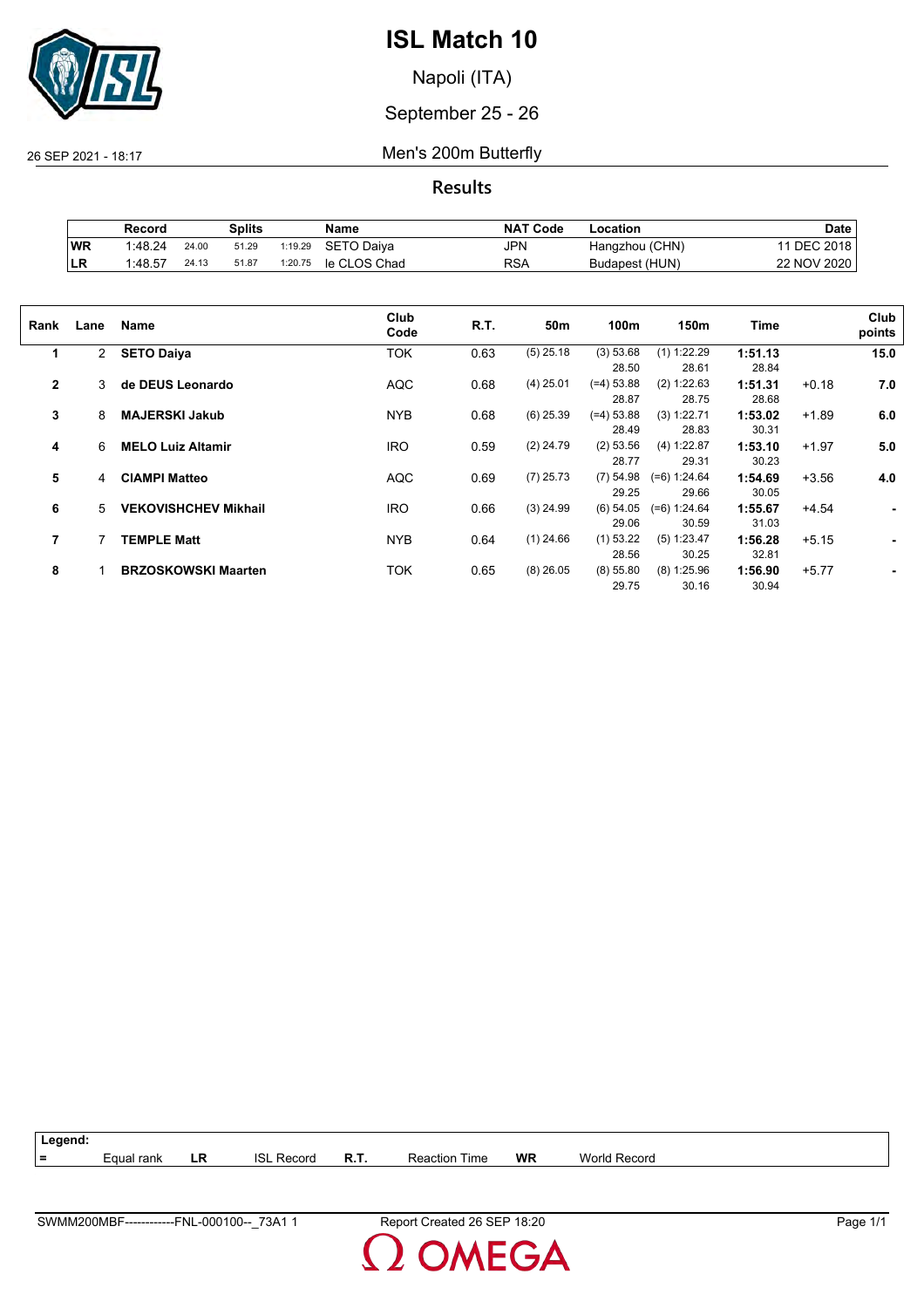

Napoli (ITA)

#### September 25 - 26

#### 26 SEP 2021 - 18:25 Women's 100m Backstroke

**Results**

|     | Record |       | Split Name           | <b>NAT Code</b> | Location       | Date        |
|-----|--------|-------|----------------------|-----------------|----------------|-------------|
| ∣WR | 54.89  |       | 26.52 ATHERTON Minna | AUS             | Budapest (HUN) | 27 OCT 2019 |
| ∣LR | 54.89  | 26.52 | ATHERTON Minna       | AUS             | Budapest (HUN) | 27 OCT 2019 |

| Rank           | Lane           | Name                    | Club<br>Code | R.T. | 50 <sub>m</sub> | <b>Time</b>      |         | Club<br>points |
|----------------|----------------|-------------------------|--------------|------|-----------------|------------------|---------|----------------|
| 1              | 7              | <b>PEDA Paulina</b>     | <b>NYB</b>   | 0.56 | $(1)$ 27.65     | 57.40<br>29.75   |         | 12.0           |
| $\overline{2}$ | 5              | <b>LOYNING Ingeborg</b> | <b>IRO</b>   | 0.54 | $(2)$ 27.77     | 57.42<br>29.65   | $+0.02$ | 7.0            |
| 3              | 1              | <b>DELOOF Catie</b>     | <b>TOK</b>   | 0.64 | $(4)$ 28.13     | 57.71<br>29.58   | $+0.31$ | 6.0            |
| 4              | $\overline{2}$ | <b>DELOOF Gabby</b>     | <b>TOK</b>   | 0.77 | $(3)$ 28.03     | 57.86<br>29.83   | $+0.46$ | 5.0            |
| 5              | 3              | <b>BARRATT Holly</b>    | <b>AQC</b>   | 0.59 | $(6)$ 28.47     | 57.92<br>29.45   | $+0.52$ | 4.0            |
| 6              | 8              | <b>ZEVINA Daryna</b>    | <b>NYB</b>   | 0.71 | $(5)$ 28.27     | 58.13<br>29.86   | $+0.73$ | 3.0            |
| 7              | 4              | <b>LESAFFRE Fantine</b> | <b>AQC</b>   | 0.72 | $(7)$ 29.70     | 1:01.07<br>31.37 | $+3.67$ | $-1.0$         |
|                | 6              | <b>ZAMORANO Africa</b>  | <b>IRO</b>   |      |                 | <b>DSQ</b>       |         | $-2.0$         |

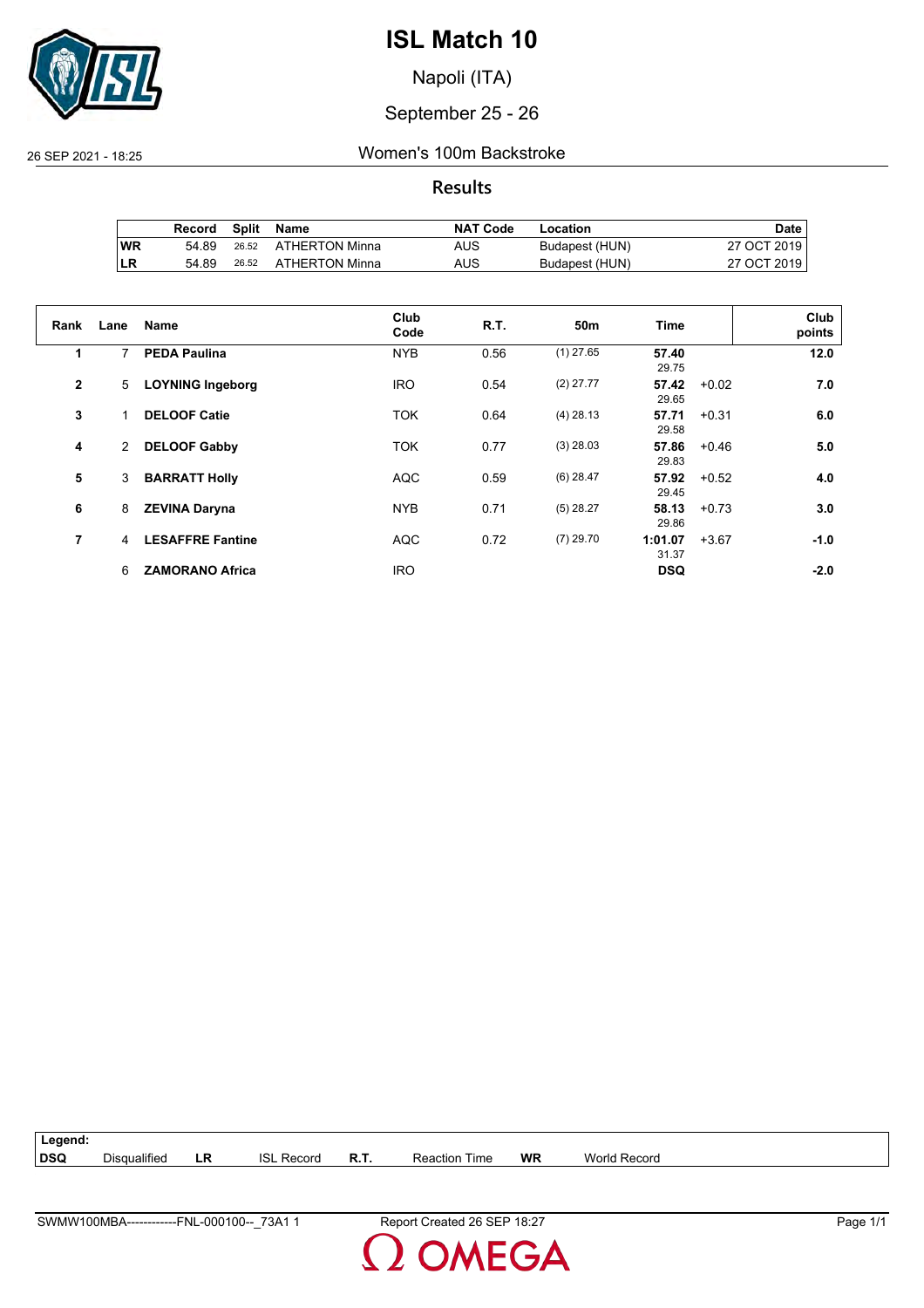

Napoli (ITA)

### September 25 - 26

26 SEP 2021 - 18:28 Men's 100m Backstroke

**Results**

|     | Record | Split | Name                  | <b>NAT Code</b> | Location     | Date        |
|-----|--------|-------|-----------------------|-----------------|--------------|-------------|
| 'WR | 48.33  |       | 23.45 STEWART Coleman | JSA             | Napoli (ITA) | 29 AUG 2021 |
| ILR | 48.33  | 23.45 | STEWART Coleman       | USA             | Napoli (ITA) | 29 AUG 2021 |

| Rank           | Lane | <b>Name</b>               | Club<br>Code | R.T. | 50 <sub>m</sub> | Time                      | Club<br>points |
|----------------|------|---------------------------|--------------|------|-----------------|---------------------------|----------------|
| 1              | 5    | <b>GLINTA Robert</b>      | <b>IRO</b>   | 0.58 | $(1)$ 23.93     | 49.60<br>25.67            | 15.0           |
| $\mathbf{2}$   | 3    | <b>RIVOLTA Matteo</b>     | <b>AQC</b>   | 0.59 | $(3)$ 24.49     | 50.29<br>$+0.69$<br>25.80 | 7.0            |
| 3              | 6    | <b>MORA Lorenzo</b>       | <b>IRO</b>   | 0.57 | $(5)$ 24.73     | 50.58<br>$+0.98$<br>25.85 | 6.0            |
| 4              | 2    | <b>TARASEVICH Grigory</b> | <b>TOK</b>   | 0.56 | $(2)$ 24.44     | 50.64<br>$+1.04$<br>26.20 | 5.0            |
| 5              |      | <b>BOHUS Richard</b>      | <b>TOK</b>   | 0.55 | $(4)$ 24.57     | 50.68<br>$+1.08$<br>26.11 | 4.0            |
| 6              | 8    | <b>TOMAC Mewen</b>        | <b>NYB</b>   | 0.61 | $(6)$ 24.95     | 51.93<br>$+2.33$<br>26.98 | ۰.             |
| $\overline{7}$ | 7    | <b>CLOGG Elliot</b>       | <b>NYB</b>   | 0.58 | $(7)$ 25.09     | 52.91<br>$+3.31$<br>27.82 | ٠              |
| 8              | 4    | de DEUS Leonardo          | <b>AQC</b>   | 0.63 | $(8)$ 26.05     | 54.08<br>$+4.48$<br>28.03 | $-1.0$         |

| Legend: |                   |                      |    |              |
|---------|-------------------|----------------------|----|--------------|
| ∣LR     | <b>ISL Record</b> | <b>Reaction Time</b> | WR | World Record |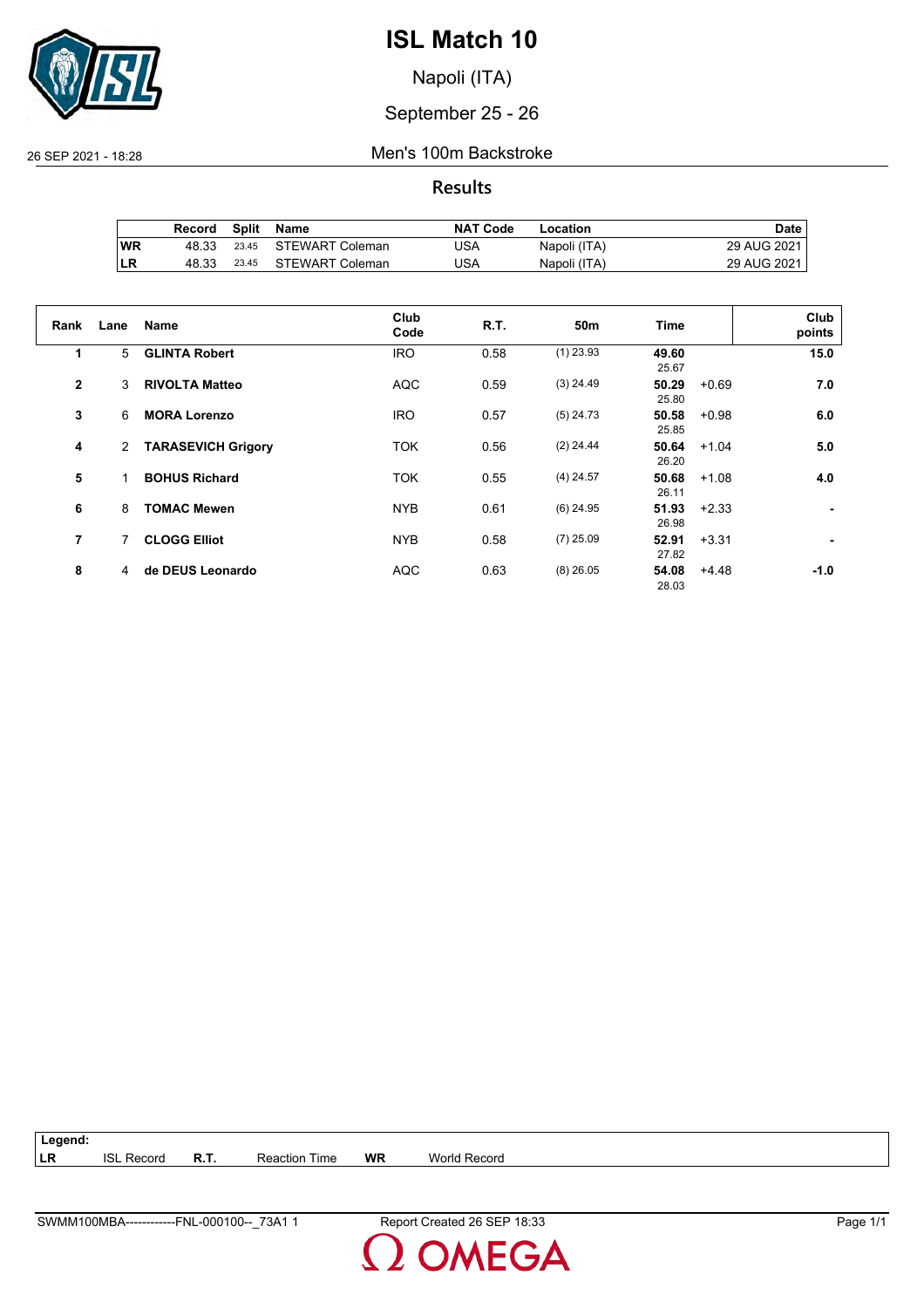

Napoli (ITA)

#### September 25 - 26

26 SEP 2021 - 18:31 Women's 100m Individual Medley

#### **Results**

|     | Record |       | Split Name        | <b>NAT Code</b> | Location       | Date        |
|-----|--------|-------|-------------------|-----------------|----------------|-------------|
| ∣WR | 56.51  | 25.97 | HOSSZU Katinka    | HUN             | Berlin (GER)   | 7 AUG 2017  |
| ILR | 57.30  | 26.41 | GASTALDELLO Bervl | <b>FRA</b>      | Budapest (HUN) | 22 NOV 2020 |

| Rank         | Lane           | <b>Name</b>                 | Club<br>Code | <b>R.T.</b> | 50 <sub>m</sub> | <b>Time</b>      |         | Club<br>points |
|--------------|----------------|-----------------------------|--------------|-------------|-----------------|------------------|---------|----------------|
| 1            | $\overline{7}$ | <b>TCHORZ Alicja</b>        | <b>NYB</b>   | 0.64        | $(1)$ 26.22     | 58.43<br>32.21   |         | 10.0           |
| $\mathbf{2}$ | 5              | <b>COCCONCELLI Costanza</b> | <b>IRO</b>   | 0.65        | $(2)$ 26.64     | 58.45<br>31.81   | $+0.02$ | 7.0            |
| 3            | 2              | <b>IGARASHI Chihiro</b>     | <b>TOK</b>   | 0.59        | $(4)$ 27.05     | 58.62<br>31.57   | $+0.19$ | 6.0            |
| 4            | 3              | <b>KAMENEVA Marija</b>      | <b>AQC</b>   | 0.65        | $(3)$ 26.82     | 59.21<br>32.39   | $+0.78$ | 5.0            |
| 5            | 8              | <b>WOOD Abbie</b>           | <b>NYB</b>   | 0.71        | $(5)$ 27.09     | 59.36<br>32.27   | $+0.93$ | 4.0            |
| 6            | 4              | <b>OMOTO Rika</b>           | <b>AQC</b>   | 0.64        | $(6)$ 27.30     | 59.49<br>32.19   | $+1.06$ | 3.0            |
| 7            |                | <b>OHASHI Yui</b>           | <b>TOK</b>   | 0.68        | $(7)$ 27.42     | 59.61<br>32.19   | $+1.18$ | 2.0            |
| 8            | 6              | <b>LOYNING Ingeborg</b>     | <b>IRO</b>   | 0.70        | $(8)$ 28.44     | 1:05.51<br>37.07 | $+7.08$ | -1.0           |

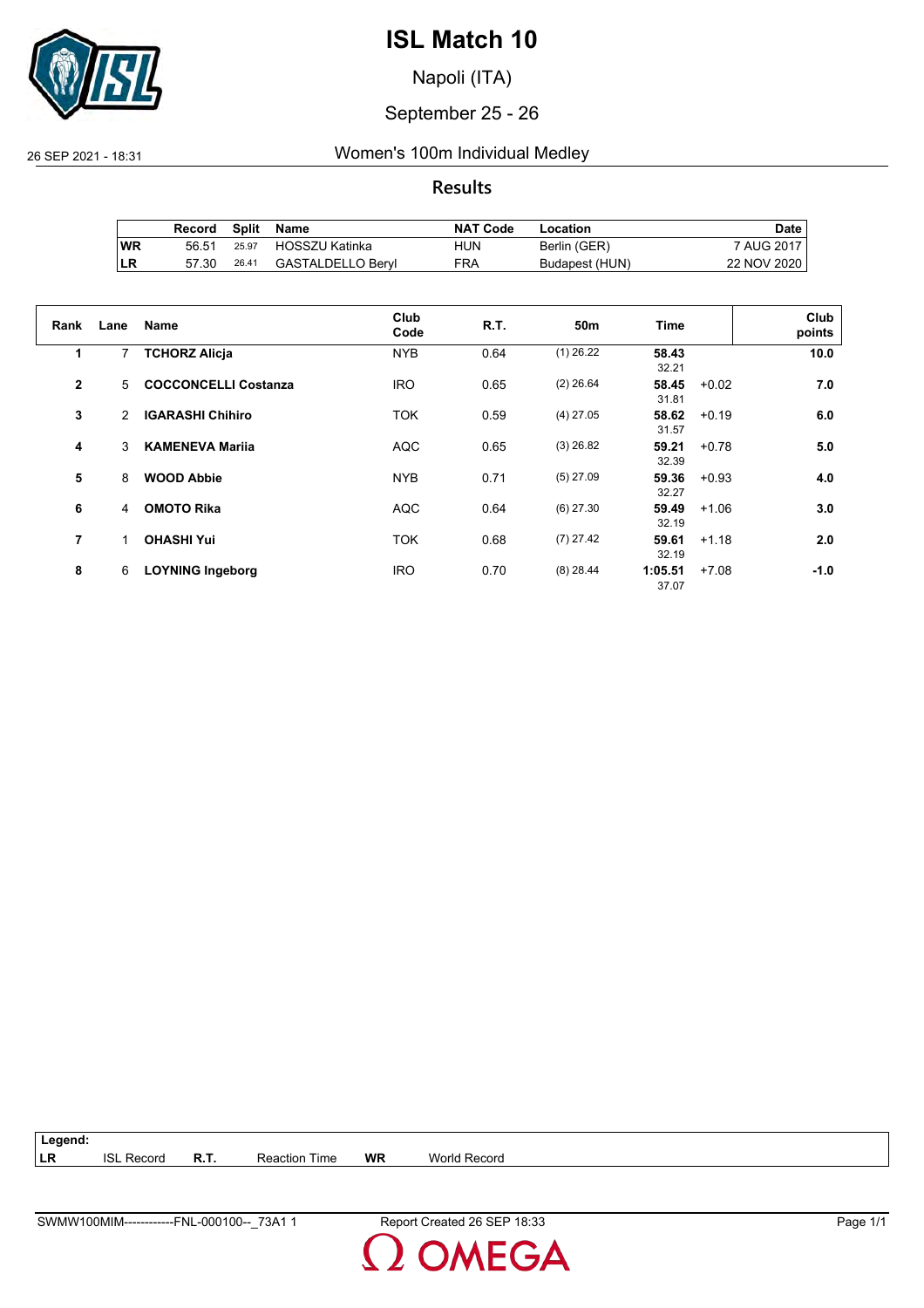

Napoli (ITA)

#### September 25 - 26

#### 26 SEP 2021 - 18:35 Men's 100m Individual Medley

#### **Results**

|           | Record | Split | Name           | <b>NAT Code</b> | Location       | Date l      |
|-----------|--------|-------|----------------|-----------------|----------------|-------------|
| <b>WR</b> | 49.28  | 22.49 | DRESSEL Caeleb | JSA             | Budapest (HUN) | 22 NOV 2020 |
| LR        | 49.28  | 22.49 | DRESSEL Caeleb | JSA             | Budapest (HUN) | 22 NOV 2020 |

| Rank           | Lane          | <b>Name</b>             | Club<br>Code | R.T. | 50 <sub>m</sub> | Time           |         | Club<br>points |
|----------------|---------------|-------------------------|--------------|------|-----------------|----------------|---------|----------------|
| 1              | 6             | <b>ORSI Marco</b>       | <b>IRO</b>   | 0.58 | $(2)$ 23.44     | 51.51<br>28.07 |         | 9.0            |
| $\overline{2}$ | 4             | <b>CECCON Thomas</b>    | <b>AQC</b>   | 0.69 | $(1)$ 23.21     | 51.84<br>28.63 | $+0.33$ | 7.0            |
| 3              | $\mathcal{P}$ | <b>MOROZOV Vladimir</b> | <b>TOK</b>   | 0.63 | $(3)$ 23.52     | 52.08<br>28.56 | $+0.57$ | 6.0            |
| 4              | 5             | <b>SANTOS Leonardo</b>  | <b>IRO</b>   | 0.65 | $(5)$ 23.74     | 52.21<br>28.47 | $+0.70$ | 5.0            |
| 5              | 7             | <b>LITCHFIELD Joe</b>   | <b>NYB</b>   | 0.59 | $(4)$ 23.70     | 52.69<br>28.99 | $+1.18$ | 4.0            |
| 6              | 8             | <b>HEINTZ Philip</b>    | <b>NYB</b>   | 0.70 | $(6)$ 23.87     | 52.74<br>28.87 | $+1.23$ | 3.0            |
| 7              | 3             | <b>SCOZZOLI Fabio</b>   | <b>AQC</b>   | 0.64 | $(7)$ 24.47     | 52.82<br>28.35 | $+1.31$ | 2.0            |
| 8              |               | <b>PASYNKOV Daniil</b>  | <b>TOK</b>   | 0.69 | $(8)$ 25.19     | 52.97<br>27.78 | $+1.46$ | 1.0            |

**Legend: LR** ISL Record **R.T.** Reaction Time **WR** World Record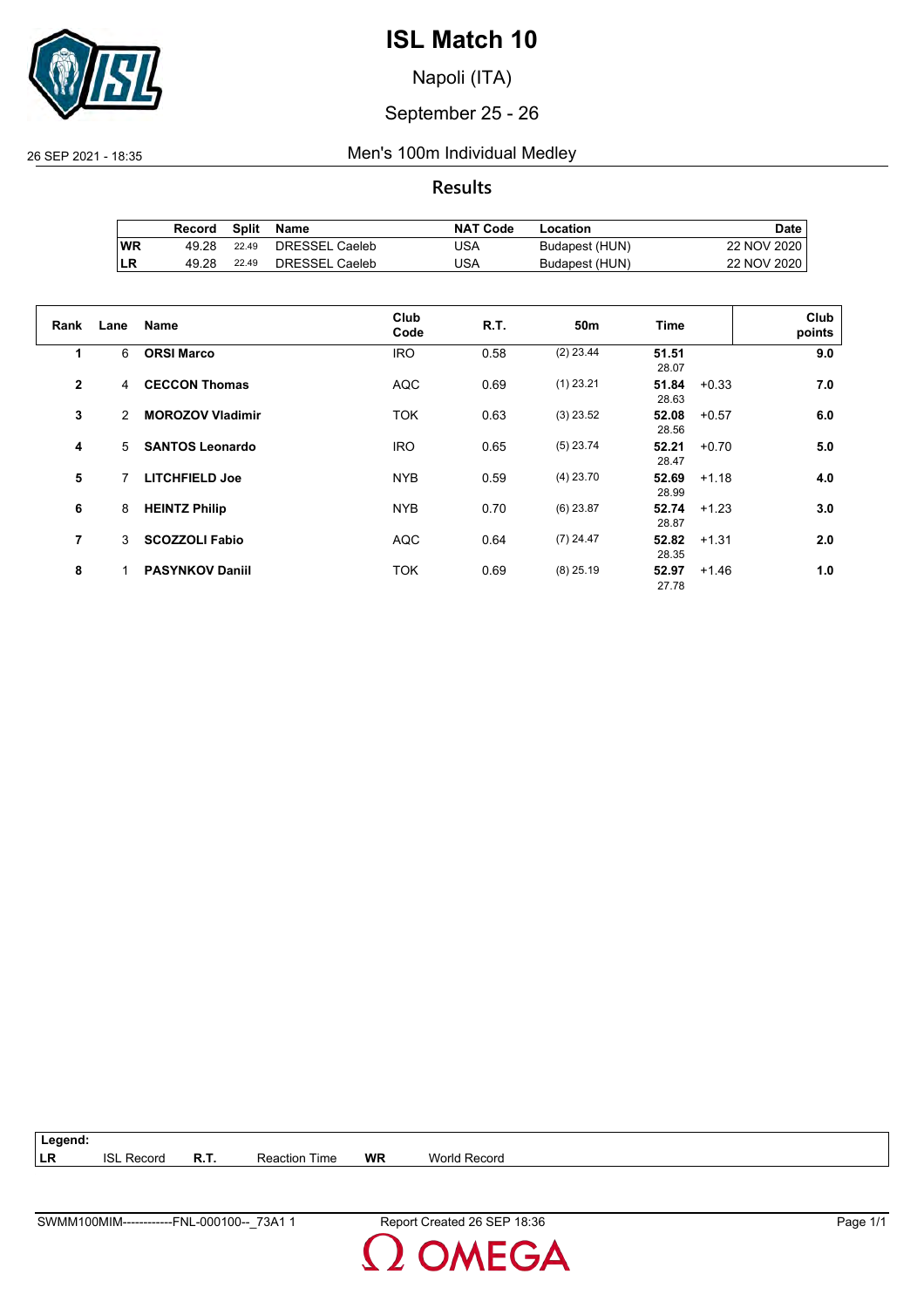

Napoli (ITA)

### September 25 - 26

26 SEP 2021 - 18:43 Women's 100m Breaststroke

#### **Results**

|           | Record  | Split | Name           | <b>NAT Code</b> | Location             | <b>Date</b> |
|-----------|---------|-------|----------------|-----------------|----------------------|-------------|
| <b>WR</b> | 1:02.36 | 29.56 | MEILUTYTE Ruta | LTU             | Moscow (RUS)         | 12 OCT 2013 |
| $=WR$     | 1:02.36 | 29.46 | ATKINSON Alia  | JAM             | Doha (QAT)           | 6 DEC 2014  |
| $=WR$     | 1:02.36 | 29.33 | ATKINSON Alia  | JAM             | Paris-Chartres (FRA) | 26 AUG 2016 |
| <b>LR</b> | 1:02.50 | 29.38 | KING Lilly     | USA             | Budapest (HUN)       | 22 NOV 2020 |

| Rank           | Lane | <b>Name</b>                | Club<br>Code | <b>R.T.</b> | 50m         | Time             |         | Club<br>points |
|----------------|------|----------------------------|--------------|-------------|-------------|------------------|---------|----------------|
| 1              | 3    | <b>CASTIGLIONI Arianna</b> | <b>AQC</b>   | 0.65        | $(1)$ 30.41 | 1:04.09<br>33.68 |         | 10.0           |
| $\overline{2}$ | 4    | <b>CARRARO Martina</b>     | <b>AQC</b>   | 0.63        | $(2)$ 30.54 | 1:04.52<br>33.98 | $+0.43$ | 7.0            |
| 3              |      | <b>TUCKER Miranda</b>      | <b>TOK</b>   | 0.65        | $(3)$ 30.76 | 1:05.31<br>34.55 | $+1.22$ | 6.0            |
| 4              | 2    | <b>WATANABE Kanako</b>     | <b>TOK</b>   | 0.69        | $(7)$ 31.35 | 1:05.35<br>34.00 | $+1.26$ | 5.0            |
| 5              | 8    | <b>RENSHAW Molly</b>       | <b>NYB</b>   | 0.68        | $(5)$ 31.09 | 1:05.37<br>34.28 | $+1.28$ | 4.0            |
| 6              | 6    | <b>HULKKO Ida</b>          | <b>IRO</b>   | 0.68        | $(4)$ 30.88 | 1:05.48<br>34.60 | $+1.39$ | 3.0            |
| 7              | 7    | <b>VASEY Sarah</b>         | <b>NYB</b>   | 0.68        | $(6)$ 31.29 | 1:06.34<br>35.05 | $+2.25$ | 2.0            |
| 8              | 5.   | <b>STRAUCH Jenna</b>       | <b>IRO</b>   | 0.72        | $(8)$ 31.72 | 1:06.67<br>34.95 | $+2.58$ |                |

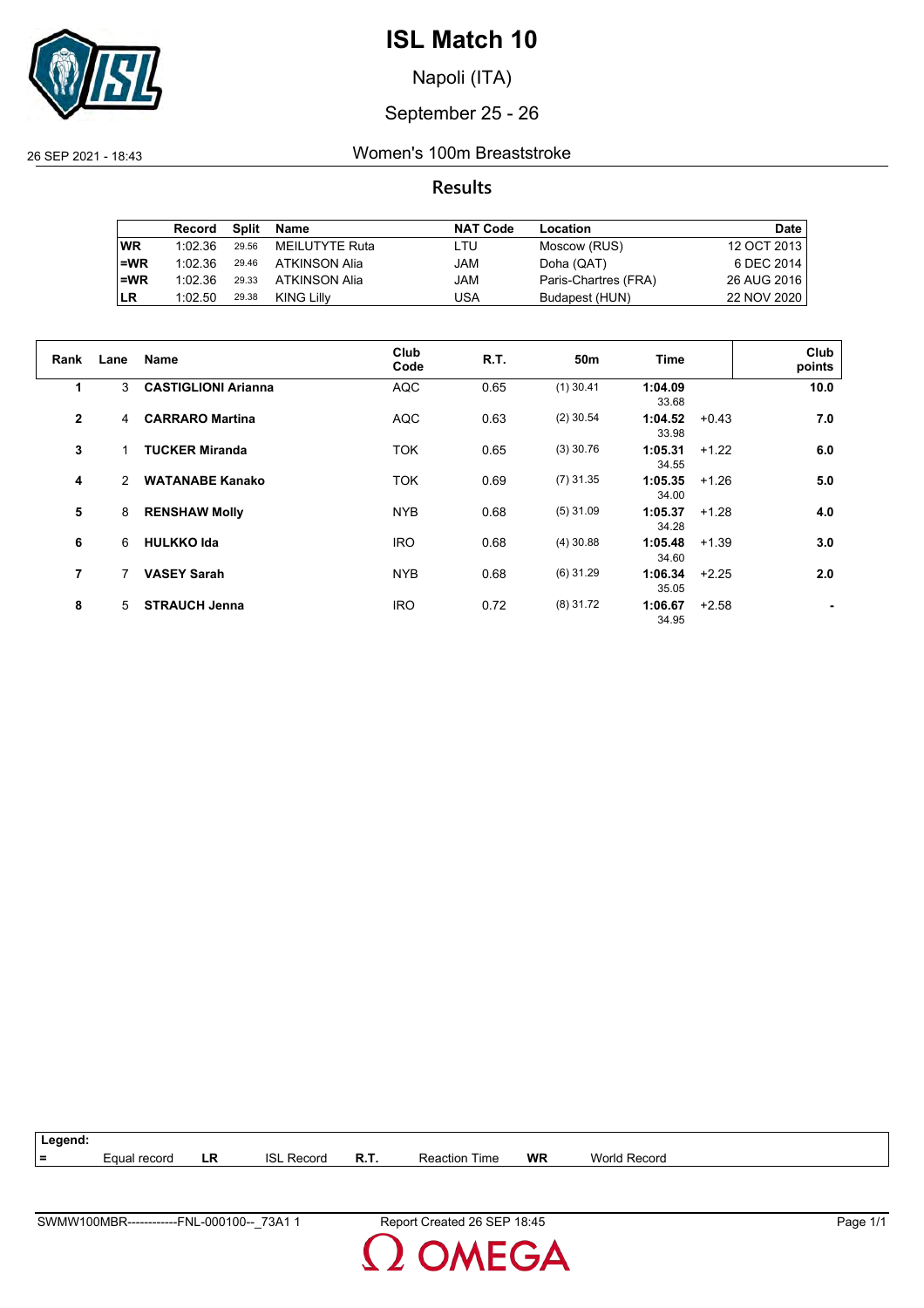

Napoli (ITA)

### September 25 - 26

26 SEP 2021 - 18:46 Men's 100m Breaststroke

#### **Results**

|           | Record | Split | Name                   | <b>NAT Code</b> | Location       | Date        |
|-----------|--------|-------|------------------------|-----------------|----------------|-------------|
| <b>WR</b> | 55.34  |       | 25.88 SHYMANOVICH IIya | <b>BLR</b>      | Brest (BLR)    | 19 DEC 2020 |
| ∣LR       | 55.41  |       | 25.85 PEATY Adam       | GBR             | Budapest (HUN) | 22 NOV 2020 |

| Rank           | Lane | <b>Name</b>                 | Club<br>Code | <b>R.T.</b> | 50m         | <b>Time</b>      |         | Club<br>points |
|----------------|------|-----------------------------|--------------|-------------|-------------|------------------|---------|----------------|
| 1              | 4    | <b>KAMMINGA Arno</b>        | <b>AQC</b>   | 0.65        | $(2)$ 26.60 | 56.46<br>29.86   |         | 12.0           |
| $\overline{2}$ | 2    | <b>KOSEKI Yasuhiro</b>      | <b>TOK</b>   | 0.64        | $(1)$ 26.51 | 56.66<br>30.15   | $+0.20$ | 7.0            |
| 3              | 3    | <b>MARTINENGHI Nicolo</b>   | <b>AQC</b>   | 0.66        | $(3)$ 26.84 | 56.99<br>30.15   | $+0.53$ | 6.0            |
| 4              | 5    | <b>REITSHAMMER Bernhard</b> | <b>IRO</b>   | 0.68        | $(4)$ 26.86 | 57.29<br>30.43   | $+0.83$ | 5.0            |
| 5              |      | <b>PINZUTI Alessandro</b>   | <b>TOK</b>   | 0.68        | $(5)$ 27.17 | 57.35<br>30.18   | $+0.89$ | 4.0            |
| 6              | 6    | <b>PERSSON Erik</b>         | <b>IRO</b>   | 0.66        | $(6)$ 27.52 | 57.68<br>30.16   | $+1.22$ | 3.0            |
| $\overline{7}$ | 7    | <b>KOCH Marco</b>           | <b>NYB</b>   | 0.69        | $(7)$ 28.10 | 58.81<br>30.71   | $+2.35$ |                |
| 8              | 8    | <b>WILBY James</b>          | <b>NYB</b>   | 0.68        | $(8)$ 28.12 | 1:00.45<br>32.33 | $+3.99$ | $-1.0$         |

| $\vert$ Legend: |                   |             |                      |    |              |
|-----------------|-------------------|-------------|----------------------|----|--------------|
| <b>ILR</b>      | <b>ISL Record</b> | <b>R.T.</b> | <b>Reaction Time</b> | WR | World Record |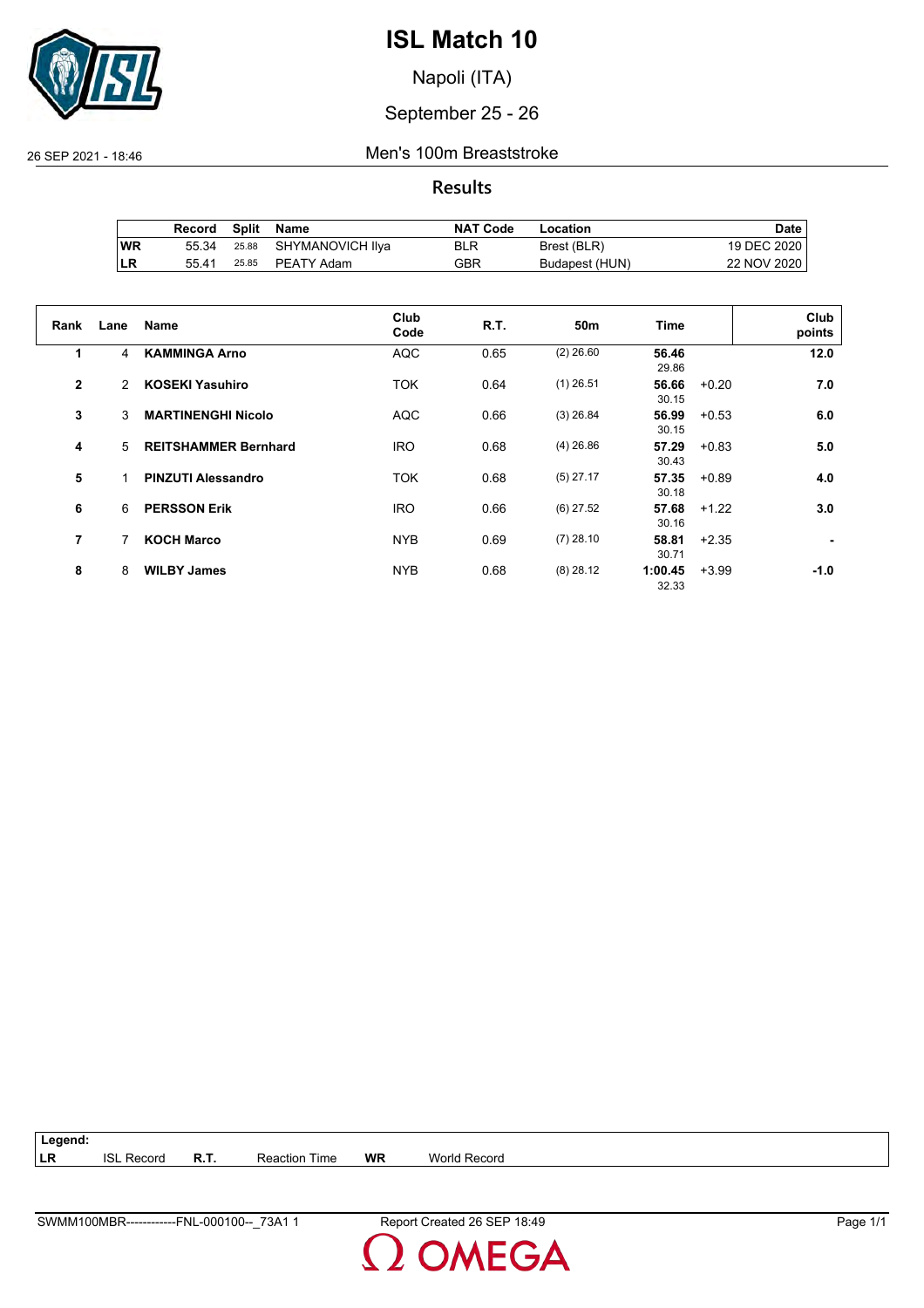

Napoli (ITA)

#### September 25 - 26

26 SEP 2021 - 18:52 Women's 50m Butterfly

#### **Results**

|           | Record Name |                           | NAT Code   | Location        | Date        |
|-----------|-------------|---------------------------|------------|-----------------|-------------|
| <b>WR</b> |             | 24.38 ALSHAMMAR Therese   | SWE        | Singapore (SGP) | 22 NOV 2009 |
| LR        |             | 24.59 KROMOWIDJOJO Ranomi | <b>NED</b> | Budapest (HUN)  | 6 NOV 2020  |

| Rank         | Lane | Name                       | <b>Club Code</b> | R.T. | Time             | Club points |
|--------------|------|----------------------------|------------------|------|------------------|-------------|
|              | 3    | <b>BARRATT Holly</b>       | AQC              | 0.69 | 25.28            | 10.0        |
| $\mathbf{2}$ | 6    | <b>KROMOWIDJOJO Ranomi</b> | <b>IRO</b>       | 0.68 | 25.30<br>$+0.02$ | 7.0         |
| 3            | 5.   | <b>HENIQUE Melanie</b>     | <b>IRO</b>       | 0.61 | $+0.09$<br>25.37 | 6.0         |
| 4            | 4    | di LIDDO Elena             | <b>AQC</b>       | 0.68 | 25.69<br>$+0.41$ | 5.0         |
| 5            | 2    | <b>TETZLOFF AIV</b>        | <b>TOK</b>       | 0.62 | 25.87<br>$+0.59$ | 4.0         |
| 6            | 8    | <b>CHIMROVA Svetlana</b>   | <b>NYB</b>       | 0.73 | 26.02<br>$+0.74$ | 3.0         |
|              |      | <b>PEDA Paulina</b>        | <b>NYB</b>       | 0.64 | 26.09<br>$+0.81$ | 2.0         |
| 8            |      | <b>JONES Harriet</b>       | <b>TOK</b>       | 0.68 | 26.39<br>$+1.11$ |             |

| SWMW50MBF<br>73A1<br>$-000100-$<br>FNL<br>-------------<br>_ | 18:54<br>Created 26<br>SE<br>Report | .<br>Page |
|--------------------------------------------------------------|-------------------------------------|-----------|

**LR** ISL Record **R.T.** Reaction Time **WR** World Record

**Legend:**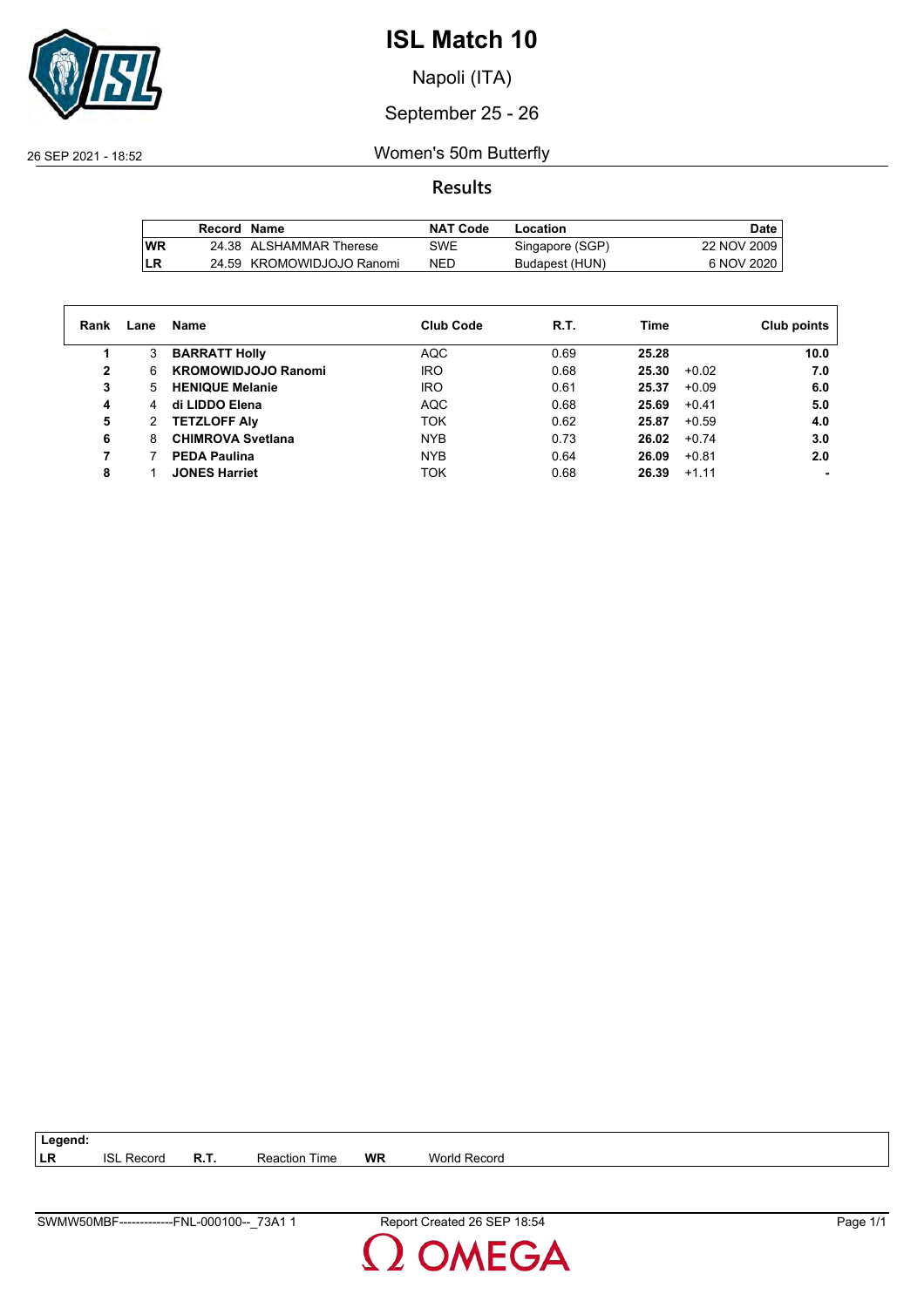

Napoli (ITA)

September 25 - 26

26 SEP 2021 - 18:55 Men's 50m Butterfly

**Results**

|           | Record Name |                       | <b>NAT Code</b> | Location       | <b>Date</b> |
|-----------|-------------|-----------------------|-----------------|----------------|-------------|
| <b>WR</b> |             | 21.75 SANTOS Nicholas | <b>BRA</b>      | Budapest (HUN) | 6 OCT 2018  |
| LR        |             | 21.78 SANTOS Nicholas | <b>BRA</b>      | Budapest (HUN) | 10 NOV 2020 |

| Rank         | Lane | Name                        | <b>Club Code</b> | R.T. | Time             | Club points |
|--------------|------|-----------------------------|------------------|------|------------------|-------------|
|              |      |                             |                  |      |                  |             |
|              | 6    | <b>SANTOS Nicholas</b>      | <b>IRO</b>       | 0.59 | 21.83            | 24.0        |
| $\mathbf{2}$ | 3    | <b>SZABO Szebasztian</b>    | AQC              | 0.62 | 22.41<br>$+0.58$ | 7.0         |
| 3            | 4    | <b>RIVOLTA Matteo</b>       | <b>AQC</b>       | 0.64 | 22.63<br>$+0.80$ | 6.0         |
| 4            |      | <b>TEMPLE Matt</b>          | <b>NYB</b>       | 0.62 | 22.85<br>$+1.02$ |             |
| 5            | 2    | <b>KAWAMOTO Takeshi</b>     | <b>TOK</b>       | 0.63 | 22.90<br>$+1.07$ |             |
| 6            | .5   | <b>VEKOVISHCHEV Mikhail</b> | <b>IRO</b>       | 0.69 | 23.01<br>$+1.18$ |             |
|              |      | <b>BOHUS Richard</b>        | <b>TOK</b>       | 0.65 | 23.55<br>$+1.72$ |             |
| 8            | 8    | <b>KRASKA Jakub</b>         | <b>NYB</b>       | 0.68 | $+1.94$<br>23.77 |             |

**LR** ISL Record **R.T.** Reaction Time **WR** World Record

**Legend:**

SWMM50MBF-------------FNL-000100--\_73A1 1 Report Created 26 SEP 18:57 Page 1/1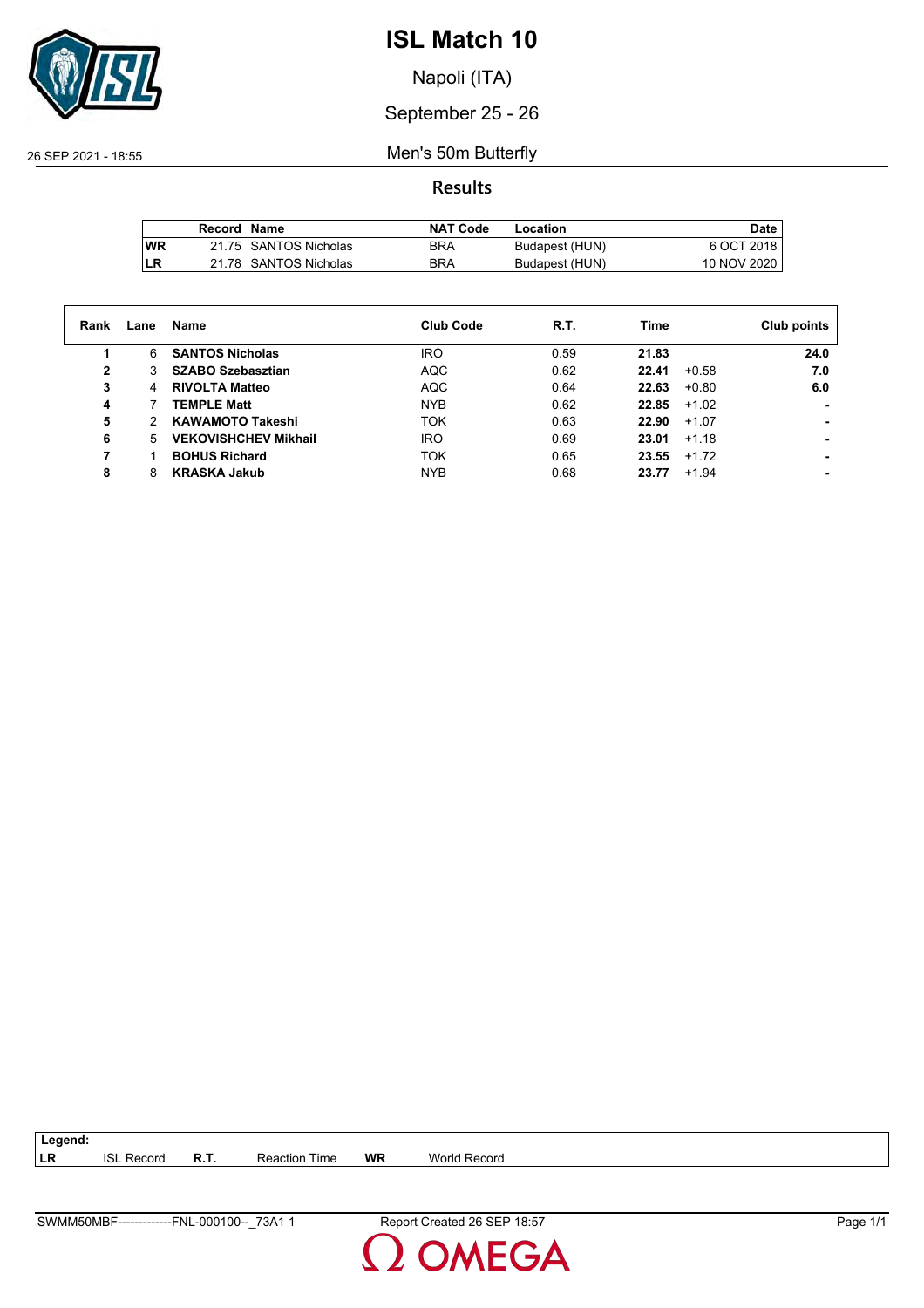

Napoli (ITA)

### September 25 - 26

26 SEP 2021 - 19:00 Women's 200m Freestyle

**Results**

|    | Record  |       | Splits |         | Name                   | <b>NAT Code</b> | Location        | Date        |
|----|---------|-------|--------|---------|------------------------|-----------------|-----------------|-------------|
| WR | 1:50.43 | 25.99 | 54.45  | 1:22.61 | SJOSTROM Sarah         | SWE             | Eindhoven (NED) | 12 AUG 2017 |
| LR | 1.51.11 | 25.88 | 54.09  | 1:22.46 | <b>HAUGHEY Siobhan</b> | HKG             | Budapest (HUN)  | 22 NOV 2020 |

| Rank         | Lane | Name                       | Club<br>Code | R.T. | 50m         | 100m                 | 150m                   | Time             |         | Club<br>points |
|--------------|------|----------------------------|--------------|------|-------------|----------------------|------------------------|------------------|---------|----------------|
| 1            | 6    | <b>SEEMANOVA Barbora</b>   | <b>IRO</b>   | 0.65 | $(1)$ 26.53 | $(1)$ 55.37<br>28.84 | $(1)$ 1:24.59<br>29.22 | 1:53.31<br>28.72 |         | 9.0            |
| $\mathbf{2}$ | 3    | <b>PELLEGRINI Federica</b> | <b>AQC</b>   | 0.71 | $(4)$ 27.18 | (3) 56.15<br>28.97   | (3) 1:25.14<br>28.99   | 1:53.82<br>28.68 | $+0.51$ | 7.0            |
| 3            |      | <b>STEENBERGEN Marrit</b>  | <b>NYB</b>   | 0.76 | $(3)$ 27.16 | (4) 56.34<br>29.18   | (4) 1:25.95<br>29.61   | 1:55.31<br>29.36 | $+2.00$ | 6.0            |
| 4            | 5    | <b>ANDRUSENKO Veronika</b> | <b>IRO</b>   | 0.78 | $(6)$ 27.32 | (5) 56.35<br>29.03   | (5) 1:25.98<br>29.63   | 1:55.43<br>29.45 | $+2.12$ | 5.0            |
| 5            |      | <b>IGARASHI Chihiro</b>    | <b>TOK</b>   | 0.61 | $(2)$ 27.07 | $(6)$ 56.55<br>29.48 | $(7)$ 1:26.38<br>29.83 | 1:55.51<br>29.13 | $+2.20$ | 4.0            |
| 6            | 2    | <b>MADDEN Paige</b>        | <b>TOK</b>   | 0.70 | $(5)$ 27.25 | $(2)$ 55.81<br>28.56 | (2) 1:25.12<br>29.31   | 1:55.58<br>30.46 | $+2.27$ | 3.0            |
| 7            | 8    | <b>USTINOVA Daria S</b>    | <b>NYB</b>   | 0.71 | $(7)$ 27.45 | $(7)$ 56.97<br>29.52 | (6) 1:26.35<br>29.38   | 1:55.97<br>29.62 | $+2.66$ | 2.0            |
| 8            | 4    | <b>HIBBOTT Holly</b>       | <b>AQC</b>   | 0.76 | $(8)$ 27.63 | (8) 57.15<br>29.52   | $(8)$ 1:27.11<br>29.96 | 1:56.70<br>29.59 | $+3.39$ | 1.0            |

| $\vert$ Legend: |                   |             |                      |    |                     |
|-----------------|-------------------|-------------|----------------------|----|---------------------|
| LR              | <b>ISL Record</b> | <b>R.T.</b> | <b>Reaction Time</b> | WR | <b>World Record</b> |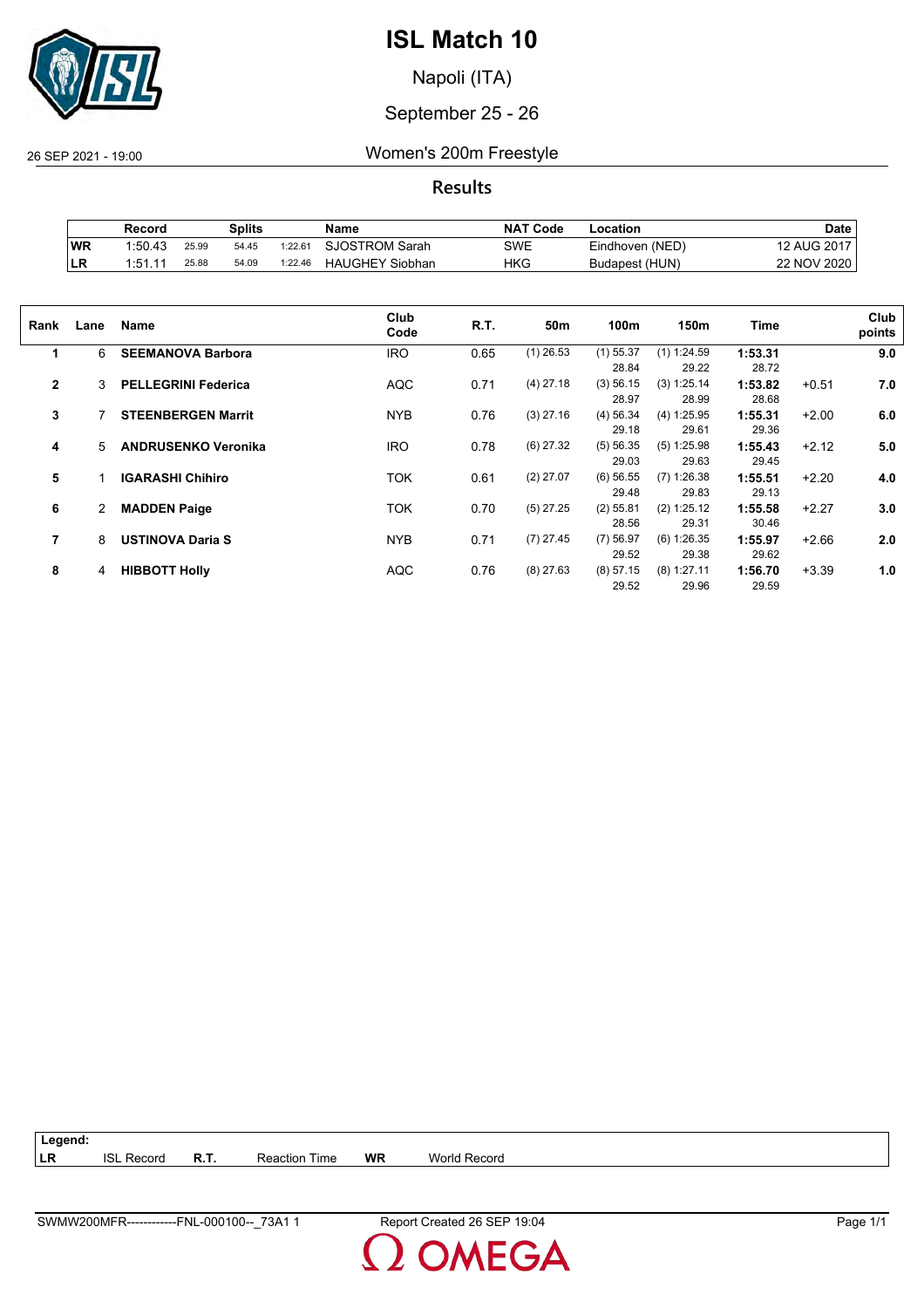

Napoli (ITA)

September 25 - 26

26 SEP 2021 - 19:05 Men's 200m Freestyle

**Results**

|            | Record  |       | Splits |         | Name                   | <b>NAT</b><br>' Code | Location       | Date        |
|------------|---------|-------|--------|---------|------------------------|----------------------|----------------|-------------|
| WR         | 1:39.37 | 23.79 | 49.29  | 1:14.72 | <b>BIEDERMANN Paul</b> | GER                  | Berlin (GER)   | 15 NOV 2009 |
| <b>ILR</b> | 1:40.25 | 23.51 | 51.20  | :23.11  | SCOTT<br>Duncan        | GBR                  | Budapest (HUN) | 22 NOV 2020 |

| Lane | Name                     | Club<br>Code | R.T. | 50m         | 100m        | 150m          | Time    |         | Club<br>points |
|------|--------------------------|--------------|------|-------------|-------------|---------------|---------|---------|----------------|
| 7    | <b>LITCHFIELD Joe</b>    | <b>NYB</b>   | 0.62 | $(4)$ 24.06 | (5) 50.44   | (4) 1:17.11   | 1:43.04 |         | 9.0            |
|      |                          |              |      |             | 26.38       | 26.67         | 25.93   |         |                |
| 6    | <b>RICHARDS Matt</b>     | <b>IRO</b>   | 0.64 | $(3)$ 24.03 | $(2)$ 50.01 | (2) 1:16.72   | 1:43.11 | $+0.07$ | 7.0            |
|      |                          |              |      |             | 25.98       | 26.71         | 26.39   |         |                |
| 4    | <b>CIAMPI Matteo</b>     | <b>AQC</b>   | 0.69 | $(6)$ 24.37 | $(6)$ 50.67 | (3) 1:17.06   | 1:43.28 | $+0.24$ | 6.0            |
|      |                          |              |      |             | 26.30       | 26.39         | 26.22   |         |                |
| 5    | <b>MELO Luiz Altamir</b> | <b>IRO</b>   | 0.59 | $(1)$ 23.65 | $(1)$ 49.51 | $(1)$ 1:16.37 | 1:43.67 | $+0.63$ | 5.0            |
|      |                          |              |      |             | 25.86       | 26.86         | 27.30   |         |                |
| 2    | <b>QUINTERO Cristian</b> | TOK          | 0.66 | $(5)$ 24.23 | (3) 50.41   | $(5)$ 1:17.14 | 1:43.81 | $+0.77$ | 4.0            |
|      |                          |              |      |             | 26.18       | 26.73         | 26.67   |         |                |
| 3    | <b>GRINEV Vladislav</b>  | <b>AQC</b>   | 0.71 | $(2)$ 24.01 | $(4)$ 50.42 | $(6)$ 1:17.39 | 1:44.28 | $+1.24$ | 3.0            |
|      |                          |              |      |             | 26.41       | 26.97         | 26.89   |         |                |
|      | <b>NEMETH Nandor</b>     | TOK          | 0.64 | $(8)$ 24.48 | $(8)$ 50.95 | $(7)$ 1:17.81 | 1:44.51 | $+1.47$ | 2.0            |
|      |                          |              |      |             | 26.47       | 26.86         | 26.70   |         |                |
| 8    | <b>SMITH Brendon</b>     | <b>NYB</b>   | 0.67 | $(7)$ 24.42 | $(7)$ 50.89 | $(8)$ 1:17.85 | 1:44.76 | $+1.72$ | 1.0            |
|      |                          |              |      |             | 26.47       | 26.96         | 26.91   |         |                |
|      |                          |              |      |             |             |               |         |         |                |

| $\vert$ Legend: |                   |             |                      |           |              |
|-----------------|-------------------|-------------|----------------------|-----------|--------------|
| ∣LR             | <b>ISL Record</b> | <b>R.T.</b> | <b>Reaction Time</b> | <b>WR</b> | World Record |

**OMEGA**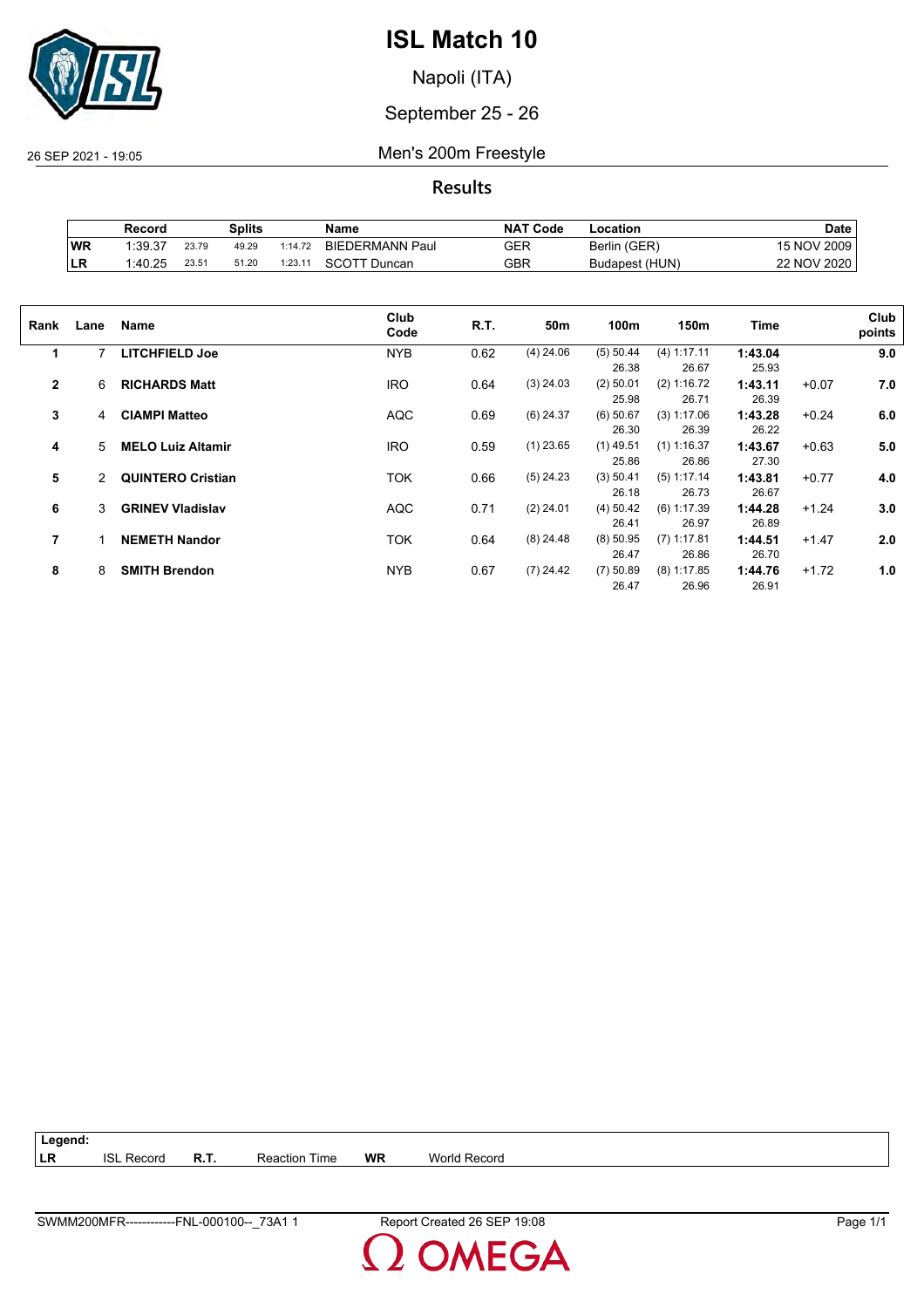

Napoli (ITA)

September 25 - 26

#### 26 SEP 2021 - 19:09 Mixed 4x100m Medley Relay

**Results**

| Rank           | Lane           | Club / Name                   | Gender | R.T. | 50m   | 100m    | <b>Time</b>   |         | Club<br>points |
|----------------|----------------|-------------------------------|--------|------|-------|---------|---------------|---------|----------------|
| 1              | 4              | <b>AQC - Aqua Centurions</b>  |        |      |       |         | 3:35.96       |         | 20.0           |
|                |                | SABBIONI Simone               | М      | 0.63 | 24.43 | 50.68   | $(2)$ 50.68   |         |                |
|                |                | <b>MARTINENGHI Nicolo</b>     | M      | 0.18 | 26.23 | 56.64   | (2) 1:47.32   |         |                |
|                |                | di LIDDO Elena                | F      | 0.04 | 26.19 | 56.44   | $(2)$ 2:43.76 |         |                |
|                |                | <b>KAMENEVA Mariia</b>        | F      | 0.18 | 24.96 | 52.20   |               |         |                |
| $\mathbf 2$    | 6              | IRO - Iron                    |        |      |       |         | 3:36.00       | $+0.04$ | 14.0           |
|                |                | <b>GLINTA Robert</b>          | м      | 0.58 | 24.41 | 50.45   | $(1)$ 50.45   |         |                |
|                |                | <b>REITSHAMMER Bernhard</b>   | М      | 0.08 | 26.32 | 56.73   | $(1)$ 1:47.18 |         |                |
|                |                | <b>BECKMANN Emilie</b>        | F      | 0.25 | 25.97 | 56.48   | $(1)$ 2:43.66 |         |                |
|                |                | SEEMANOVA Barbora             | F      | 0.16 | 24.71 | 52.34   |               |         |                |
| 3              | 3              | <b>AQC - Aqua Centurions</b>  |        |      |       |         | 3:37.25       | $+1.29$ | 12.0           |
|                |                | <b>CECCON Thomas</b>          | м      | 0.65 | 24.83 | 51.06   | (4) 51.06     |         |                |
|                |                | <b>KAMMINGA Arno</b>          | м      | 0.26 | 26.38 | 56.49   | (3) 1:47.55   |         |                |
|                |                | di PIETRO Silvia              | F      | 0.33 | 26.45 | 57.02   | $(3)$ 2:44.57 |         |                |
|                |                | MUNOZ del CAMPO Lidon         | F      | 0.15 | 24.72 | 52.68   |               |         |                |
| 4              | 5              | IRO - Iron                    |        |      |       |         | 3:37.75       | $+1.79$ | 10.0           |
|                |                | <b>MORA Lorenzo</b>           | м      | 0.59 | 25.10 | 51.03   | (3) 51.03     |         |                |
|                |                | <b>STRELNIKOV Kirill</b>      | М      | 0.28 | 26.23 | 56.85   | (4) 1:47.88   |         |                |
|                |                | <b>THOMAS Alys</b>            | F      | 0.30 | 26.20 | 56.89   | $(4)$ 2:44.77 |         |                |
|                |                | <b>COCCONCELLI Costanza</b>   | F      | 0.45 | 25.63 | 52.98   |               |         |                |
| 5              | $\overline{2}$ | <b>TOK - Tokyo Frog Kings</b> |        |      |       |         | 3:37.82       | $+1.86$ | 8.0            |
|                |                | DELOOF Gabby                  | F      | 0.79 | 28.22 | 58.01   | (7) 58.01     |         |                |
|                |                | <b>KOSEKI Yasuhiro</b>        | М      | 0.11 | 26.66 | 57.16   | $(6)$ 1:55.17 |         |                |
|                |                | KAWAMOTO Takeshi              | М      | 0.00 | 22.97 | 50.07   | $(5)$ 2:45.24 |         |                |
|                |                | <b>COMERFORD Mallory</b>      | F      | 0.15 | 25.19 | 52.58   |               |         |                |
| 6              | $\mathbf{1}$   | <b>TOK - Tokyo Frog Kings</b> |        |      |       |         | 3:41.15       | $+5.19$ | 6.0            |
|                |                | <b>TARASEVICH Grigory</b>     | м      | 0.56 | 25.25 | 51.34   | (5) 51.34     |         |                |
|                |                | POGGIO Federico               | М      | 0.13 | 26.41 | 58.11   | $(5)$ 1:49.45 |         |                |
|                |                | <b>GINGRICH Leah</b>          | F      | 0.34 | 27.03 | 58.60   | $(6)$ 2:48.05 |         |                |
|                |                | <b>MEYNEN Julie</b>           | F      | 0.39 | 25.39 | 53.10   |               |         |                |
| $\overline{7}$ | $\overline{7}$ | <b>NYB - NY Breakers</b>      |        |      |       |         | 3:41.80       | $+5.84$ | 4.0            |
|                |                | <b>TOMAC Mewen</b>            | м      | 0.64 | 25.49 | 52.45   | $(6)$ 52.45   |         |                |
|                |                | <b>RENSHAW Molly</b>          | F      | 0.26 | 30.83 | 1:05.30 | $(7)$ 1:57.75 |         |                |
|                |                | <b>CHIMROVA Svetlana</b>      | F      | 0.41 | 26.68 | 57.26   | $(7)$ 2:55.01 |         |                |
|                |                | <b>WHITTLE Jacob</b>          | м      | 0.11 | 22.23 | 46.79   |               |         |                |
| 8              | 8              | <b>NYB - NY Breakers</b>      |        |      |       |         | 3:44.75       | $+8.79$ | $-2.0$         |
|                |                | ZEVINA Daryna                 | F      | 0.74 | 28.34 | 58.98   | $(8)$ 58.98   |         |                |
|                |                | <b>SCHOUTEN Tes</b>           | F      | 0.14 | 31.41 | 1:08.39 | $(8)$ 2:07.37 |         |                |
|                |                | MAJERSKI Jakub                | M      | 0.18 | 22.62 | 49.28   | $(8)$ 2:56.65 |         |                |
|                |                | <b>CHERUTI Meiron</b>         | M      | 0.14 | 22.28 | 48.10   |               |         |                |

| Legend: |                    |   |      |       |                  |  |
|---------|--------------------|---|------|-------|------------------|--|
| , E     | <sup>=</sup> emale | М | Male | в. н. | Reaction<br>⊑ime |  |
|         |                    |   |      |       |                  |  |

**OMEGA**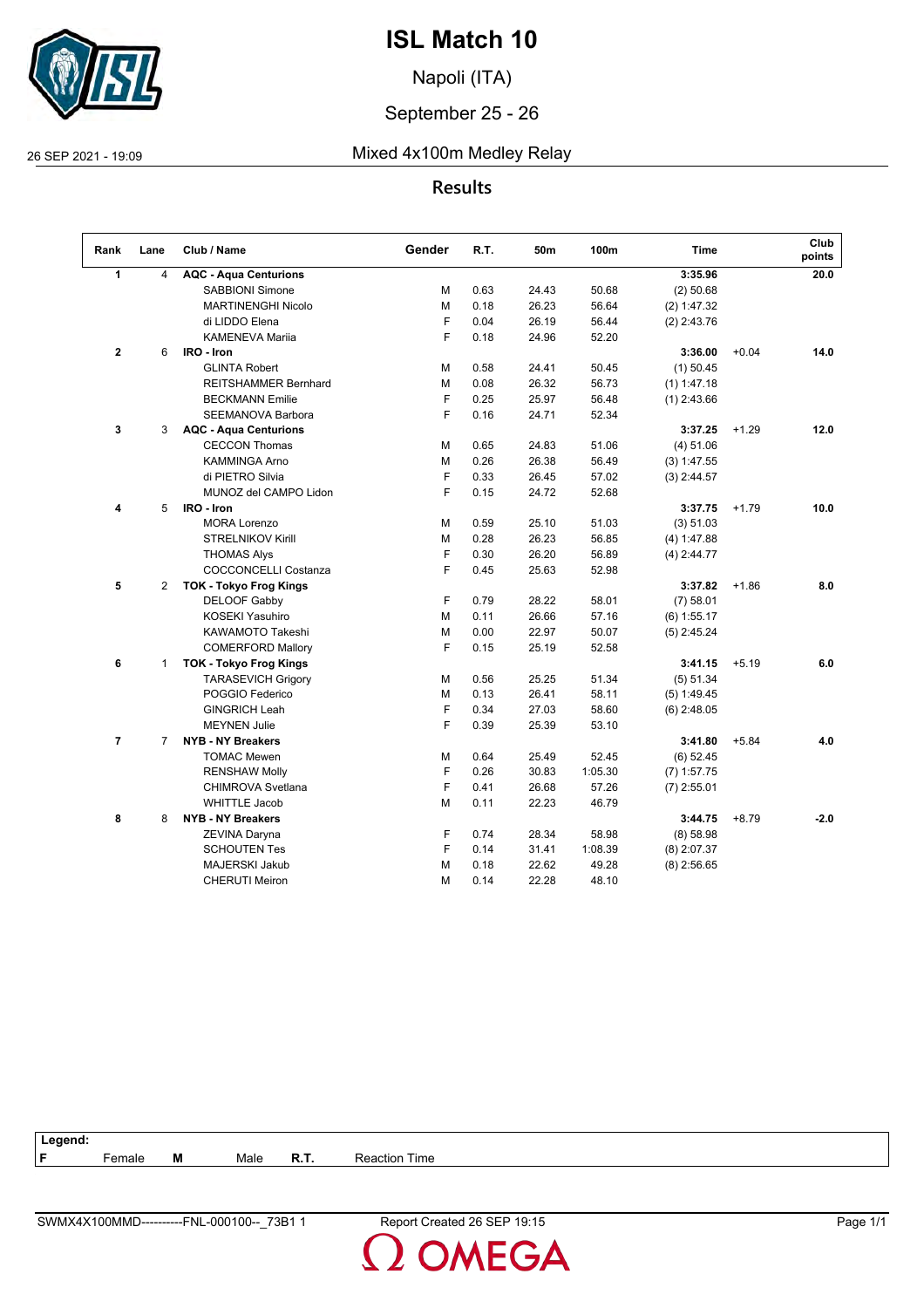

Napoli (ITA)

#### September 25 - 26

#### 26 SEP 2021 - 19:21 Women's 400m Individual Medley

#### **Results**

|           | Record  |         | <b>Splits</b> |         | Name            | <b>NAT</b><br>' Code | Location        | Date        |
|-----------|---------|---------|---------------|---------|-----------------|----------------------|-----------------|-------------|
| <b>WR</b> | 4:18.94 | 59.38   | 2:06.46       | 3:19.24 | BELMONTE Mireia | ESP                  | Eindhoven (NED) | 12 AUG 2017 |
| <b>LR</b> | 4:23.25 | 1:01.13 | 2:08.08       | 3:22.12 | OHASHI Yui      | JPN                  | Budapest (HUN)  | 15 NOV 2020 |

| Rank           | Lane Name                    |                                             |                           | Club<br>Code              |                           | R.T.                      | Time    |          | Club<br>points |
|----------------|------------------------------|---------------------------------------------|---------------------------|---------------------------|---------------------------|---------------------------|---------|----------|----------------|
|                | <b>OHASHI Yui</b>            |                                             |                           | <b>TOK</b>                |                           | 0.68                      | 4:28.33 |          | 19.0           |
| 50m (1) 28.84  | 33.07                        | 100m (1) 1:01.91  150m (2) 1:36.22<br>34.31 | 200m (2) 2:09.42<br>33.20 | 250m (1) 2:47.69<br>38.27 | 300m (1) 3:26.28<br>38.59 | 350m (1) 3:58.21<br>31.93 | 30.12   |          |                |
| 2              | <b>WOOD Abbie</b>            |                                             |                           | NYB.                      |                           | 0.74                      | 4:29.63 | $+1.30$  | 10.0           |
| 50m (4) 29.25  | 32.97                        | 100m (2) 1:02.22 150m (3) 1:37.41<br>35.19  | 200m (3) 2:11.10<br>33.69 | 250m (2) 2:48.72<br>37.62 | 300m (2) 3:26.55<br>37.83 | 350m (2) 3:58.46<br>31.91 | 31.17   |          |                |
| 3              | UGOLKOVA Maria               |                                             |                           | <b>IRO</b>                |                           | 0.72                      | 4:36.31 | $+7.98$  | 7.0            |
| 50m (5) 29.32  | 100m (3) 1:02.24<br>32.92    | 150m (5) 1:38.02<br>35.78                   | 200m (5) 2:13.04<br>35.02 | 250m (5) 2:52.08<br>39.04 | 300m (4) 3:31.80<br>39.72 | 350m (4) 4:04.85<br>33.05 | 31.46   |          |                |
| 4              | 6 ZAMORANO Africa            |                                             |                           | <b>IRO</b>                |                           | 0.66                      | 4:36.76 | +8.43    | 7.0            |
| 50m (2) 29.12  | 100m (7) 1:03.12<br>34.00    | 150m (4) 1:37.53<br>34.41                   | 200m (4) 2:11.28<br>33.75 | 250m (4) 2:51.01<br>39.73 | 300m (3) 3:31.68<br>40.67 | 350m (3) 4:04.80<br>33.12 | 31.96   |          |                |
| 5              | 2 MADDEN Paige               |                                             |                           | TOK.                      |                           | 0.71                      | 4:37.67 | $+9.34$  | 10.0           |
| 50m (=7) 29.55 | 100m (4) 1:02.62<br>33.07    | 150m (1) 1:36.02<br>33.40                   | 200m (1) 2:08.61<br>32.59 | 250m (3) 2:50.94<br>42.33 | 300m (6) 3:34.00<br>43.06 | 350m (5) 4:06.36<br>32.36 | 31.31   |          |                |
| 6              | 3 POLIERI Alessia            |                                             |                           | AQC                       |                           | 0.67                      | 4:38.88 | $+10.55$ |                |
| 50m (3) 29.15  | 100m (6) 1:02.87<br>33.72    | 150m (6) 1:38.40<br>35.53                   | 200m (6) 2:13.32<br>34.92 | 250m (7) 2:53.83<br>40.51 | 300m (7) 3:34.99<br>41.16 | 350m (6) 4:07.03<br>32.04 | 31.85   |          |                |
| 7              | <b>LESAFFRE Fantine</b><br>4 |                                             |                           | AQC                       |                           | 0.75                      | 4:40.50 | $+12.17$ |                |
| 50m (=7) 29.55 | 100m (8) 1:03.99<br>34.44    | 150m (7) 1:39.17<br>35.18                   | 200m (7) 2:13.89<br>34.72 | 250m (6) 2:53.46<br>39.57 | 300m (5) 3:33.77<br>40.31 | 350m (7) 4:07.68<br>33.91 | 32.82   |          |                |
| 8              | 8                            | <b>MONTEIRO Ana Catarina</b>                |                           | <b>NYB</b>                |                           | 0.67                      | 4:45.88 | +17.55   |                |
| 50m (6) 29.49  | 100m (5) 1:02.71<br>33.22    | 150m (8) 1:39.85<br>37.14                   | 200m (8) 2:15.79<br>35.94 | 250m (8) 2:57.35<br>41.56 | 300m (8) 3:39.44<br>42.09 | 350m (8) 4:13.54<br>34.10 | 32.34   |          |                |

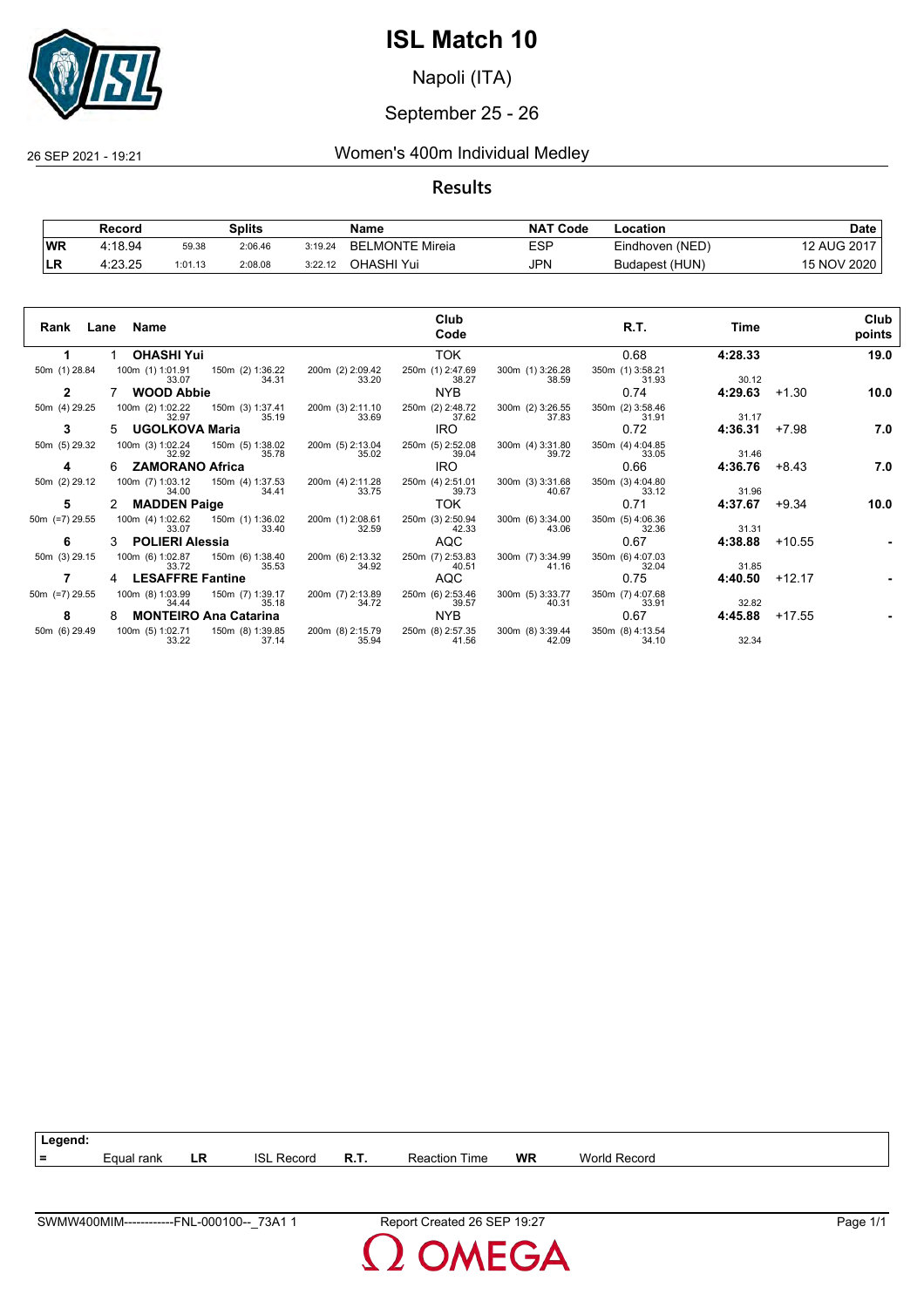

Napoli (ITA)

### September 25 - 26

26 SEP 2021 - 19:28 Men's 400m Individual Medley

#### **Results**

|           | Record  |       | Splits  |         | Name               | <b>NAT Code</b> | Location        | <b>Date</b> |
|-----------|---------|-------|---------|---------|--------------------|-----------------|-----------------|-------------|
| <b>WR</b> | 3:54.81 | 52.35 | 1:51.40 |         | 2:57.90 SETO Daiya | JPN             | Las Vegas (USA) | 20 DEC 2019 |
| ILR.      | 3:54.81 | 52.35 | 1:51.40 | 2:57.90 | SETO Daiva         | JPN             | Las Vegas (USA) | 21 DEC 2019 |

| Rank Lane     |    | Name                    |                                           |                           | Club                      |                           | R.T.                      | Time    |          | Club   |
|---------------|----|-------------------------|-------------------------------------------|---------------------------|---------------------------|---------------------------|---------------------------|---------|----------|--------|
|               |    |                         |                                           |                           | Code                      |                           |                           |         |          | points |
| 1.            |    | 2 SETO Daiya            |                                           |                           | <b>TOK</b>                |                           | 0.61                      | 3:58.65 |          | 19.0   |
| 50m (1) 25.48 |    | 28.88                   | 100m (1) 54.36 150m (1) 1:24.43<br>30.07  | 200m (1) 1:53.94<br>29.51 | 250m (1) 2:27.46<br>33.52 | 300m (1) 3:01.51<br>34.05 | 350m (1) 3:30.59<br>29.08 | 28.06   |          |        |
| $\mathbf{2}$  | 3  | <b>BORODIN IIIa</b>     |                                           |                           | AQC                       |                           | 0.77                      | 4:00.74 | $+2.09$  | 11.0   |
| 50m (4) 26.29 |    | 29.82                   | 100m (2) 56.11  150m (2) 1:27.04<br>30.93 | 200m (2) 1:57.18<br>30.14 | 250m (2) 2:31.07<br>33.89 | 300m (2) 3:05.17<br>34.10 | 350m (2) 3:33.42<br>28.25 | 27.32   |          |        |
| 3             | 4  | <b>KALISZ Chase</b>     |                                           |                           | AQC                       |                           | 0.69                      | 4:03.99 | $+5.34$  | 6.0    |
| 50m (3) 26.17 |    | 29.98                   | 100m (3) 56.15  150m (5) 1:28.37<br>32.22 | 200m (5) 1:59.63<br>31.26 | 250m (4) 2:33.46<br>33.83 | 300m (3) 3:07.42<br>33.96 | 350m (3) 3:36.22<br>28.80 | 27.77   |          |        |
| 4             | 8  | <b>ALMEIDA Brandonn</b> |                                           |                           | NYB.                      |                           | 0.68                      | 4:05.52 | $+6.87$  | 8.0    |
| 50m (5) 26.66 |    | 100m (5) 56.60<br>29.94 | 150m (3) 1:27.42<br>30.82                 | 200m (3) 1:57.79<br>30.37 | 250m (3) 2:32.57<br>34.78 | 300m (4) 3:08.03<br>35.46 | 350m (4) 3:37.30<br>29.27 | 28.22   |          |        |
| 5             | 5. | <b>SANTOS Leonardo</b>  |                                           |                           | <b>IRO</b>                |                           | 0.68                      | 4:06.58 | $+7.93$  | 4.0    |
| 50m (2) 25.94 |    | 100m (4) 56.23<br>30.29 | 150m (4) 1:27.50<br>31.27                 | 200m (4) 1:58.64<br>31.14 | 250m (5) 2:33.53<br>34.89 | 300m (5) 3:09.14<br>35.61 | 350m (5) 3:38.44<br>29.30 | 28.14   |          |        |
| 6             |    | <b>PASYNKOV Daniil</b>  |                                           |                           | TOK                       |                           | 0.71                      | 4:06.85 | +8.20    | 3.0    |
| 50m (7) 26.87 |    | 100m (6) 57.72<br>30.85 | 150m (7) 1:30.24<br>32.52                 | 200m (7) 2:01.39<br>31.15 | 250m (6) 2:35.80<br>34.41 | 300m (7) 3:10.41<br>34.61 | 350m (6) 3:39.38<br>28.97 | 27.47   |          |        |
|               | 6. | <b>PERSSON Erik</b>     |                                           |                           | <b>IRO</b>                |                           | 0.66                      | 4:06.87 | $+8.22$  | 2.0    |
| 50m (8) 27.21 |    | 100m (8) 58.17<br>30.96 | 150m (8) 1:30.64<br>32.47                 | 200m (8) 2:03.25<br>32.61 | 250m (7) 2:36.33<br>33.08 | 300m (6) 3:10.13<br>33.80 | 350m (7) 3:39.42<br>29.29 | 27.45   |          |        |
| 8             |    | <b>SMITH Brendon</b>    |                                           |                           | NYB.                      |                           | 0.68                      | 4:10.45 | $+11.80$ |        |
| 50m (6) 26.73 |    | 100m (7) 57.76<br>31.03 | 150m (6) 1:29.71<br>31.95                 | 200m (6) 2:00.83<br>31.12 | 250m (8) 2:36.52<br>35.69 | 300m (8) 3:13.56<br>37.04 | 350m (8) 3:42.68<br>29.12 | 27.77   |          |        |

**LR** ISL Record **R.T.** Reaction Time **WR** World Record

**Legend:**

SWMM400MIM------------FNL-000100--\_73A1 1 Report Created 26 SEP 19:34 Page 1/1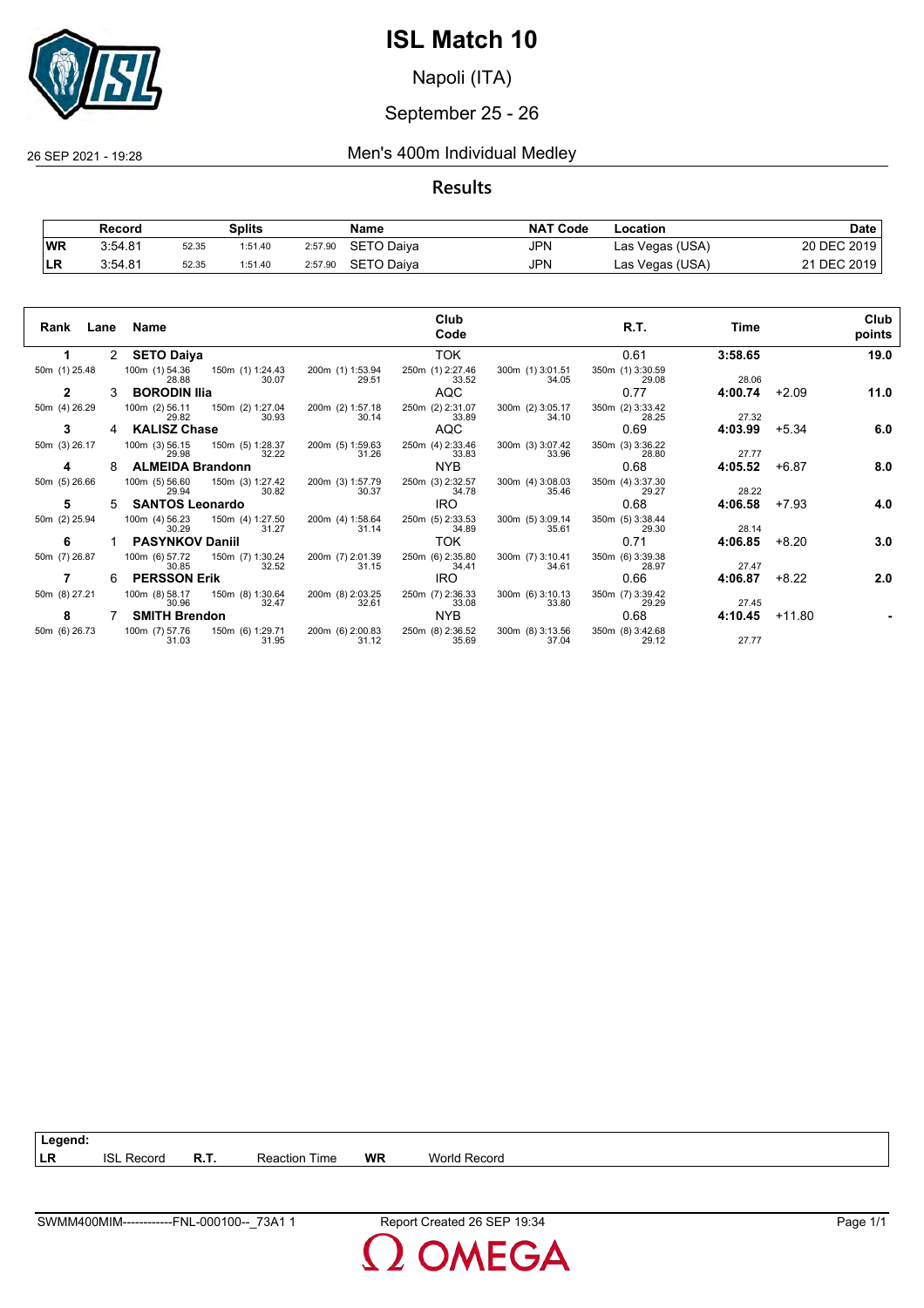

Napoli (ITA)

### September 25 - 26

#### 26 SEP 2021 - 19:45 Women's 50m Butterfly Skins

#### **Results**

|     | Record Name |                           | <b>NAT Code</b> | Location        | Date i      |
|-----|-------------|---------------------------|-----------------|-----------------|-------------|
| lWR |             | 24.38 ALSHAMMAR Therese   | SWE             | Singapore (SGP) | 22 NOV 2009 |
| LR  |             | 24.59 KROMOWIDJOJO Ranomi | NED             | Budapest (HUN)  | 6 NOV 2020  |

#### **Round 1**

| Rank         | Lane | Name                       | <b>Club Code</b> | R.T. | Time  |         | Club points |          |
|--------------|------|----------------------------|------------------|------|-------|---------|-------------|----------|
|              | 3    | <b>BARRATT Holly</b>       | AQC              | 0.71 | 25.31 |         | 9.0         | െ        |
| $\mathbf{2}$ | 5    | <b>KROMOWIDJOJO Ranomi</b> | <b>IRO</b>       | 0.68 | 25.49 | $+0.18$ | 7.0         | $\Omega$ |
| 3            | 6    | <b>HENIQUE Melanie</b>     | <b>IRO</b>       | 0.62 | 25.74 | $+0.43$ | 6.0         | Q        |
| 4            | 4    | di LIDDO Elena             | AQC              | 0.69 | 25.81 | $+0.50$ | 5.0         | Q        |
| 5            | 8    | <b>TCHORZ Alicia</b>       | NYB.             | 0.65 | 25.84 | $+0.53$ | 4.0         |          |
| 6            | 2    | <b>TETZLOFF Alv</b>        | <b>TOK</b>       | 0.63 | 25.86 | $+0.55$ | 3.0         |          |
|              |      | <b>DELOOF Catie</b>        | <b>TOK</b>       | 0.68 | 25.93 | $+0.62$ | 2.0         |          |
| 8            |      | <b>PEDA Paulina</b>        | <b>NYB</b>       | 0.67 | 26.05 | $+0.74$ | 1.0         |          |

#### **Round 2**

| Rank | Lane | Name                       | <b>Club Code</b> | <b>R.T.</b> | Time  |         | Club points |   |
|------|------|----------------------------|------------------|-------------|-------|---------|-------------|---|
|      | 5    | <b>KROMOWIDJOJO Ranomi</b> | <b>IRO</b>       | 0.67        | 26.12 |         | 9.0         | O |
| 2    |      | <b>BARRATT Holly</b>       | AQC              | 0.72        | 26.29 | $+0.17$ | 7.0         | O |
|      |      | <b>HENIQUE Melanie</b>     | <b>IRO</b>       | 0.62        | 26.50 | $+0.38$ | 6.0         |   |
| 4    |      | di LIDDO Elena             | <b>AQC</b>       | 0.70        | 26.98 | $+0.86$ | 5.0         |   |

#### **Final**

| Rank | Lane | Name                       | <b>Club Code</b> | <b>R.T.</b> | Time             | Club points |
|------|------|----------------------------|------------------|-------------|------------------|-------------|
|      |      | <b>KROMOWIDJOJO Ranomi</b> | <b>IRO</b>       | 0.70        | 26.86            | 14.0        |
|      |      | <b>BARRATT Holly</b>       | AQC              | 0.70        | 26.97<br>$+0.11$ | 7.0         |

| Legend: |                      |                          |      |                  |           |                     |  |
|---------|----------------------|--------------------------|------|------------------|-----------|---------------------|--|
| l LR    | <b>ISL</b><br>Record | Qualified for next phase | R.T. | Time<br>Reaction | <b>WR</b> | <b>World Record</b> |  |
|         |                      |                          |      |                  |           |                     |  |

**OMEGA**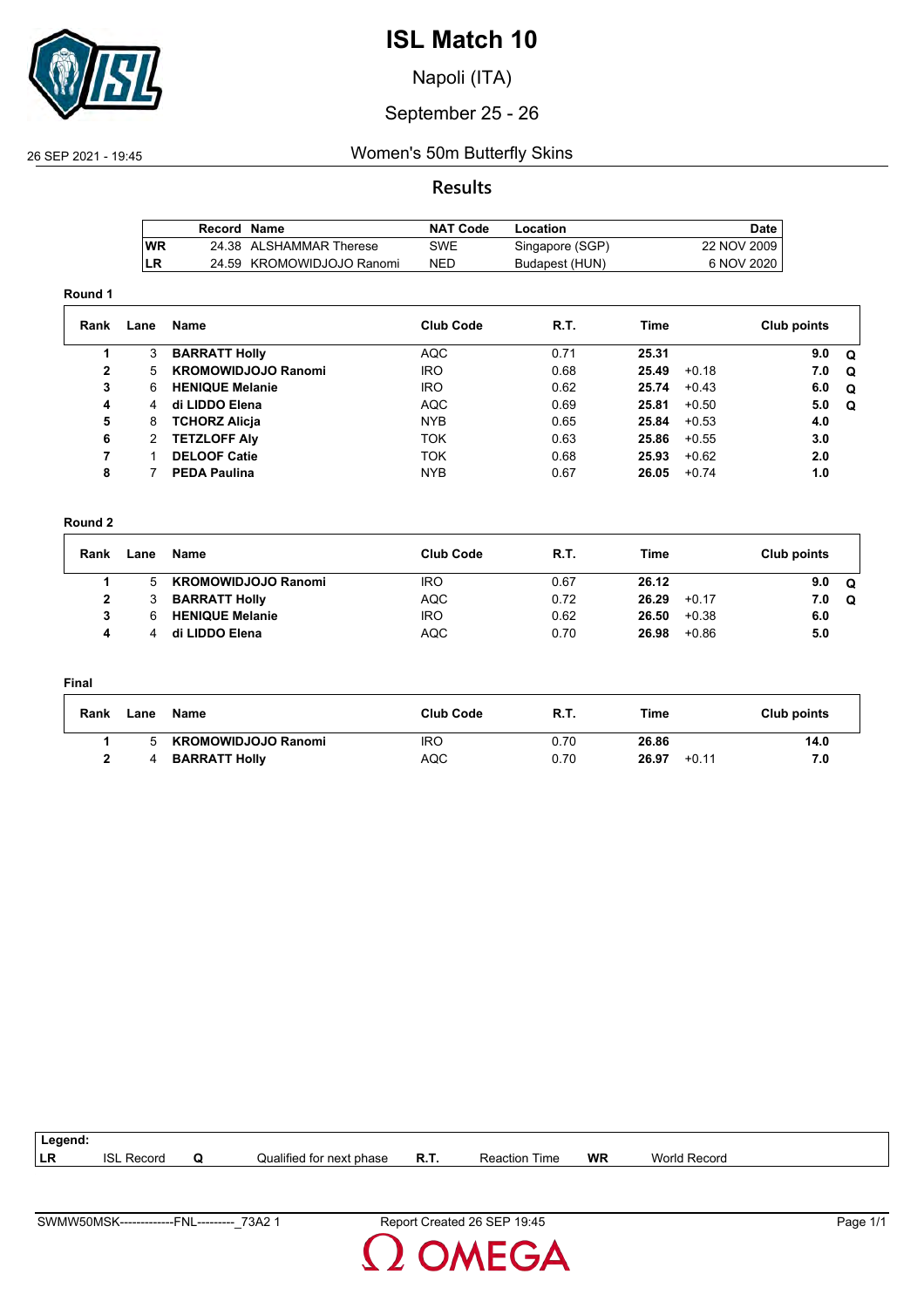

Napoli (ITA)

### September 25 - 26

#### 26 SEP 2021 - 19:57 Men's 50m Freestyle Skins

#### **Results**

|     | Record Name |                      | <b>NAT Code</b> | Location       | Date        |
|-----|-------------|----------------------|-----------------|----------------|-------------|
| lWR |             | 20.16 DRESSEL Caeleb | 'JSA            | Budapest (HUN) | 21 NOV 2020 |
| LR  |             | 20.16 DRESSEL Caeleb | 'JSA            | Budapest (HUN) | 21 NOV 2020 |

#### **Round 1**

| Rank | Lane | Name                      | <b>Club Code</b> | R.T. | Time  |         | Club points |          |
|------|------|---------------------------|------------------|------|-------|---------|-------------|----------|
|      |      | <b>MOROZOV Vladimir</b>   | <b>TOK</b>       | 0.64 | 21.21 |         | 9.0         | 0        |
| $=2$ | 4    | <b>MIRESSI Alessandro</b> | AQC              | 0.70 | 21.25 | $+0.04$ | 6.5         | . വ      |
| $=2$ | 5    | de BOER Thom              | <b>IRO</b>       | 0.62 | 21.25 | $+0.04$ | 6.5         | <b>Q</b> |
| 4    | 3    | <b>SZABO Szebasztian</b>  | <b>AQC</b>       | 0.61 | 21.27 | $+0.06$ | 5.0         | 0        |
| 5    | 6    | <b>ORSI Marco</b>         | <b>IRO</b>       | 0.62 | 21.33 | $+0.12$ | 4.0         |          |
| 6    | 8    | <b>TEMPLE Matt</b>        | <b>NYB</b>       | 0.64 | 21.42 | $+0.21$ | 3.0         |          |
|      |      | <b>PIJNENBURG Stan</b>    | <b>NYB</b>       | 0.62 | 21.46 | $+0.25$ | 2.0         |          |
| 8    |      | <b>SPAJARI Pedro</b>      | <b>TOK</b>       | 0.63 | 21.55 | $+0.34$ | 1.0         |          |

#### **Round 2**

| Rank | Lane | Name                      | <b>Club Code</b> | R.T. | Time  |         | Club points |   |
|------|------|---------------------------|------------------|------|-------|---------|-------------|---|
|      | 6    | de BOER Thom              | <b>IRO</b>       | 0.68 | 21.96 |         | 14.0        | Q |
|      |      | <b>MIRESSI Alessandro</b> | AQC              | 0.69 | 22.24 | $+0.28$ | 7.0         | Q |
|      |      | SZABO Szebasztian         | AQC              | 0.63 | 22.43 | $+0.47$ | 6.0         |   |
|      |      | <b>MOROZOV Vladimir</b>   | ток              | 0.63 | 22.85 | +0.89   |             |   |

#### **Final**

| Rank | Lane | Name                      | Club Code  | R.T. | Time             | Club points |
|------|------|---------------------------|------------|------|------------------|-------------|
|      |      | de BOER Thom              | <b>IRO</b> | 0.63 | 22.86            | 14.0        |
|      |      | <b>MIRESSI Alessandro</b> | AQC        | 0.73 | 23.49<br>$+0.63$ | 7.0         |

| Legend: |               |   |                          |      |                  |           |                     |  |
|---------|---------------|---|--------------------------|------|------------------|-----------|---------------------|--|
| LR      | ISL<br>Record | w | Qualified for next phase | R.T. | Time<br>Reaction | <b>WR</b> | <b>World Record</b> |  |
|         |               |   |                          |      |                  |           |                     |  |

**DMEGA**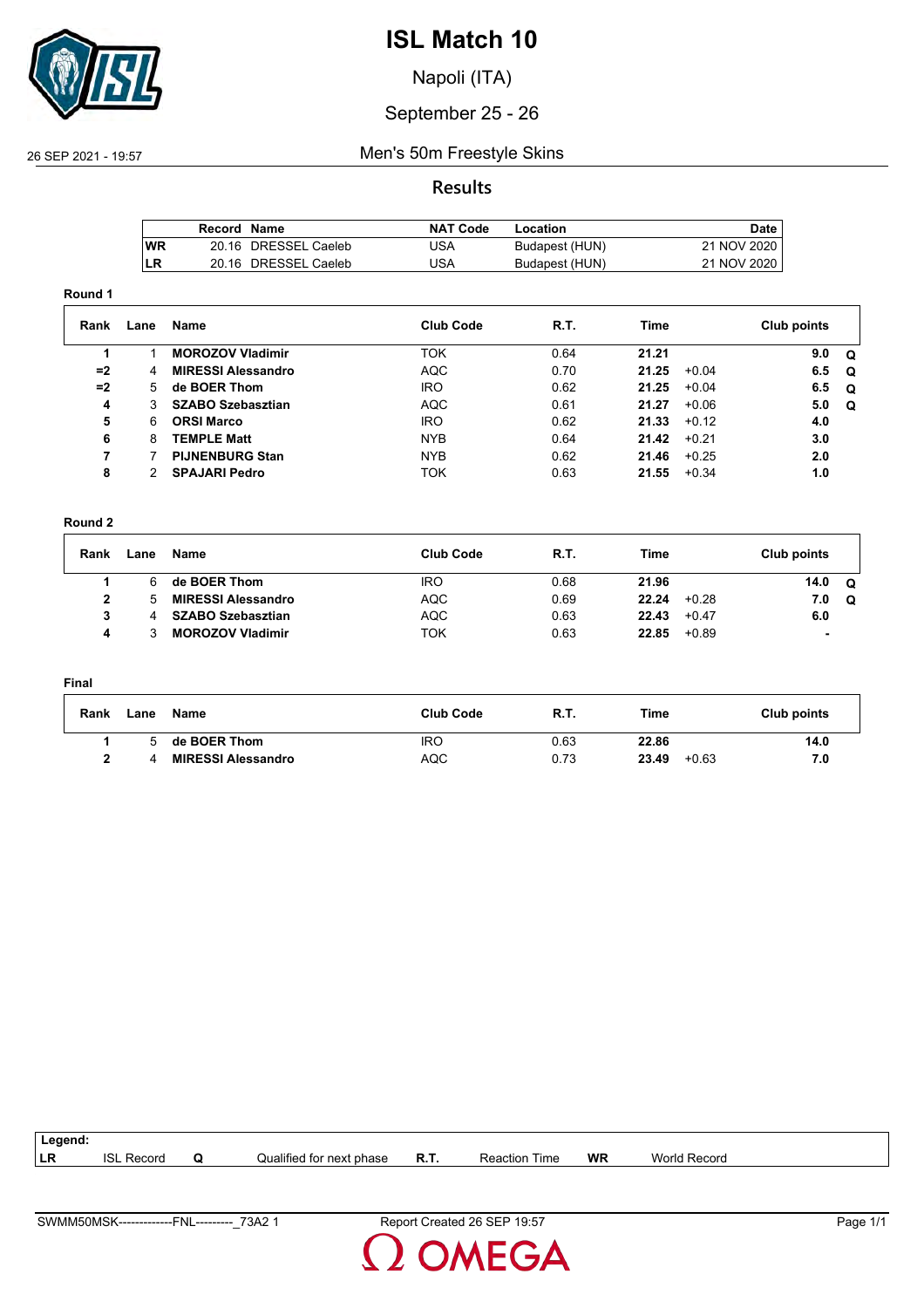

Napoli (ITA)

September 25 - 26

### 26 SEP 2021 - 19:45 Women's 50m Butterfly Skins

#### **Results Summary**

|   | Rank   Name            | Club       | Round 1       |             | Round 2       |      | Final         | <b>Points</b> |
|---|------------------------|------------|---------------|-------------|---------------|------|---------------|---------------|
|   |                        | Code       | <b>Points</b> | <b>Rank</b> | <b>Points</b> | Rank | <b>Points</b> | Total         |
|   | KROMOWIDJOJO Ranomi    | <b>IRO</b> | 7.0           | 2           | 9.0           |      | 14.0          | 30.0          |
| 2 | <b>BARRATT Holly</b>   | <b>AQC</b> | 9.0           |             | 7.0           | っ    | 7.0           | 23.0          |
| 3 | <b>HENIQUE Melanie</b> | <b>IRO</b> | 6.0           | 3           | 6.0           | 3    |               | 12.0          |
| 4 | di LIDDO Elena         | <b>AQC</b> | 5.0           | 4           | 5.0           |      |               | 10.0          |
| 5 | <b>TCHORZ Alicia</b>   | <b>NYB</b> | 4.0           | 5           |               |      |               | 4.0           |
| 6 | <b>TETZLOFF Alv</b>    | <b>TOK</b> | 3.0           | 6           |               |      |               | 3.0           |
|   | <b>DELOOF Catie</b>    | <b>TOK</b> | 2.0           | ⇁           |               |      |               | 2.0           |
| 8 | PEDA Paulina           | <b>NYB</b> | 1.0           | 8           |               |      |               | 1.0           |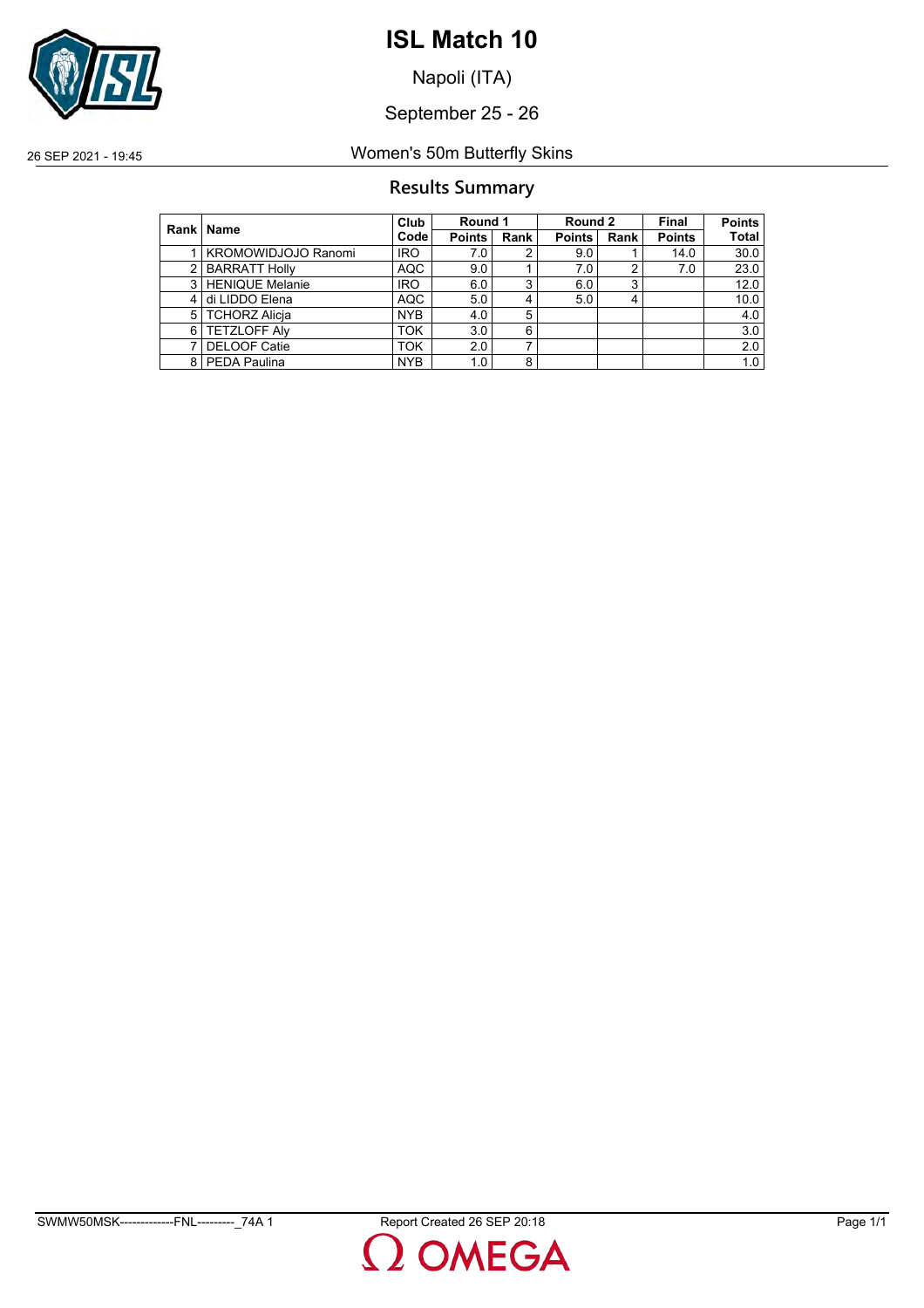

Napoli (ITA)

September 25 - 26

26 SEP 2021 - 19:57 Men's 50m Freestyle Skins

### **Results Summary**

|   | Rank   Name            | Club       | Round 1       |             | Round 2       |      | Final         | <b>Points</b> |
|---|------------------------|------------|---------------|-------------|---------------|------|---------------|---------------|
|   |                        | Code       | <b>Points</b> | <b>Rank</b> | <b>Points</b> | Rank | <b>Points</b> | <b>Total</b>  |
|   | de BOER Thom           | <b>IRO</b> | 6.5           | $=2$        | 14.0          |      | 14.0          | 34.5          |
| 2 | MIRESSI Alessandro     | <b>AQC</b> | 6.5           | $=2$        | 7.0           |      | 7.0           | 20.5          |
| 3 | l SZABO Szebasztian    | <b>AQC</b> | 5.0           | 4           | 6.0           | 3    |               | 11.0          |
| 4 | l MOROZOV Vladimir     | <b>TOK</b> | 9.0           |             |               |      |               | 9.0           |
| 5 | <b>ORSI Marco</b>      | <b>IRO</b> | 4.0           | 5           |               |      |               | 4.0           |
| 6 | <b>TEMPLE Matt</b>     | <b>NYB</b> | 3.0           | 6           |               |      |               | 3.0           |
|   | <b>PIJNENBURG Stan</b> | <b>NYB</b> | 2.0           | ⇁           |               |      |               | 2.0           |
| 8 | <b>SPAJARI Pedro</b>   | <b>TOK</b> | 1.0           | 8           |               |      |               | 1.0           |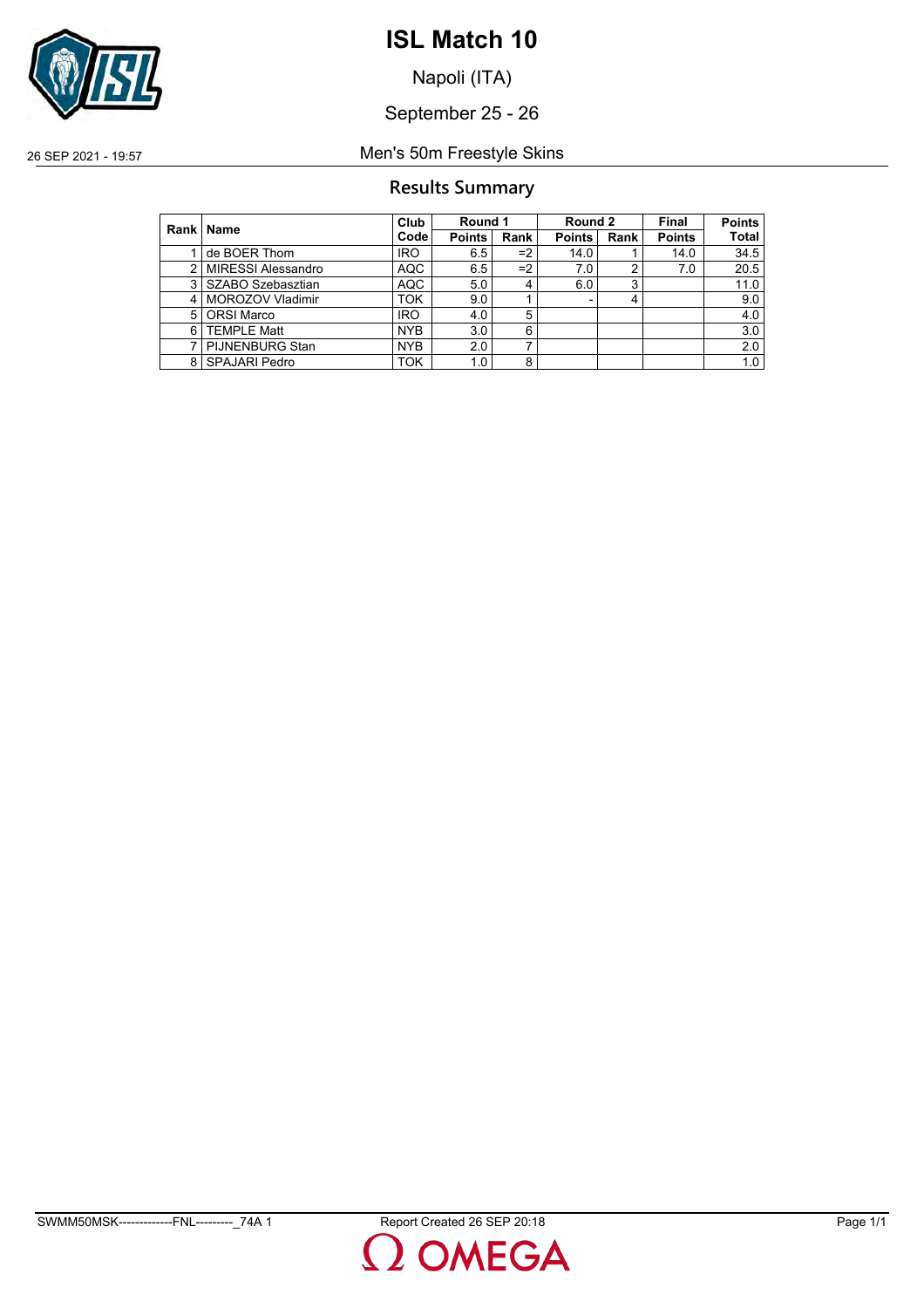

Napoli (ITA)

September 25 - 26

Swimming

## **Club Standings**

| Rank | Club                   | <b>Club Code</b> | Men   | Women | Mixed | Total |
|------|------------------------|------------------|-------|-------|-------|-------|
|      | <b>Agua Centurions</b> | <b>AQC</b>       | 305.0 | 226.0 | 32.0  | 563.0 |
|      | Iron                   | IRO              | 233.5 | 271.5 | 24.0  | 529.0 |
| 3    | Tokyo Frog Kings       | ток              | 193.0 | 190.0 | 14.0  | 397.0 |
| 4    | NY Breakers            | <b>NYB</b>       | 114.5 | 155.5 | 2.0   | 272.0 |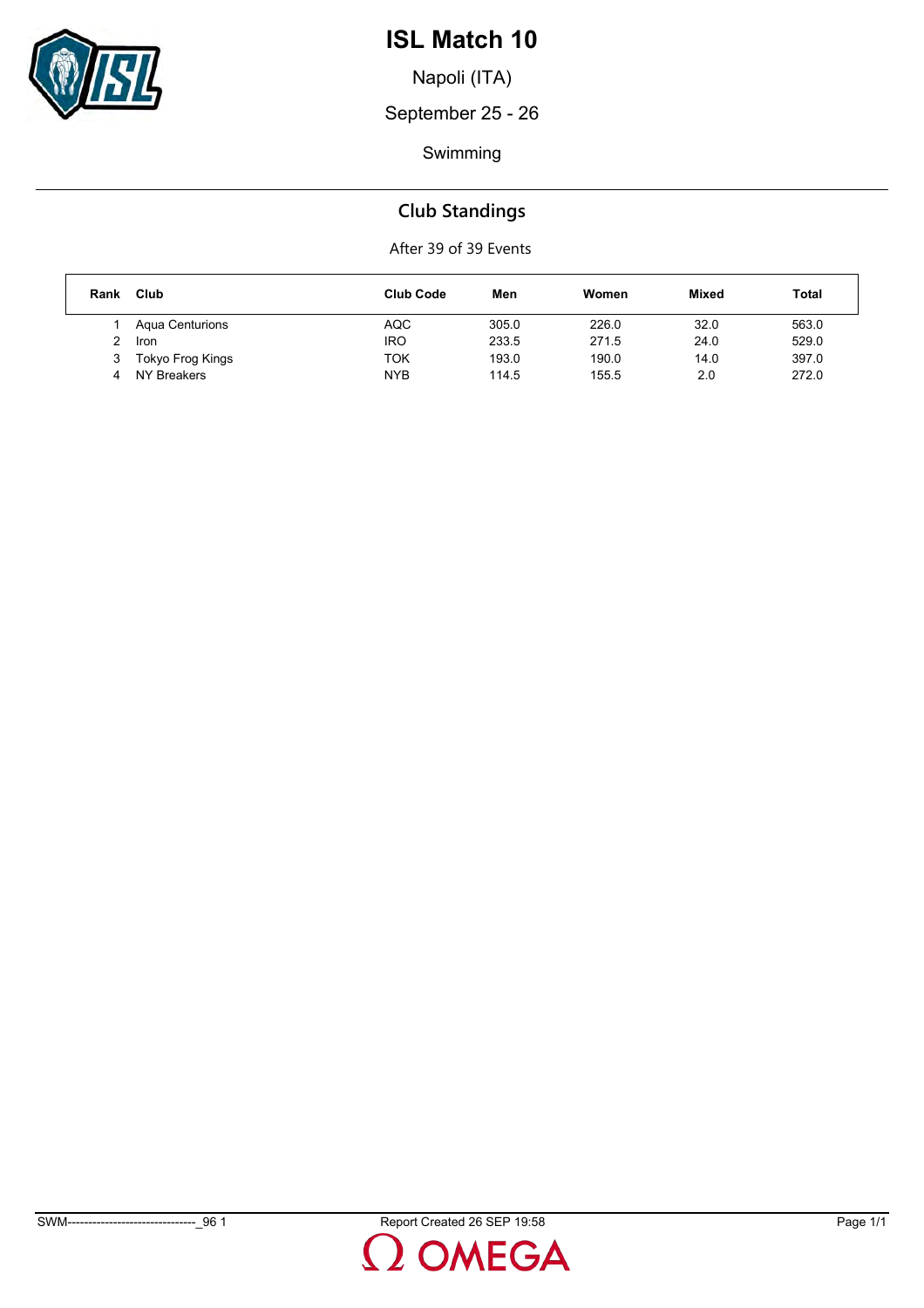

Napoli (ITA)

September 25 - 26

Swimming

### **Match MVP Standings**

| Rank | Name                        | <b>Club Code</b> | <b>Ranking Points</b> | <b>Bonus Points</b>      | Total |
|------|-----------------------------|------------------|-----------------------|--------------------------|-------|
| 1    | <b>SETO Daiya</b>           | <b>TOK</b>       | 40.0                  |                          | 50.0  |
| 2    | SEEMANOVA Barbora           | <b>IRO</b>       | 41.5                  |                          | 48.5  |
| 3    | <b>KROMOWIDJOJO Ranomi</b>  | <b>IRO</b>       | 45.0                  |                          | 48.0  |
| 4    | di LIDDO Elena              | <b>AQC</b>       | 37.0                  |                          | 39.0  |
| 5    | <b>CECCON Thomas</b>        | <b>AQC</b>       | 32.0                  | $\overline{\phantom{0}}$ | 38.5  |
| 6    | <b>CASTIGLIONI Arianna</b>  | <b>AQC</b>       | 25.5                  |                          | 37.0  |
| 7    | <b>MIRESSI Alessandro</b>   | <b>AQC</b>       | 30.3                  |                          | 36.8  |
| 8    | <b>BARRATT Holly</b>        | <b>AQC</b>       | 35.5                  |                          | 36.5  |
| 9    | <b>RIVOLTA Matteo</b>       | <b>AQC</b>       | 32.5                  |                          | 35.0  |
| 9    | <b>MARTINENGHI Nicolo</b>   | <b>AQC</b>       | 27.0                  |                          | 35.0  |
| 11   | SZABO Szebasztian           | <b>AQC</b>       | 29.5                  | $\overline{\phantom{0}}$ | 34.5  |
| 12   | <b>GLINTA Robert</b>        | <b>IRO</b>       | 28.0                  |                          | 34.0  |
| 13   | <b>KAMENEVA Marija</b>      | <b>AQC</b>       | 30.0                  |                          | 31.0  |
| 14   | <b>SANTOS Nicholas</b>      | <b>IRO</b>       | 15.5                  |                          | 30.5  |
| 14   | <b>OHASHI Yui</b>           | <b>TOK</b>       | 23.0                  |                          | 30.5  |
| 16   | <b>WOOD Abbie</b>           | <b>NYB</b>       | 28.0                  |                          | 29.5  |
| 17   | <b>MADDEN Paige</b>         | <b>TOK</b>       | 29.0                  | $\overline{\phantom{0}}$ | 29.0  |
| 18   | DELOOF Catie                | <b>TOK</b>       | 28.0                  |                          | 28.0  |
| 19   | de BOER Thom                | <b>IRO</b>       | 25.3                  |                          | 27.8  |
| 20   | LOYNING Ingeborg            | <b>IRO</b>       | 27.5                  |                          | 27.5  |
| 21   | <b>CIAMPI Matteo</b>        | <b>AQC</b>       | 26.0                  |                          | 26.0  |
| 22   | <b>CHIMROVA Svetlana</b>    | <b>NYB</b>       | 22.0                  |                          | 25.0  |
| 23   | <b>KAMMINGA Arno</b>        | <b>AQC</b>       | 21.5                  | $\overline{\phantom{0}}$ | 24.5  |
| 24   | <b>TARASEVICH Grigory</b>   | <b>TOK</b>       | 22.5                  |                          | 23.5  |
| 25   | <b>COCCONCELLI Costanza</b> | <b>IRO</b>       | 19.0                  |                          | 22.0  |
| 25   | <b>TCHORZ Alicja</b>        | <b>NYB</b>       | 21.0                  |                          | 22.0  |
| 27   | PEDA Paulina                | <b>NYB</b>       | 18.5                  |                          | 21.5  |
| 27   | <b>HENIQUE Melanie</b>      | <b>IRO</b>       | 21.5                  |                          | 21.5  |
| 29   | <b>CARRARO</b> Martina      | <b>AQC</b>       | 21.0                  | $\overline{\phantom{0}}$ | 21.0  |
| 29   | <b>BORODIN Ilia</b>         | <b>AQC</b>       | 21.0                  |                          | 21.0  |
| 29   | <b>KOSEKI Yasuhiro</b>      | <b>TOK</b>       | 21.0                  |                          | 21.0  |
| 32   | LITCHFIELD Joe              | <b>NYB</b>       | 20.5                  | $\overline{a}$           | 20.5  |
| 33   | <b>ORSI Marco</b>           | <b>IRO</b>       | 19.5                  |                          | 19.5  |
| 34   | <b>PERSSON Erik</b>         | <b>IRO</b>       | 19.0                  |                          | 19.0  |
| 34   | UGOLKOVA Maria              | <b>IRO</b>       | 19.0                  | $\overline{\phantom{0}}$ | 19.0  |
| 34   | <b>MELO Luiz Altamir</b>    | <b>IRO</b>       | 19.0                  |                          | 19.0  |
| 34   | <b>IGARASHI Chihiro</b>     | <b>TOK</b>       | 21.0                  |                          | 19.0  |
| 38   | ANDRUSENKO Veronika         | <b>IRO</b>       | 15.5                  |                          | 18.5  |
| 38   | DELOOF Gabby                | <b>TOK</b>       | 18.5                  |                          | 18.5  |
| 40   | PIJNENBURG Stan             | <b>NYB</b>       | 17.5                  |                          | 17.5  |
| 40   | <b>MORA Lorenzo</b>         | <b>IRO</b>       | 17.5                  |                          | 17.5  |
| 42   | PELLEGRINI Federica         | AQC              | 16.5                  |                          | 17.0  |
| 42   | <b>RENSHAW Molly</b>        | <b>NYB</b>       | 19.0                  |                          | 17.0  |
| 42   | KAWAMOTO Takeshi            | <b>TOK</b>       | 21.0                  |                          | 17.0  |
| 45   | <b>GRINEV Vladislav</b>     | AQC              | 11.0                  |                          | 16.0  |
| 45   | <b>TETZLOFF Aly</b>         | <b>TOK</b>       | 16.0                  |                          | 16.0  |
| 47   | <b>THOMAS Alys</b>          | <b>IRO</b>       | 15.0                  |                          | 15.0  |
| 47   | REITSHAMMER Bernhard        | <b>IRO</b>       | 17.0                  |                          | 15.0  |
| 49   | di PIETRO Silvia            | AQC              | 14.0                  |                          | 14.0  |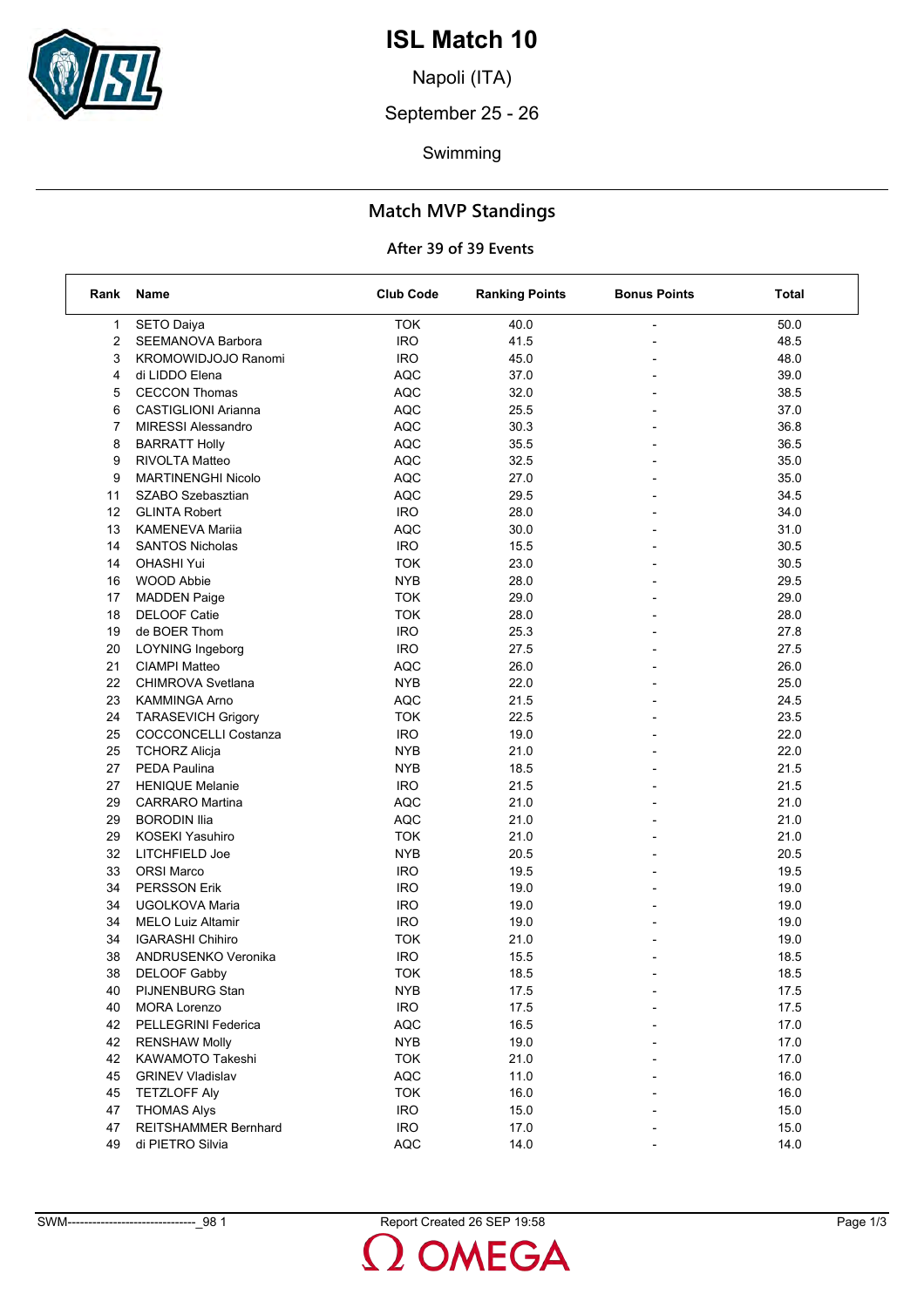

Napoli (ITA)

September 25 - 26

Swimming

### **Match MVP Standings**

| Rank | Name                         | <b>Club Code</b> | <b>Ranking Points</b> | <b>Bonus Points</b>      | Total   |
|------|------------------------------|------------------|-----------------------|--------------------------|---------|
| 49   | MOROZOV Vladimir             | <b>TOK</b>       | 16.5                  |                          | 14.0    |
| 49   | <b>RICHARDS Matt</b>         | <b>IRO</b>       | 14.0                  |                          | 14.0    |
| 49   | <b>TUCKER Miranda</b>        | <b>TOK</b>       | 14.0                  |                          | 14.0    |
| 53   | <b>HULKKO</b> Ida            | <b>IRO</b>       | 13.5                  | $\overline{\phantom{0}}$ | 13.5    |
| 54   | <b>SANTOS Leonardo</b>       | <b>IRO</b>       | 16.0                  |                          | 13.0    |
| 55   | de DEUS Leonardo             | <b>AQC</b>       | 13.5                  |                          | 12.5    |
| 56   | <b>KALISZ Chase</b>          | AQC              | 13.0                  |                          | 12.0    |
| 56   | SMITH Brendon                | <b>NYB</b>       | 12.0                  |                          | 12.0    |
| 56   | SPAJARI Pedro                | <b>TOK</b>       | 13.0                  |                          | 12.0    |
| 56   | <b>NEMETH Nandor</b>         | <b>TOK</b>       | 12.0                  |                          | 12.0    |
| 56   | <b>BECKMANN Emilie</b>       | <b>IRO</b>       | 12.0                  |                          | 12.0    |
| 56   | PASYNKOV Daniil              | <b>TOK</b>       | 12.0                  |                          | 12.0    |
| 62   | <b>TEMPLE Matt</b>           | <b>NYB</b>       | 18.5                  |                          | 11.5    |
| 62   | <b>STEENBERGEN Marrit</b>    | <b>NYB</b>       | 12.5                  |                          | 11.5    |
| 62   | USTINOVA Daria S             | <b>NYB</b>       | 11.5                  |                          | 11.5    |
| 65   | PINZUTI Alessandro           | <b>TOK</b>       | 11.0                  |                          | 11.0    |
| 66   | <b>WATANABE Kanako</b>       | <b>TOK</b>       | 11.5                  |                          | 10.5    |
| 67   | <b>HEINTZ Philip</b>         | <b>NYB</b>       | 10.0                  |                          | 10.0    |
| 67   | <b>ZAMORANO Africa</b>       | <b>IRO</b>       | 10.0                  |                          | 10.0    |
| 67   | <b>ALMEIDA Brandonn</b>      | <b>NYB</b>       | 10.0                  |                          | 10.0    |
| 70   | <b>COMERFORD Mallory</b>     | <b>TOK</b>       | 9.5                   |                          | 9.5     |
| 70   | STRAUCH Jenna                | <b>IRO</b>       | 14.5                  |                          | 9.5     |
| 72   | <b>BOHUS Richard</b>         | <b>TOK</b>       | 11.0                  |                          | 9.0     |
| 72   | MAJERSKI Jakub               | <b>NYB</b>       | 9.0                   |                          | 9.0     |
| 72   | <b>KRASKA Jakub</b>          | <b>NYB</b>       | 10.0                  |                          | 9.0     |
| 72   | <b>BASSETO Guilherme</b>     | <b>IRO</b>       | 9.0                   |                          | 9.0     |
| 72   | ZEVINA Daryna                | <b>NYB</b>       | 9.0                   |                          | 9.0     |
| 77   | <b>SABBIONI Simone</b>       | <b>AQC</b>       | 8.0                   |                          | 8.5     |
| 77   | <b>GINGRICH Leah</b>         | <b>TOK</b>       | 10.5                  |                          | 8.5     |
| 79   | <b>SCOZZOLI Fabio</b>        | <b>AQC</b>       | 8.0                   |                          | 8.0     |
| 79   | MUNOZ del CAMPO Lidon        | AQC              | 8.0                   |                          | 8.0     |
| 81   | FIEDKIEWICZ Kornelia         | <b>NYB</b>       | 7.0                   |                          | 7.0     |
| 81   | OMOTO Rika                   | <b>AQC</b>       | 7.0                   |                          | 7.0     |
| 81   | <b>TAYLOR Laura</b>          | <b>AQC</b>       | 9.0                   |                          | 7.0     |
| 81   | <b>QUINTERO Cristian</b>     | <b>TOK</b>       | 7.0                   |                          | 7.0     |
| 85   | <b>KOCH Marco</b>            | <b>NYB</b>       | 10.5                  |                          | 6.5     |
| 85   | <b>VEKOVISHCHEV Mikhail</b>  | <b>IRO</b>       | 12.5                  |                          | 6.5     |
| 87   | <b>HIBBOTT Holly</b>         | <b>AQC</b>       | 7.0                   |                          | 6.0     |
| 87   | BRZOSKOWSKI Maarten          | TOK              | $7.0\,$               |                          | $6.0\,$ |
| 89   | <b>MEYNEN Julie</b>          | <b>TOK</b>       | 5.0                   |                          | 5.0     |
| 90   | <b>STRELNIKOV Kirill</b>     | <b>IRO</b>       | 4.5                   |                          | 4.5     |
| 90   | <b>TOMAC Mewen</b>           | <b>NYB</b>       | 7.5                   |                          | 4.5     |
| 90   | <b>WHITTLE Jacob</b>         | <b>NYB</b>       | 4.5                   |                          | 4.5     |
| 93   | <b>MONTEIRO Ana Catarina</b> | <b>NYB</b>       | 7.0                   |                          | 4.0     |
| 94   | GIREV Ivan                   | <b>TOK</b>       | 3.0                   |                          | 3.0     |
| 94   | <b>LESAFFRE Fantine</b>      | <b>AQC</b>       | 7.0                   |                          | 3.0     |
| 94   | POLIERI Alessia              | AQC              | 7.0                   |                          | 3.0     |
| 94   | <b>JONES Harriet</b>         | <b>TOK</b>       | 5.0                   |                          | 3.0     |
| 98   | <b>SCALIA Silvia</b>         | <b>IRO</b>       | 2.5                   |                          | 2.5     |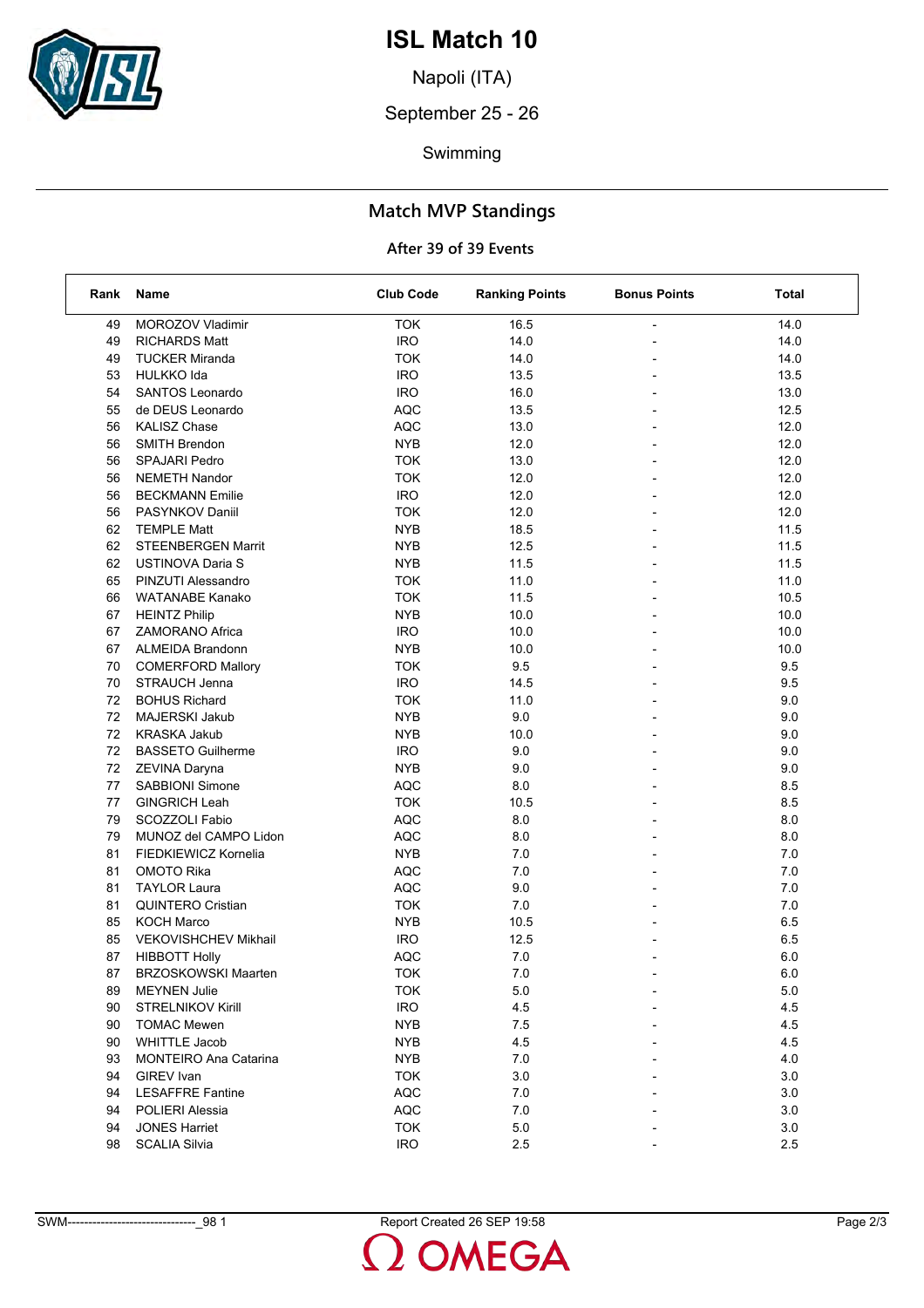

Napoli (ITA)

September 25 - 26

Swimming

### **Match MVP Standings**

| Rank | Name               | <b>Club Code</b> | <b>Ranking Points</b> | <b>Bonus Points</b>      | Total |
|------|--------------------|------------------|-----------------------|--------------------------|-------|
| 99   | VASEY Sarah        | <b>NYB</b>       | 5.0                   | $\overline{\phantom{0}}$ | 2.0   |
| 99   | AOKI Tomomi        | TOK              | 2.0                   | $\overline{\phantom{0}}$ | 2.0   |
| 101  | POGGIO Federico    | ток              | 1.5                   | $\overline{\phantom{0}}$ | 1.5   |
| 102  | <b>WILD Cassie</b> | TOK              | 1.0                   | $\overline{\phantom{0}}$ | 1.0   |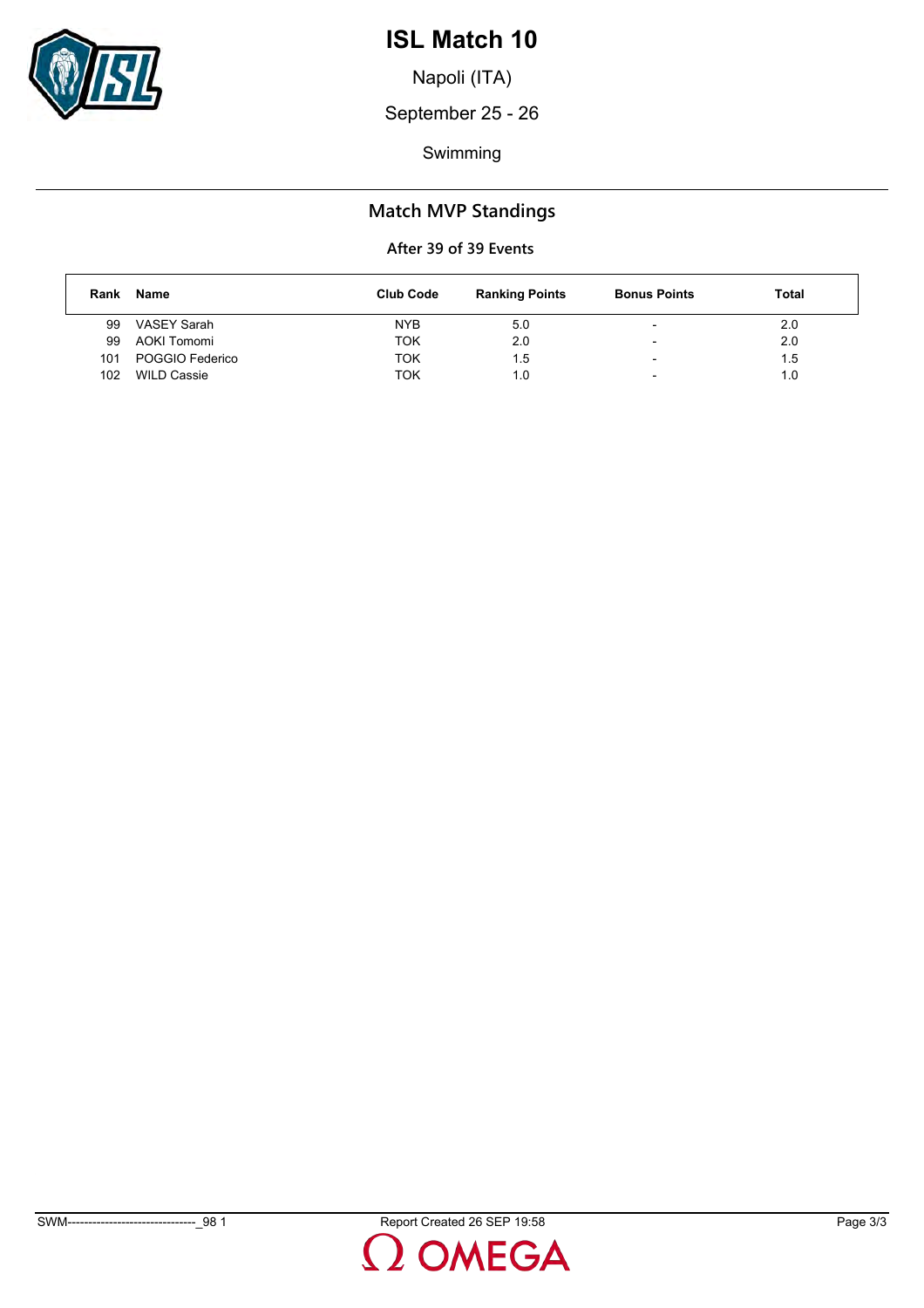

Napoli (ITA)

September 25 - 26

Swimming

## **Season Clubs Points**

| Rank | Name                   | Club<br>Code |   |   |               |   |   |               |   |   |               | Match 1   Match 2   Match 3   Match 4   Match 5   Match 6   Match 7   Match 8   Match 9   Match 10 | <b>Total</b> |
|------|------------------------|--------------|---|---|---------------|---|---|---------------|---|---|---------------|----------------------------------------------------------------------------------------------------|--------------|
|      | <b>Energy Standard</b> | <b>ENS</b>   | 4 |   | 4             |   |   |               |   | 4 | 4             |                                                                                                    | 16           |
| 21   | Cali Condors           | <b>CAC</b>   |   | 4 |               | 4 |   | 3             | 4 |   |               |                                                                                                    | 15           |
|      | 3 London Roar          | <b>LON</b>   |   |   | 3             |   |   | 4             |   | 3 | 3             |                                                                                                    | 13           |
| 4 I  | <b>Toronto Titans</b>  | <b>TOR</b>   | 3 |   |               |   |   |               | 3 |   | $\mathcal{P}$ |                                                                                                    | 12           |
|      | 5   LA Current         | LAC.         |   | 3 |               | 3 | 3 |               |   | ◠ |               |                                                                                                    | 11           |
|      | 6   Aqua Centurions    | <b>AQC</b>   | 2 |   |               | ◠ |   | $\mathcal{P}$ |   |   |               | 4                                                                                                  | 10           |
|      | <b>Iron</b>            | <b>IRO</b>   |   |   | $\mathcal{P}$ |   |   |               | ◠ |   |               | ົ                                                                                                  | 8            |
| 81   | Tokyo Frog Kings       | <b>TOK</b>   |   | ⌒ |               |   |   |               |   |   |               | ◠                                                                                                  | 6            |
|      | 9 DC Trident           | <b>DCT</b>   |   |   |               |   | ⌒ |               |   |   |               |                                                                                                    | 5            |
|      | 10 NY Breakers         | <b>NYB</b>   |   |   |               |   |   |               |   |   |               |                                                                                                    | 4            |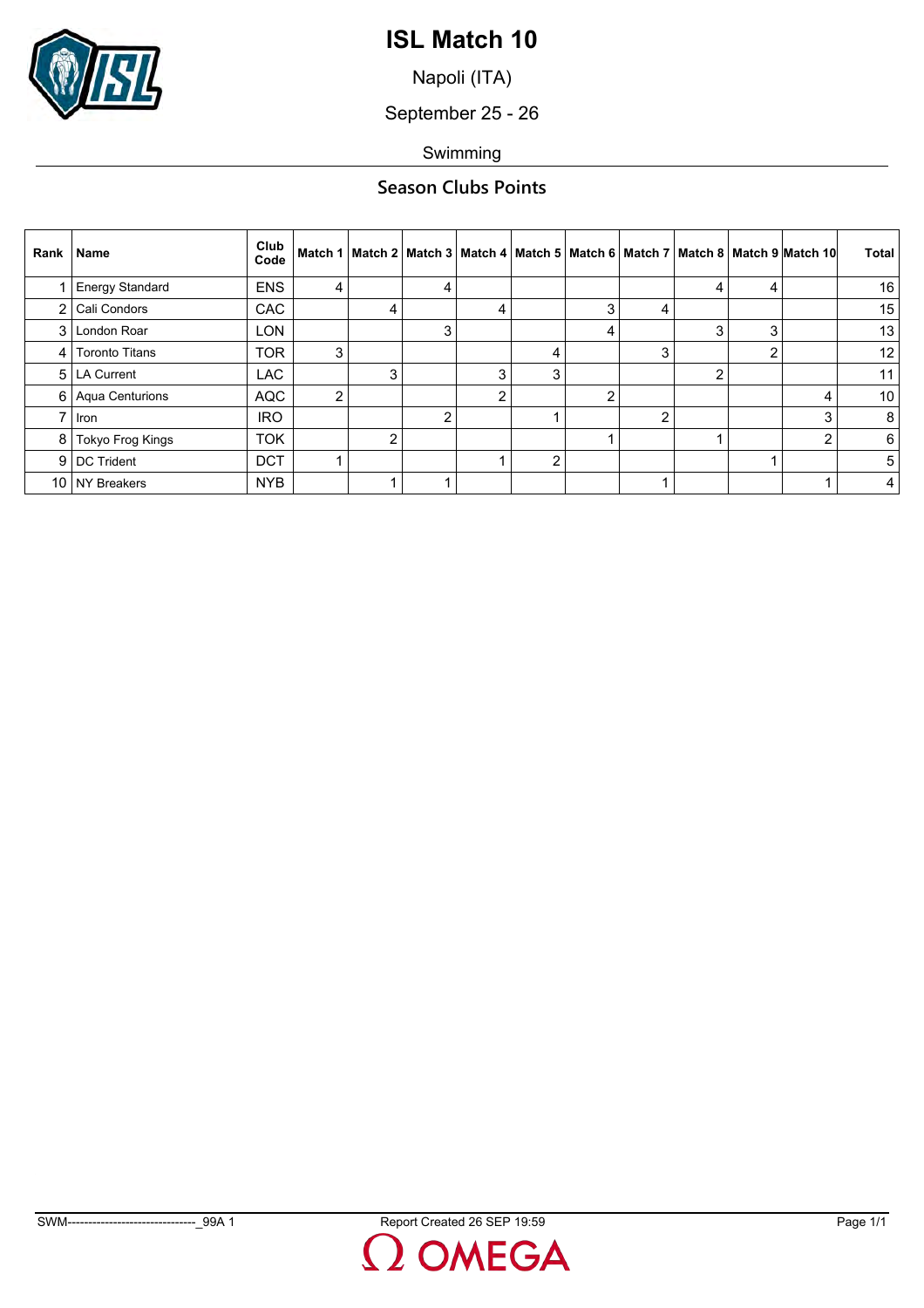

Napoli (ITA)

September 25 - 26

Swimming

| Rank            | Name                       | Club<br>Code | Match 1 |       |       |        |       |       |       |       |       | Match 2   Match 3   Match 4   Match 5   Match 6   Match 7   Match 8   Match 9   Match 10 | <b>Total</b> |
|-----------------|----------------------------|--------------|---------|-------|-------|--------|-------|-------|-------|-------|-------|------------------------------------------------------------------------------------------|--------------|
| 1               | <b>DRESSEL Caeleb</b>      | CAC          |         | 93.00 |       | 112.50 |       | 27.50 |       |       |       |                                                                                          | 233.00       |
| $\overline{2}$  | <b>NELSON Beata</b>        | CAC          |         | 59.50 |       | 53.50  |       | 52.00 | 67.00 |       |       |                                                                                          | 232.00       |
|                 | 3   SJOSTROM Sarah         | <b>ENS</b>   | 60.50   |       | 77.50 |        |       |       |       | 45.00 | 45.50 |                                                                                          | 228.50       |
| 4               | HAUGHEY Siobhan            | <b>ENS</b>   | 51.00   |       | 78.00 |        |       |       |       | 44.50 | 53.50 |                                                                                          | 227.00       |
|                 | 5 SETO Daiya               | <b>TOK</b>   |         | 64.00 |       |        |       | 57.00 |       | 47.50 |       | 50.00                                                                                    | 218.50       |
|                 | 6 STEWART Coleman          | CAC          |         | 95.00 |       | 37.50  |       | 21.50 | 54.50 |       |       |                                                                                          | 208.50       |
| 7               | <b>DAHLIA Kelsi</b>        | CAC          |         | 34.50 |       | 58.50  |       | 52.50 | 40.00 |       |       |                                                                                          | 185.50       |
| 8               | <b>SCOTT Duncan</b>        | <b>LON</b>   |         |       | 44.00 |        |       | 48.00 |       | 52.00 | 39.00 |                                                                                          | 183.00       |
|                 | 9 SHYMANOVICH Ilya         | <b>ENS</b>   |         |       | 64.00 |        |       |       |       | 64.00 | 54.50 |                                                                                          | 182.50       |
| 10              | <b>KING Lilly</b>          | CAC          |         | 42.00 |       | 43.00  |       | 36.00 | 57.50 |       |       |                                                                                          | 178.50       |
| 11              | <b>WOOD Abbie</b>          | <b>NYB</b>   |         | 48.00 | 51.00 |        |       |       | 47.00 |       |       | 29.50                                                                                    | 175.50       |
| 12 <sup>2</sup> | <b>HANSSON Louise</b>      | <b>TOR</b>   | 46.50   |       |       |        | 57.50 |       | 37.25 |       | 28.50 |                                                                                          | 169.75       |
| 13              | <b>GUIDO Guilherme</b>     | LON          |         |       | 39.50 |        |       | 46.00 |       | 34.00 | 38.00 |                                                                                          | 157.50       |
| 14              | SHIELDS Tom                | LAC          |         | 29.00 |       | 37.50  | 46.00 |       |       | 44.25 |       |                                                                                          | 156.75       |
|                 | 15 WILM Ingrid             | LAC          |         | 19.50 |       | 35.00  | 39.50 |       |       | 57.00 |       |                                                                                          | 151.00       |
|                 | 16 RYLOV Evgeny            | <b>ENS</b>   | 48.50   |       |       |        |       |       |       | 37.50 | 60.50 |                                                                                          | 146.50       |
| 17              | <b>KROMOWIDJOJO Ranomi</b> | <b>IRO</b>   |         |       | 30.50 |        | 37.00 |       | 29.50 |       |       | 48.00                                                                                    | 145.00       |
|                 | 18   SEEMANOVA Barbora     | <b>IRO</b>   |         |       | 34.00 |        | 25.50 |       | 35.00 |       |       | 48.50                                                                                    | 143.00       |
| 19              | MASSE Kylie                | <b>TOR</b>   | 30.50   |       |       |        | 29.00 |       | 40.50 |       | 40.00 |                                                                                          | 140.00       |
| 20              | <b>WEITZEIL Abbey</b>      | LAC          |         | 41.50 |       | 41.50  | 23.00 |       |       | 29.00 |       |                                                                                          | 135.00       |
| 21              | <b>ATKINSON Alia</b>       | LON          |         |       | 31.00 |        |       | 21.50 |       | 37.50 | 42.50 |                                                                                          | 132.50       |
| 22              | <b>RESS Justin</b>         | CAC          |         | 36.00 |       | 31.50  |       | 27.50 | 36.50 |       |       |                                                                                          | 131.50       |
| $= 23$          | <b>ANDISON Bailey</b>      | <b>DCT</b>   | 22.00   |       |       | 38.00  | 30.00 |       |       |       | 41.00 |                                                                                          | 131.00       |
| $= 23$          | McKEON Emma                | <b>LON</b>   |         |       |       |        |       | 45.00 |       | 47.50 | 38.50 |                                                                                          | 131.00       |
| $= 25$          | le CLOS Chad               | <b>ENS</b>   | 46.50   |       | 29.50 |        |       |       |       | 24.50 | 28.00 |                                                                                          | 128.50       |
| $= 25$          | <b>TOUSSAINT Kira</b>      | <b>LON</b>   |         |       | 34.50 |        |       | 30.50 |       | 34.50 | 29.00 |                                                                                          | 128.50       |
| 27              | <b>CECCON Thomas</b>       | <b>AQC</b>   | 42.00   |       |       | 28.00  |       | 17.50 |       |       |       | 38.50                                                                                    | 126.00       |
| 28              | <b>HARVEY Mary-Sophie</b>  | <b>ENS</b>   | 20.50   |       | 32.00 |        |       |       |       | 38.50 | 34.50 |                                                                                          | 125.50       |
| 29              | <b>BROWN Erika</b>         | CAC          |         | 34.50 |       | 23.75  |       | 38.00 | 29.00 |       |       |                                                                                          | 125.25       |
|                 | 30   MARTINENGHI Nicolo    | AQC          | 29.00   |       |       | 28.50  |       | 26.00 |       |       |       | 35.00                                                                                    | 118.50       |
| 31              | <b>GLINTA Robert</b>       | <b>IRO</b>   |         |       | 23.50 |        | 23.50 |       | 37.00 |       |       | 34.00                                                                                    | 118.00       |
|                 | 32   KUSCH Marius          | <b>TOR</b>   | 27.75   |       |       |        | 29.50 |       | 34.00 |       | 25.00 |                                                                                          | 116.25       |
|                 | 33 GORBENKO Anastasia      | LAC          |         | 26.00 |       | 30.50  | 31.50 |       |       | 28.00 |       |                                                                                          | 116.00       |
|                 | 34   WASICK Kasia          | <b>TOR</b>   | 24.00   |       |       |        | 28.00 |       | 40.50 |       | 22.50 |                                                                                          | 115.00       |
|                 | 35   RAZZETTI Alberto      | <b>TOR</b>   | 25.00   |       |       |        | 23.00 |       | 34.00 |       | 30.00 |                                                                                          | 112.00       |
|                 | 36   MIRESSI Alessandro    | <b>AQC</b>   | 25.50   |       |       | 26.00  |       | 20.50 |       |       |       | 36.75                                                                                    | 108.75       |
| 37              | <b>WILSON Madison</b>      | <b>LAC</b>   |         | 29.50 |       | 44.50  | 34.50 |       |       |       |       |                                                                                          | 108.50       |
|                 | 38 FINK Nic                | CAC          |         |       |       | 34.50  |       | 30.00 | 43.00 |       |       |                                                                                          | 107.50       |
|                 | =39 CASTIGLIONI Arianna    | <b>AQC</b>   | 27.00   |       |       | 20.50  |       | 22.50 |       |       |       | 37.00                                                                                    | 107.00       |
| $= 39$          | CHIKUNOVA Evgenia          | <b>ENS</b>   | 27.50   |       | 34.00 |        |       |       |       | 20.00 | 25.50 |                                                                                          | 107.00       |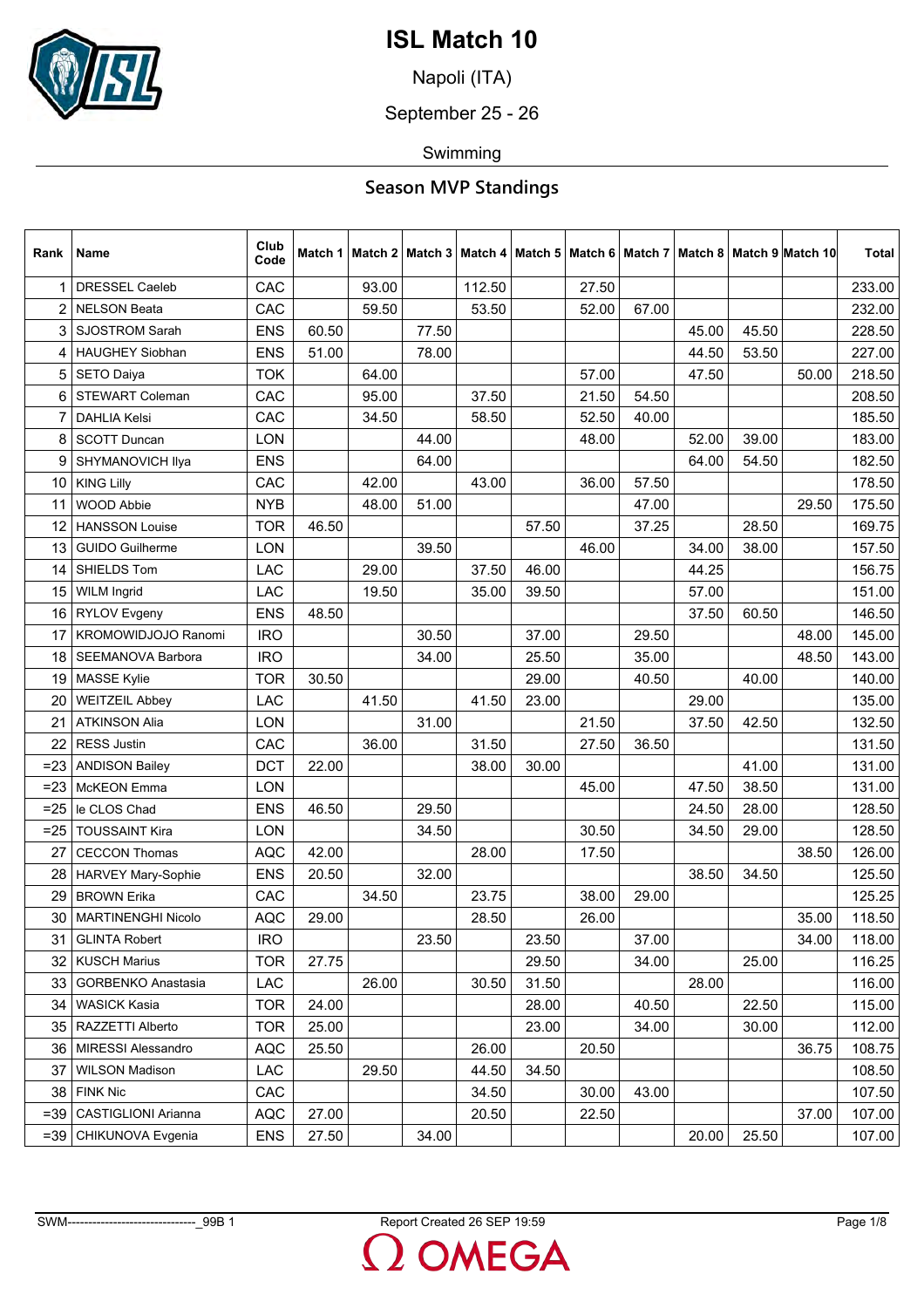

Napoli (ITA)

September 25 - 26

Swimming

| Rank   | Name                              | Club<br>Code | Match 1 |       |       |       |       |       |       |       |       | Match 2   Match 3   Match 4   Match 5   Match 6   Match 7   Match 8   Match 9  Match 10 | <b>Total</b> |
|--------|-----------------------------------|--------------|---------|-------|-------|-------|-------|-------|-------|-------|-------|-----------------------------------------------------------------------------------------|--------------|
| 41     | <b>SANTOS Nicholas</b>            | <b>IRO</b>   |         |       | 33.50 |       | 18.50 |       | 22.50 |       |       | 30.50                                                                                   | 105.00       |
| 42     | <b>KAMENEVA Mariia</b>            | <b>AQC</b>   | 26.50   |       |       | 23.50 |       | 23.50 |       |       |       | 31.00                                                                                   | 104.50       |
|        | 43 RYAN Shane                     | <b>TOR</b>   | 29.00   |       |       |       | 38.25 |       | 21.50 |       | 15.50 |                                                                                         | 104.25       |
| 44     | <b>MADDEN Paige</b>               | <b>TOK</b>   |         | 25.00 |       |       |       | 17.00 |       | 32.00 |       | 29.00                                                                                   | 103.00       |
| 45     | <b>KOSEKI Yasuhiro</b>            | <b>TOK</b>   |         | 38.00 |       |       |       | 23.50 |       | 20.00 |       | 21.00                                                                                   | 102.50       |
|        | $=46$ BARRATT Holly               | <b>AQC</b>   | 14.00   |       |       | 19.00 |       | 30.00 |       |       |       | 36.50                                                                                   | 99.50        |
| =46    | <b>VAZAIOS Andreas</b>            | <b>DCT</b>   | 19.00   |       |       | 28.00 | 32.00 |       |       |       | 20.50 |                                                                                         | 99.50        |
| 48     | <b>KAWAMOTO Takeshi</b>           | <b>TOK</b>   |         | 27.50 |       |       |       | 24.00 |       | 30.50 |       | 17.00                                                                                   | 99.00        |
| 49     | <b>OHASHI Yui</b>                 | <b>TOK</b>   |         | 21.00 |       |       |       | 33.00 |       | 14.00 |       | 30.50                                                                                   | 98.50        |
| 50     | SZABO Szebasztian                 | <b>AQC</b>   | 29.25   |       |       | 11.50 |       | 23.00 |       |       |       | 34.50                                                                                   | 98.25        |
| 51     | SANCHEZ Kayla                     | <b>TOR</b>   | 30.50   |       |       |       | 33.50 |       | 26.50 |       | 7.50  |                                                                                         | 98.00        |
| 52     | <b>LANZA Vini</b>                 | <b>LON</b>   |         |       | 38.75 |       |       | 27.50 |       | 14.50 | 17.00 |                                                                                         | 97.75        |
| $= 53$ | <b>DELOOF Ali</b>                 | <b>DCT</b>   | 23.00   |       |       | 25.50 | 25.50 |       |       |       | 20.50 |                                                                                         | 94.50        |
| $= 53$ | <b>IGARASHI Chihiro</b>           | <b>TOK</b>   |         | 31.50 |       |       |       | 24.50 |       | 19.50 |       | 19.00                                                                                   | 94.50        |
|        | 55 ATHERTON Minna                 | <b>LON</b>   |         |       | 25.00 |       |       | 35.50 |       | 10.00 | 23.50 |                                                                                         | 94.00        |
| 56     | <b>SCHWINGENSCHLOGL</b><br>Fabian | <b>TOR</b>   | 20.50   |       |       |       | 27.00 |       | 26.50 |       | 18.50 |                                                                                         | 92.50        |
| 57     | <b>SMITH Brendon</b>              | <b>NYB</b>   |         | 26.00 | 31.00 |       |       |       | 23.00 |       |       | 12.00                                                                                   | 92.00        |
|        | 58 di LIDDO Elena                 | <b>AQC</b>   | 15.00   |       |       | 16.50 |       | 21.00 |       |       |       | 39.00                                                                                   | 91.50        |
| 59     | SHKURDAI Anastasiya               | <b>ENS</b>   | 18.50   |       | 30.00 |       |       |       |       | 25.50 | 16.00 |                                                                                         | 90.00        |
| 60     | <b>HVAS Tomoe</b>                 | <b>LAC</b>   |         | 5.00  |       | 26.00 | 31.00 |       |       | 26.50 |       |                                                                                         | 88.50        |
| 61     | <b>COLEMAN Michelle</b>           | <b>TOR</b>   | 23.00   |       |       |       | 25.00 |       | 26.50 |       | 13.50 |                                                                                         | 88.00        |
| =62    | <b>KOLESNIKOV Kliment</b>         | <b>ENS</b>   | 19.00   |       | 31.00 |       |       |       |       | 11.50 | 23.25 |                                                                                         | 84.75        |
| $=62$  | PROUD Ben                         | <b>ENS</b>   | 14.00   |       | 24.25 |       |       |       |       | 21.00 | 25.50 |                                                                                         | 84.75        |
| 64     | <b>ORSI Marco</b>                 | <b>IRO</b>   |         |       | 20.50 |       | 29.00 |       | 15.50 |       |       | 19.50                                                                                   | 84.50        |
| 65     | <b>CHIMROVA Svetlana</b>          | <b>NYB</b>   |         | 26.00 | 16.50 |       |       |       | 16.50 |       |       | 25.00                                                                                   | 84.00        |
| $=66$  | <b>CHALMERS Kyle</b>              | <b>LON</b>   |         |       |       |       |       | 17.50 |       | 33.50 | 32.00 |                                                                                         | 83.00        |
| $=66$  | <b>GREENBANK Luke</b>             | <b>LON</b>   |         |       | 34.50 |       |       | 14.00 |       | 20.00 | 14.50 |                                                                                         | 83.00        |
| =66    | <b>SHANAHAN Katie</b>             | <b>LON</b>   |         |       | 20.00 |       |       | 24.00 |       | 23.00 | 16.00 |                                                                                         | 83.00        |
|        | 69   RIVOLTA Matteo               | <b>AQC</b>   | 18.50   |       |       | 21.00 |       | 8.00  |       |       |       | 35.00                                                                                   | 82.50        |
|        | 70 de BOER Thom                   | <b>IRO</b>   |         |       | 14.00 |       | 25.50 |       | 14.50 |       |       | 27.75                                                                                   | 81.75        |
|        | =71   MALYUTIN Martin             | <b>LAC</b>   |         | 18.50 |       | 22.50 | 21.50 |       |       | 19.00 |       |                                                                                         | 81.50        |
|        | $=71$ ZIRK Kregor                 | <b>ENS</b>   | 15.00   |       | 26.50 |       |       |       |       | 18.00 | 22.00 |                                                                                         | 81.50        |
|        | 73   DRESSEL Sherridon            | CAC          |         | 37.00 |       | 18.50 |       | 17.50 | 6.00  |       |       |                                                                                         | 79.00        |
| =74    | <b>CIAMPI Matteo</b>              | <b>AQC</b>   | 19.00   |       |       | 15.50 |       | 16.50 |       |       |       | 26.00                                                                                   | 77.00        |
|        | =74   PIERONI Blake               | <b>TOR</b>   | 21.50   |       |       |       | 22.50 |       | 27.00 |       | 6.00  |                                                                                         | 77.00        |
|        | 76   SCHEFFER Fernando            | <b>LAC</b>   |         | 29.50 |       | 20.00 | 19.50 |       |       | 7.50  |       |                                                                                         | 76.50        |
| $= 77$ | <b>KROON Luc</b>                  | <b>TOR</b>   | 13.00   |       |       |       | 15.00 |       | 26.00 |       | 22.00 |                                                                                         | 76.00        |
| $= 77$ | PEBLEY Jacob                      | <b>DCT</b>   | 16.00   |       |       | 22.00 | 25.00 |       |       |       | 13.00 |                                                                                         | 76.00        |
| $= 77$ | <b>TEMPLE Matt</b>                | <b>NYB</b>   |         | 20.50 | 21.50 |       |       |       | 22.50 |       |       | 11.50                                                                                   | 76.00        |
| 80     | <b>CARTER Dylan</b>               | <b>LON</b>   |         |       | 16.00 |       |       | 20.00 |       | 23.75 | 16.00 |                                                                                         | 75.75        |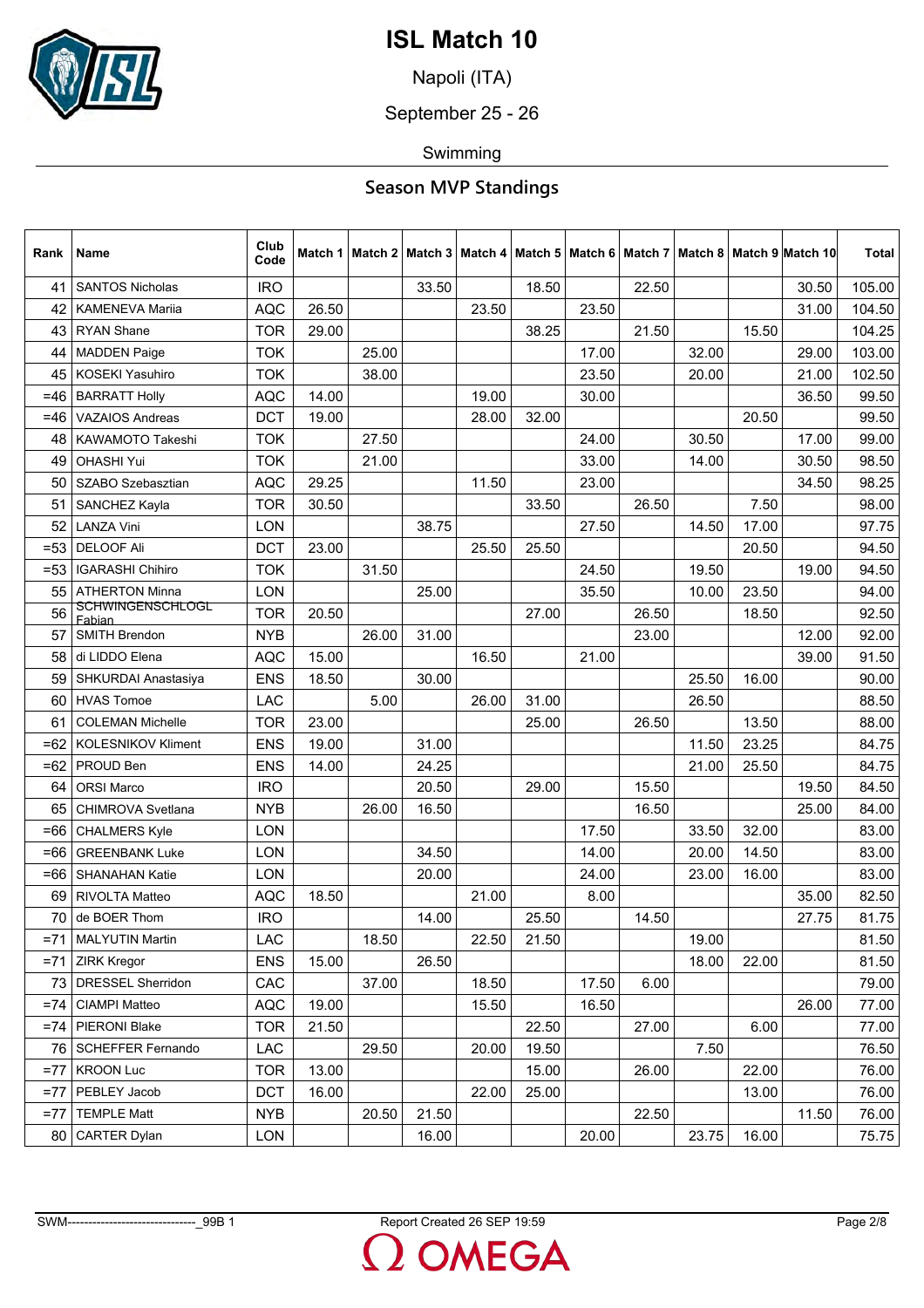

Napoli (ITA)

September 25 - 26

Swimming

| Rank   | Name                        | Club<br>Code |       |       |       |       |       |       |       |       |       | Match 1   Match 2   Match 3   Match 4   Match 5   Match 6   Match 7   Match 8   Match 9   Match 10 | <b>Total</b> |
|--------|-----------------------------|--------------|-------|-------|-------|-------|-------|-------|-------|-------|-------|----------------------------------------------------------------------------------------------------|--------------|
| 81     | <b>DELOOF Catie</b>         | <b>TOK</b>   |       |       |       |       |       | 17.00 |       | 30.00 |       | 28.00                                                                                              | 75.00        |
| $= 82$ | <b>BRATTON Lisa</b>         | <b>TOR</b>   | 21.50 |       |       |       | 16.50 |       | 18.00 |       | 18.00 |                                                                                                    | 74.00        |
| $= 82$ | <b>CARRARO</b> Martina      | <b>AQC</b>   | 22.00 |       |       | 15.50 |       | 15.50 |       |       |       | 21.00                                                                                              | 74.00        |
| $= 82$ | <b>NEALE Leah</b>           | <b>DCT</b>   | 19.00 |       |       | 21.50 | 13.00 |       |       |       | 20.50 |                                                                                                    | 74.00        |
| 85     | LITCHFIELD Joe              | <b>NYB</b>   |       | 16.50 | 14.00 |       |       |       | 22.00 |       |       | 20.50                                                                                              | 73.00        |
| 86     | <b>TARASEVICH Grigory</b>   | <b>TOK</b>   |       | 18.50 |       |       |       | 18.50 |       | 12.00 |       | 23.50                                                                                              | 72.50        |
| 87     | <b>NAKAMURA Katsumi</b>     | <b>LON</b>   |       |       | 8.00  |       |       | 39.50 |       | 14.50 | 10.00 |                                                                                                    | 72.00        |
| $= 88$ | <b>KNOX Finlay</b>          | <b>TOR</b>   | 13.00 |       |       |       | 13.00 |       | 21.00 |       | 24.00 |                                                                                                    | 71.00        |
| $= 88$ | <b>MACK Linnea</b>          | <b>DCT</b>   | 11.50 |       |       | 26.50 | 20.00 |       |       |       | 13.00 |                                                                                                    | 71.00        |
| =88    | McINTOSH Summer             | <b>TOR</b>   | 38.00 |       |       |       | 33.00 |       |       |       |       |                                                                                                    | 71.00        |
| 91     | PELLEGRINI Federica         | <b>AQC</b>   | 23.00 |       |       | 13.00 |       | 17.00 |       |       |       | 17.00                                                                                              | 70.00        |
| 92     | <b>HANNIS Molly</b>         | CAC          |       | 27.50 |       | 15.00 |       | 12.50 | 14.50 |       |       |                                                                                                    | 69.50        |
| 93     | <b>HARTING Zach</b>         | <b>DCT</b>   | 18.00 |       |       | 11.00 | 21.50 |       |       |       | 18.00 |                                                                                                    | 68.50        |
| $= 94$ | <b>BORODIN Ilia</b>         | <b>AQC</b>   | 17.00 |       |       | 19.00 |       | 11.00 |       |       |       | 21.00                                                                                              | 68.00        |
| $= 94$ | SMOLIGA Olivia              | CAC          |       |       |       | 19.50 |       | 30.50 | 18.00 |       |       |                                                                                                    | 68.00        |
| 96     | <b>GASSON Helena</b>        | LAC          |       | 18.00 |       | 18.25 | 22.00 |       |       | 9.50  |       |                                                                                                    | 67.75        |
| 97     | PICKREM Sydney              | <b>LON</b>   |       |       | 10.00 |       |       | 16.00 |       | 13.50 | 28.00 |                                                                                                    | 67.50        |
| $= 98$ | <b>DUMONT Valentine</b>     | LAC          |       | 26.00 |       | 15.00 | 9.50  |       |       | 15.50 |       |                                                                                                    | 66.00        |
| =98    | <b>FRANCA SILVA Felipe</b>  | <b>DCT</b>   | 14.00 |       |       | 13.50 | 23.50 |       |       |       | 15.00 |                                                                                                    | 66.00        |
| $= 98$ | JAKABOS Zsuzsanna           | <b>DCT</b>   | 21.00 |       |       | 8.00  | 12.00 |       |       |       | 25.00 |                                                                                                    | 66.00        |
| 101    | <b>DIENER Christian</b>     | LON          |       |       | 15.50 |       |       | 16.00 |       | 17.50 | 16.75 |                                                                                                    | 65.75        |
| $=102$ | <b>LIMA Felipe</b>          | <b>ENS</b>   | 16.00 |       | 14.50 |       |       |       |       | 17.00 | 18.00 |                                                                                                    | 65.50        |
| $=102$ | <b>TCHORZ Alicja</b>        | <b>NYB</b>   |       | 18.50 | 12.50 |       |       |       | 12.50 |       |       | 22.00                                                                                              | 65.50        |
| 104    | <b>COPE Tommy</b>           | <b>DCT</b>   | 22.00 |       |       | 13.00 | 16.00 |       |       |       | 14.00 |                                                                                                    | 65.00        |
| $=105$ | <b>BANIC Madeline</b>       | <b>ENS</b>   | 18.00 |       | 22.00 |       |       |       |       | 13.00 | 11.00 |                                                                                                    | 64.00        |
| $=105$ | <b>CIEPLUCHA Tessa</b>      | <b>TOR</b>   | 15.00 |       |       |       | 16.00 |       | 17.00 |       | 16.00 |                                                                                                    | 64.00        |
| 107    | <b>KAMMINGA Arno</b>        | <b>AQC</b>   | 16.00 |       |       | 15.50 |       | 7.50  |       |       |       | 24.50                                                                                              | 63.50        |
| $=108$ | <b>REITSHAMMER Bernhard</b> | <b>IRO</b>   |       |       | 17.00 |       | 14.00 |       | 17.00 |       |       | 15.00                                                                                              | 63.00        |
| $=108$ | <b>SANTOS Leonardo</b>      | <b>IRO</b>   |       |       | 20.00 |       | 14.00 |       | 16.00 |       |       | 13.00                                                                                              | 63.00        |
|        | $=110$ KALISZ Chase         | <b>AQC</b>   | 22.00 |       |       | 14.00 |       | 14.00 |       |       |       | 12.00                                                                                              | 62.00        |
|        | $=110$ PERSSON Erik         | IRO.         |       |       | 11.00 |       | 11.00 |       | 21.00 |       |       | 19.00                                                                                              | 62.00        |
|        | 112 WATTEL Marie            | LON          |       |       | 18.50 |       |       | 14.50 |       | 20.50 | 7.50  |                                                                                                    | 61.00        |
|        | 113   CHRISTOU Apostolos    | LAC          |       | 15.00 |       | 16.50 | 19.50 |       |       | 9.50  |       |                                                                                                    | 60.50        |
|        | $=$ 114   KRASKA Jakub      | NYB          |       | 9.00  | 22.50 |       |       |       | 19.50 |       |       | 9.00                                                                                               | 60.00        |
|        | $=114$ ROONEY Maxime        | <b>LAC</b>   |       | 7.00  |       | 12.00 | 22.50 |       |       | 18.50 |       |                                                                                                    | 60.00        |
|        | 116   SHCHEGOLEV Aleksandr  | <b>DCT</b>   |       |       |       | 17.50 | 19.50 |       |       |       | 22.50 |                                                                                                    | 59.50        |
| $=117$ | HULKKO Ida                  | <b>IRO</b>   |       |       | 14.00 |       | 15.50 |       | 16.00 |       |       | 13.50                                                                                              | 59.00        |
| $=117$ | ROTHBAUER Christopher       | <b>LAC</b>   |       | 17.00 |       | 14.00 | 19.50 |       |       | 8.50  |       |                                                                                                    | 59.00        |
|        | 119 GASTALDELLO Beryl       | LAC          |       | 13.00 |       | 19.00 | 12.50 |       |       | 14.00 |       |                                                                                                    | 58.50        |
| $=120$ | LITCHFIELD Max              | <b>TOR</b>   | 10.00 |       |       |       | 12.00 |       | 19.00 |       | 16.50 |                                                                                                    | 57.50        |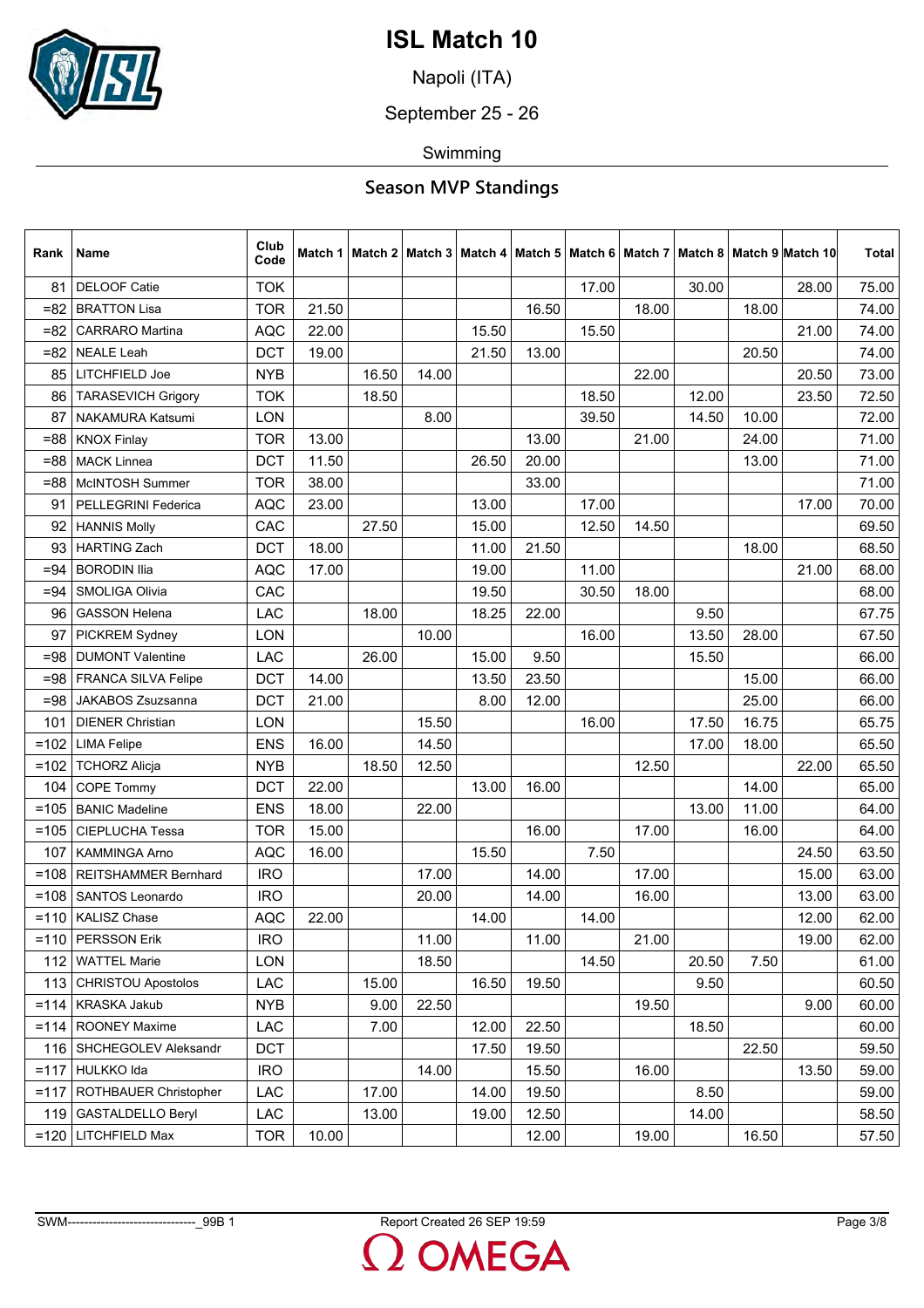

Napoli (ITA)

September 25 - 26

Swimming

| Rank    | Name                         | Club<br>Code | Match 1 |       |       |       |       |       |       |       |       | Match 2   Match 3   Match 4   Match 5   Match 6   Match 7   Match 8   Match 9  Match 10 | <b>Total</b> |
|---------|------------------------------|--------------|---------|-------|-------|-------|-------|-------|-------|-------|-------|-----------------------------------------------------------------------------------------|--------------|
| $=120$  | LOYNING Ingeborg             | <b>IRO</b>   |         |       | 16.00 |       | 9.50  |       | 4.50  |       |       | 27.50                                                                                   | 57.50        |
| 122     | UGOLKOVA Maria               | <b>IRO</b>   |         |       | 14.00 |       | 7.00  |       | 17.00 |       |       | 19.00                                                                                   | 57.00        |
| 123     | de DEUS Leonardo             | <b>AQC</b>   | 17.00   |       |       | 15.50 |       | 11.50 |       |       |       | 12.50                                                                                   | 56.50        |
| 124     | MELO Luiz Altamir            | <b>IRO</b>   |         |       | 22.00 |       | 15.00 |       | 0.00  |       |       | 19.00                                                                                   | 56.00        |
| 125     | <b>HOPKIN Anna</b>           | <b>DCT</b>   | 13.50   |       |       | 17.50 | 12.50 |       |       |       | 12.00 |                                                                                         | 55.50        |
|         | =126   FRANCESCHI Sara       | <b>LAC</b>   |         | 17.00 |       | 15.00 | 9.00  |       |       | 14.00 |       |                                                                                         | 55.00        |
| $=126$  | <b>MARTINEZ Jose Angel</b>   | CAC          |         | 17.00 |       | 6.00  |       | 7.00  | 25.00 |       |       |                                                                                         | 55.00        |
| 128     | <b>NEMETH Nandor</b>         | <b>TOK</b>   |         | 11.00 |       |       |       | 14.50 |       | 16.50 |       | 12.00                                                                                   | 54.00        |
| $=129$  | <b>SPAJARI Pedro</b>         | <b>TOK</b>   |         | 11.00 |       |       |       | 17.50 |       | 13.00 |       | 12.00                                                                                   | 53.50        |
| $=129$  | <b>TEMNIKOVA Maria</b>       | <b>DCT</b>   | 14.00   |       |       | 8.00  | 20.50 |       |       |       | 11.00 |                                                                                         | 53.50        |
| $=129$  | <b>THOMAS Alys</b>           | <b>IRO</b>   |         |       | 19.50 |       | 14.00 |       | 5.00  |       |       | 15.00                                                                                   | 53.50        |
| $=132$  | <b>LAZOR Annie</b>           | <b>LON</b>   |         |       | 14.50 |       |       | 13.00 |       | 12.00 | 13.50 |                                                                                         | 53.00        |
|         | =132   ROSENDAHL BACH Helena | <b>ENS</b>   | 9.00    |       | 15.00 |       |       |       |       | 14.00 | 15.00 |                                                                                         | 53.00        |
| $=132$  | <b>TUCKER Miranda</b>        | <b>TOK</b>   |         | 15.50 |       |       |       | 9.50  |       | 14.00 |       | 14.00                                                                                   | 53.00        |
|         | 135   PEDA Paulina           | <b>NYB</b>   |         | 12.50 | 9.50  |       |       |       | 9.00  |       |       | 21.50                                                                                   | 52.50        |
|         | 136   SAVARD Katerine        | CAC          |         | 14.00 |       | 9.00  |       | 15.00 | 14.00 |       |       |                                                                                         | 52.00        |
| 137     | <b>DELOOF Gabby</b>          | <b>TOK</b>   |         | 9.00  |       |       |       | 14.00 |       | 8.50  |       | 18.50                                                                                   | 50.00        |
|         | =138   BELONOGOFF Tatiana    | <b>DCT</b>   | 11.00   |       |       | 10.50 | 20.00 |       |       |       | 7.50  |                                                                                         | 49.00        |
| $=138$  | <b>TETZLOFF Aly</b>          | <b>TOK</b>   |         | 18.50 |       |       |       | 5.00  |       | 9.50  |       | 16.00                                                                                   | 49.00        |
| $=140$  | <b>HASSLER Julia</b>         | <b>TOR</b>   | 12.00   |       |       |       | 9.50  |       | 19.00 |       | 8.00  |                                                                                         | 48.50        |
| $= 140$ | <b>TEIJONSALO Fanny</b>      | <b>ENS</b>   | 5.50    |       | 15.50 |       |       |       |       | 18.00 | 9.50  |                                                                                         | 48.50        |
|         | 142   BECKMANN Emilie        | <b>IRO</b>   |         |       | 8.00  |       | 15.00 |       | 13.00 |       |       | 12.00                                                                                   | 48.00        |
| 143     | PASYNKOV Daniil              | <b>TOK</b>   |         | 8.50  |       |       |       | 15.00 |       | 12.00 |       | 12.00                                                                                   | 47.50        |
| 144     | SZTANDERA Dominika           | <b>TOR</b>   | 10.50   |       |       |       | 15.00 |       | 8.50  |       | 13.00 |                                                                                         | 47.00        |
|         | 145   PINZUTI Alessandro     | <b>TOK</b>   |         | 14.00 |       |       |       | 10.00 |       | 11.00 |       | 11.00                                                                                   | 46.00        |
| $= 146$ | NAZIEBLO Klaudia             | <b>DCT</b>   | 11.50   |       |       | 14.00 | 12.50 |       |       |       | 7.50  |                                                                                         | 45.50        |
|         | =146   NTOUNTOUNAKI Anna     | <b>LAC</b>   |         | 8.50  |       | 11.00 | 14.50 |       |       | 11.50 |       |                                                                                         | 45.50        |
|         | 148   PILATO Benedetta       | <b>ENS</b>   | 11.50   |       | 13.50 |       |       |       |       | 11.00 | 9.00  |                                                                                         | 45.00        |
| 149     | KISIL Yuri                   | <b>TOR</b>   | 11.00   |       |       |       | 20.25 |       | 9.50  |       | 3.50  |                                                                                         | 44.25        |
|         | $=150$ CORDES Kevin          | CAC          |         | 18.00 |       | 9.00  |       | 8.00  | 9.00  |       |       |                                                                                         | 44.00        |
|         | =150   MOROZOV Vladimir      | <b>TOK</b>   |         |       |       |       |       | 14.00 |       | 16.00 |       | 14.00                                                                                   | 44.00        |
|         | $=150$ RENSHAW Molly         | <b>NYB</b>   |         | 5.50  | 7.00  |       |       |       | 14.50 |       |       | 17.00                                                                                   | 44.00        |
|         | =150   WATANABE Kanako       | <b>TOK</b>   |         | 10.00 |       |       |       | 7.00  |       | 16.50 |       | 10.50                                                                                   | 44.00        |
|         | 154   PEKARSKI Grigori       | <b>TOR</b>   | 19.00   |       |       |       | 6.50  |       | 11.00 |       | 7.00  |                                                                                         | 43.50        |
|         | =155 ANDRUSENKO Veronika     | <b>IRO</b>   |         |       | 5.50  |       | 6.00  |       | 13.00 |       |       | 18.50                                                                                   | 43.00        |
|         | $=155$ KOCH Marco            | <b>NYB</b>   |         | 14.00 | 10.00 |       |       |       | 12.50 |       |       | 6.50                                                                                    | 43.00        |
|         | =157   BOHUS Richard         | <b>TOK</b>   |         | 14.00 |       |       |       | 14.00 |       | 5.50  |       | 9.00                                                                                    | 42.50        |
|         | =157   PIJNENBURG Stan       | <b>NYB</b>   |         | 6.50  | 14.50 |       |       |       | 4.00  |       |       | 17.50                                                                                   | 42.50        |
|         | =157   ZHILKIN Andrey        | <b>ENS</b>   | 11.00   |       | 16.50 |       |       |       |       | 7.00  | 8.00  |                                                                                         | 42.50        |
|         | 160   COCCONCELLI Costanza   | <b>IRO</b>   |         |       | 6.00  |       | 5.50  |       | 8.50  |       |       | 22.00                                                                                   | 42.00        |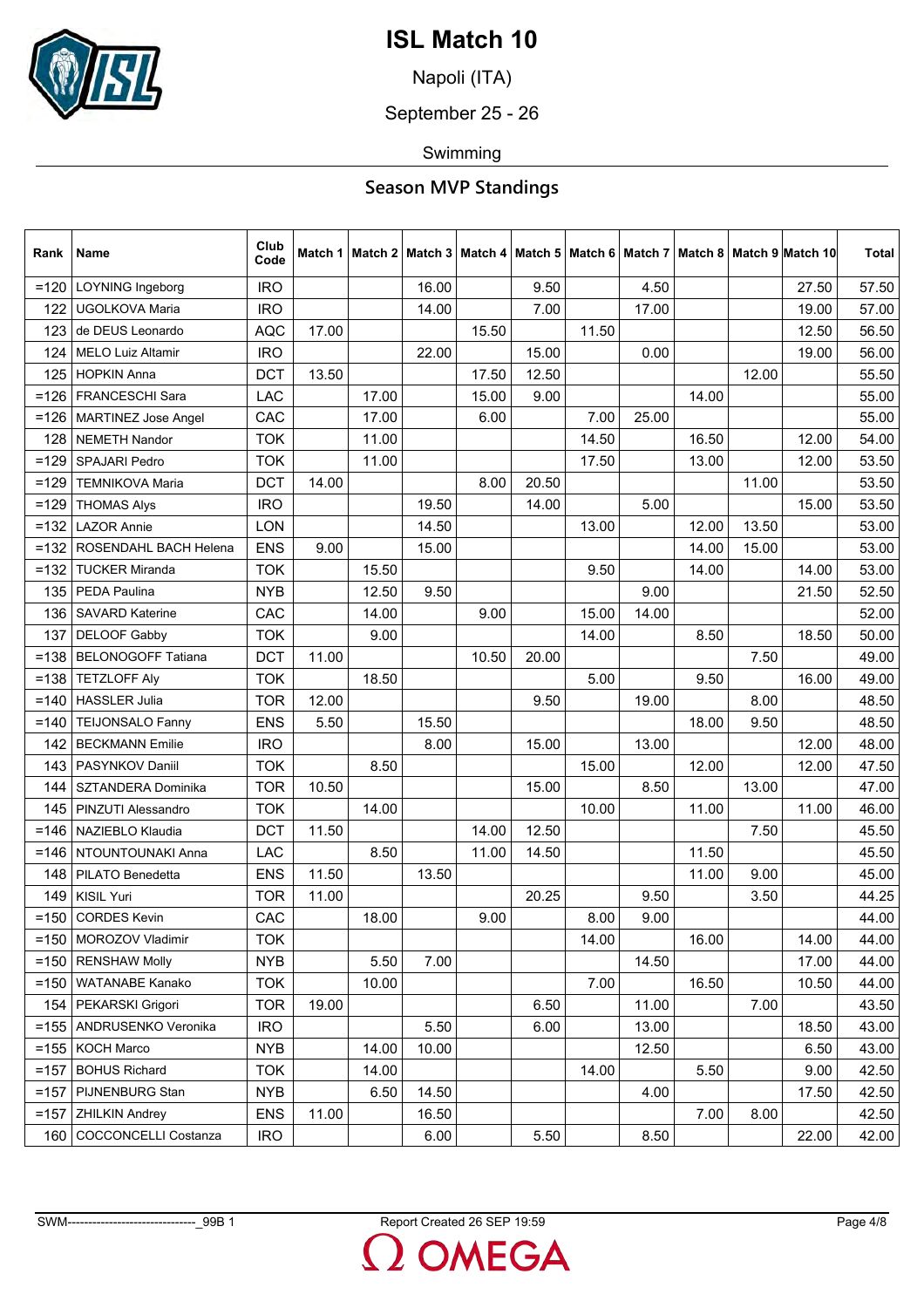

Napoli (ITA)

September 25 - 26

Swimming

| Rank    | Name                     | Club<br>Code | Match 1 |       |       |       |       |       |       |       |       | Match 2   Match 3   Match 4   Match 5   Match 6   Match 7   Match 8   Match 9  Match 10 | <b>Total</b> |
|---------|--------------------------|--------------|---------|-------|-------|-------|-------|-------|-------|-------|-------|-----------------------------------------------------------------------------------------|--------------|
| 161     | <b>GROTHE Zane</b>       | <b>DCT</b>   | 13.00   |       |       | 15.50 | 13.00 |       |       |       |       |                                                                                         | 41.50        |
| $=162$  | <b>MURDOCH Ross</b>      | <b>LON</b>   |         |       | 8.50  |       |       | 13.50 |       | 10.00 | 9.00  |                                                                                         | 41.00        |
| $=162$  | <b>RICHARDS Matt</b>     | <b>IRO</b>   |         |       | 11.00 |       | 6.50  |       | 9.50  |       |       | 14.00                                                                                   | 41.00        |
| 164     | STRAUCH Jenna            | <b>IRO</b>   |         |       | 14.00 |       | 13.00 |       | 4.00  |       |       | 9.50                                                                                    | 40.50        |
| $= 165$ | CLARK Imogen             | LAC          |         | 9.00  |       | 5.00  | 15.00 |       |       | 10.50 |       |                                                                                         | 39.50        |
|         | =165   MORA Lorenzo      | <b>IRO</b>   |         |       | 7.00  |       | 1.00  |       | 14.00 |       |       | 17.50                                                                                   | 39.50        |
| $= 165$ | MORIMOTO Teppei          | <b>LON</b>   |         |       | 18.00 |       |       | 10.00 |       | 11.50 |       |                                                                                         | 39.50        |
| $= 168$ | <b>APPLE Zach</b>        | <b>DCT</b>   | 10.50   |       |       | 11.50 | 11.50 |       |       |       | 5.50  |                                                                                         | 39.00        |
| $= 168$ | <b>GRINEV Vladislav</b>  | <b>AQC</b>   | 11.00   |       |       | 7.50  |       | 4.50  |       |       |       | 16.00                                                                                   | 39.00        |
| $= 168$ | <b>MAJERSKI Jakub</b>    | <b>NYB</b>   |         | 9.00  | 10.00 |       |       |       | 11.00 |       |       | 9.00                                                                                    | 39.00        |
| $=171$  | <b>ALMEIDA Brandonn</b>  | <b>NYB</b>   |         | 9.50  | 9.00  |       |       |       | 10.00 |       |       | 10.00                                                                                   | 38.50        |
|         | =171   HEEMSKERK Femke   | <b>ENS</b>   |         |       |       |       |       |       |       | 14.50 | 24.00 |                                                                                         | 38.50        |
| $=171$  | <b>KOSTIN Oleg</b>       | CAC          |         | 20.50 |       | 9.00  |       | 4.00  | 5.00  |       |       |                                                                                         | 38.50        |
| $=174$  | <b>CIESLAK Marcin</b>    | CAC          |         | 11.00 |       | 2.00  |       | 10.00 | 15.00 |       |       |                                                                                         | 38.00        |
|         | $=174$ PUTS Jesse        | CAC          |         | 10.50 |       | 3.50  |       | 8.50  | 15.50 |       |       |                                                                                         | 38.00        |
| 176     | <b>INCERTI Zac</b>       | <b>LON</b>   |         |       | 12.50 |       |       | 14.00 |       | 5.00  | 6.00  |                                                                                         | 37.50        |
| $=177$  | di PIETRO Silvia         | <b>AQC</b>   | 4.50    |       |       | 12.50 |       | 6.00  |       |       |       | 14.00                                                                                   | 37.00        |
| $=177$  | <b>GINGRICH Leah</b>     | <b>TOK</b>   |         | 14.00 |       |       |       | 8.50  |       | 6.00  |       | 8.50                                                                                    | 37.00        |
| $=177$  | <b>HOFFER Ryan</b>       | <b>DCT</b>   | 9.00    |       |       | 3.50  | 16.00 |       |       |       | 8.50  |                                                                                         | 37.00        |
| $=177$  | SCOZZOLI Fabio           | <b>AQC</b>   | 10.00   |       |       | 6.00  |       | 13.00 |       |       |       | 8.00                                                                                    | 37.00        |
|         | 181 MILLER Cody          | <b>DCT</b>   |         |       |       |       | 19.50 |       |       |       | 16.50 |                                                                                         | 36.00        |
| 182     | <b>PRATT Cole</b>        | <b>TOR</b>   | 5.00    |       |       |       | 8.00  |       | 11.50 |       | 11.00 |                                                                                         | 35.50        |
| $=183$  | <b>DAVIES Georgia</b>    | <b>ENS</b>   | 14.00   |       | 14.50 |       |       |       |       |       | 6.50  |                                                                                         | 35.00        |
|         | =183 de WAARD Maaike     | CAC          |         | 21.00 |       | 2.00  |       |       | 12.00 |       |       |                                                                                         | 35.00        |
| $= 185$ | <b>ACEVEDO Javier</b>    | <b>LAC</b>   |         |       |       | 8.00  | 10.00 |       |       | 16.50 |       |                                                                                         | 34.50        |
| $= 185$ | MAJCHRZAK Kacper         | CAC          |         | 18.50 |       | 3.50  |       | 6.50  | 6.00  |       |       |                                                                                         | 34.50        |
| $=187$  | <b>McKEE</b> Anton       | <b>TOR</b>   | 13.50   |       |       |       | 7.50  |       | 8.00  |       | 5.00  |                                                                                         | 34.00        |
| $=187$  | <b>TAYLOR Laura</b>      | <b>AQC</b>   | 5.00    |       |       | 8.00  |       | 14.00 |       |       |       | 7.00                                                                                    | 34.00        |
| 189     | <b>HINDS Natalie</b>     | CAC          |         |       |       |       |       | 14.50 | 19.00 |       |       |                                                                                         | 33.50        |
|         | $=190$ HAYDEN Brent      | <b>TOR</b>   | 3.00    |       |       |       | 7.50  |       | 9.50  |       | 12.50 |                                                                                         | 32.50        |
|         | $=190$ HELD Ryan         | <b>LAC</b>   |         | 11.50 |       | 4.50  | 2.00  |       |       | 14.50 |       |                                                                                         | 32.50        |
|         | $=$ 190   MIGNON Clement | <b>ENS</b>   | 15.00   |       | 14.50 |       |       |       |       |       | 3.00  |                                                                                         | 32.50        |
|         | 193 MILDRED Edward       | <b>LON</b>   |         |       | 3.00  |       |       | 9.50  |       | 7.50  | 12.00 |                                                                                         | 32.00        |
|         | 194   STEENBERGEN Marrit | <b>NYB</b>   |         | 8.50  | 7.00  |       |       |       | 4.50  |       |       | 11.50                                                                                   | 31.50        |
|         | =195   EVANS Joanna      | <b>DCT</b>   | 9.00    |       |       | 15.50 | 6.50  |       |       |       | 0.00  |                                                                                         | 31.00        |
|         | =195 GUNES Viktoriya     | <b>ENS</b>   | 7.00    |       | 9.00  |       |       |       |       | 7.00  | 8.00  |                                                                                         | 31.00        |
| 197     | <b>SURKOVA Arina</b>     | <b>NYB</b>   |         | 6.50  | 11.50 |       |       |       | 12.50 |       |       |                                                                                         | 30.50        |
|         | 198 USTINOVA Daria S     | <b>NYB</b>   |         | 1.50  | 6.50  |       |       |       | 10.50 |       |       | 11.50                                                                                   | 30.00        |
|         | =199   BASSETO Guilherme | <b>IRO</b>   |         |       | 4.00  |       | 6.50  |       | 9.50  |       |       | 9.00                                                                                    | 29.00        |
|         | =199   BUKHOV Vladislav  | LAC          |         | 9.50  |       | 7.50  | 8.00  |       |       | 4.00  |       |                                                                                         | 29.00        |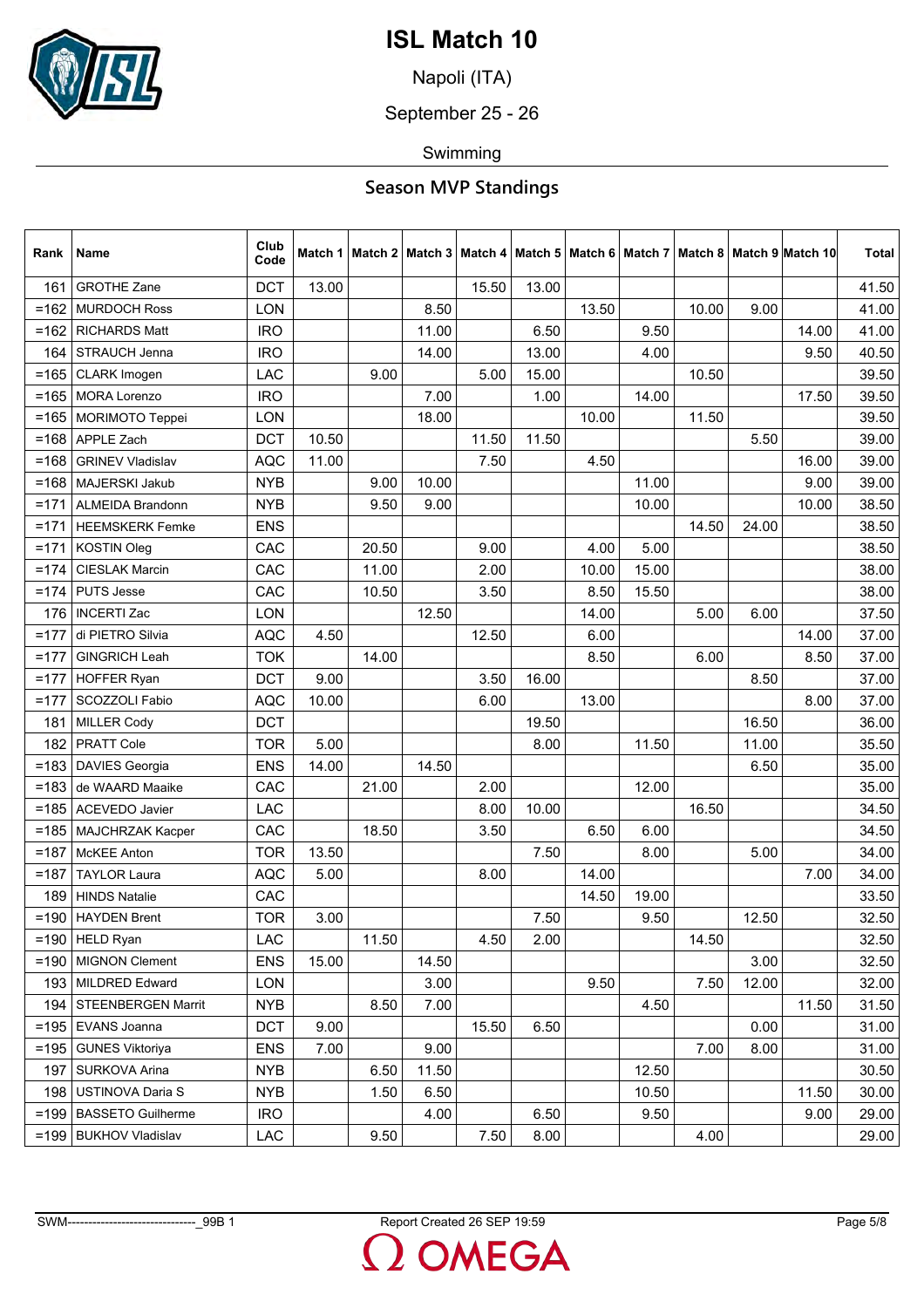

Napoli (ITA)

September 25 - 26

Swimming

| Rank    | Name                        | Club<br>Code | Match 1 |       |       |       |       |       |       |       |       | Match 2   Match 3   Match 4   Match 5   Match 6   Match 7   Match 8   Match 9  Match 10 | <b>Total</b> |
|---------|-----------------------------|--------------|---------|-------|-------|-------|-------|-------|-------|-------|-------|-----------------------------------------------------------------------------------------|--------------|
| $=199$  | <b>OMOTO Rika</b>           | <b>AQC</b>   | 8.00    |       |       | 6.00  |       | 8.00  |       |       |       | 7.00                                                                                    | 29.00        |
| $=202$  | <b>KULLMAN Leonie</b>       | CAC          |         | 13.00 |       | 5.00  |       | 4.00  | 6.00  |       |       |                                                                                         | 28.00        |
|         | =202 ZAMORANO Africa        | <b>IRO</b>   |         |       | 14.00 |       | 4.00  |       | 0.00  |       |       | 10.00                                                                                   | 28.00        |
| 204     | <b>SWANSON Charlie</b>      | <b>ENS</b>   | 9.50    |       | 4.00  |       |       |       |       | 9.00  | 4.00  |                                                                                         | 26.50        |
|         | 205   BALLO Stefano         | <b>AQC</b>   | 13.00   |       |       | 9.00  |       | 4.00  |       |       |       |                                                                                         | 26.00        |
|         | 206   BIANCHI Ilaria        | <b>LON</b>   |         |       | 6.00  |       |       | 5.00  |       | 7.00  | 7.50  |                                                                                         | 25.50        |
| $=207$  | <b>ANDERSON Freya</b>       | <b>LON</b>   |         |       |       |       |       | 11.00 |       | 5.50  | 8.50  |                                                                                         | 25.00        |
| $= 207$ | <b>NIKOLAEV Mark</b>        | <b>DCT</b>   |         |       |       | 12.00 | 7.00  |       |       |       | 6.00  |                                                                                         | 25.00        |
| $= 207$ | <b>QUINTERO Cristian</b>    | <b>TOK</b>   |         | 0.00  |       |       |       | 10.50 |       | 7.50  |       | 7.00                                                                                    | 25.00        |
| $=207$  | <b>WHITTLE Jacob</b>        | <b>NYB</b>   |         | 6.50  | 11.00 |       |       |       | 3.00  |       |       | 4.50                                                                                    | 25.00        |
| $=207$  | ZEVINA Daryna               | <b>NYB</b>   |         | 6.00  | 5.00  |       |       |       | 5.00  |       |       | 9.00                                                                                    | 25.00        |
|         | 212 HENIQUE Melanie         | <b>IRO</b>   |         |       |       |       |       |       | 3.25  |       |       | 21.50                                                                                   | 24.75        |
| $= 213$ | KUBOVA Simona               | <b>ENS</b>   | 6.00    |       | 4.00  |       |       |       |       | 10.00 | 4.50  |                                                                                         | 24.50        |
| $= 213$ | <b>SAKCI Emre</b>           | <b>IRO</b>   |         |       | 12.50 |       | 12.00 |       |       |       |       |                                                                                         | 24.50        |
|         | =215   BAKER Kathleen       | LAC          |         | 16.50 |       | 2.50  | 5.00  |       |       |       |       |                                                                                         | 24.00        |
|         | =215   DEVINE Abrahm        | LAC          |         | 5.00  |       | 14.00 | 5.00  |       |       | 0.00  |       |                                                                                         | 24.00        |
|         | $= 215$ ESCOBEDO Emily      | CAC          |         | 14.00 |       | 10.00 |       |       |       |       |       |                                                                                         | 24.00        |
|         | =215   POLIERI Alessia      | <b>AQC</b>   | 5.00    |       |       | 7.00  |       | 9.00  |       |       |       | 3.00                                                                                    | 24.00        |
| $= 215$ | SOROKINA Anastasia          | CAC          |         |       |       | 7.00  |       | 12.00 | 5.00  |       |       |                                                                                         | 24.00        |
|         | =215   STJEPANOVIC Velimir  | <b>DCT</b>   | 3.00    |       |       | 3.00  | 9.00  |       |       |       | 9.00  |                                                                                         | 24.00        |
|         | =221   HINDLEY Isabella     | <b>DCT</b>   | 6.50    |       |       | 3.00  | 6.00  |       |       |       | 8.00  |                                                                                         | 23.50        |
| $= 221$ | <b>SZARANEK Mark</b>        | CAC          |         | 7.00  |       | 5.50  |       | 3.00  | 8.00  |       |       |                                                                                         | 23.50        |
| $=223$  | <b>GROVES Madeline</b>      | <b>DCT</b>   | 2.50    |       |       |       | 5.00  |       |       |       | 15.50 |                                                                                         | 23.00        |
|         | $= 223$ LICON Will          | LAC          |         | 7.50  |       | 8.50  | 7.00  |       |       |       |       |                                                                                         | 23.00        |
| 225     | <b>BUSCH Kim</b>            | LON          |         |       | 11.00 |       |       | 8.00  |       | 2.00  | 1.50  |                                                                                         | 22.50        |
| $= 226$ | <b>BARRETT Adam</b>         | <b>ENS</b>   | 5.50    |       | 6.50  |       |       |       |       | 3.00  | 7.00  |                                                                                         | 22.00        |
|         | =226   BRZOSKOWSKI Maarten  | <b>TOK</b>   |         | 7.00  |       |       |       | 4.00  |       | 5.00  |       | 6.00                                                                                    | 22.00        |
| $= 226$ | <b>MACINNES Keanna</b>      | <b>TOK</b>   |         | 6.00  |       |       |       | 6.00  |       | 10.00 |       |                                                                                         | 22.00        |
| $= 226$ | <b>MANAUDOU Florent</b>     | <b>ENS</b>   |         |       |       |       |       |       |       | 8.00  | 14.00 |                                                                                         | 22.00        |
|         | =230   CHIERIGHINI Marcelo  | <b>AQC</b>   | 7.50    |       |       | 11.00 |       | 3.00  |       |       |       |                                                                                         | 21.50        |
|         | =230   FIEDKIEWICZ Kornelia | <b>NYB</b>   |         | 5.50  | 6.50  |       |       |       | 2.50  |       |       | 7.00                                                                                    | 21.50        |
|         | $= 230$   PINFOLD Brett     | LAC          |         | 4.50  |       | 5.50  | 7.00  |       |       | 4.50  |       |                                                                                         | 21.50        |
|         | =233   BRUHN Annika         | <b>DCT</b>   | 3.00    |       |       | 3.00  | 6.50  |       |       |       | 8.50  |                                                                                         | 21.00        |
|         | =233   LITHERLAND Jay       | <b>DCT</b>   | 5.00    |       |       | 7.00  |       |       |       |       | 9.00  |                                                                                         | 21.00        |
|         | $= 233$ MAHONEY Travis      | <b>ENS</b>   | 7.00    |       | 5.50  |       |       |       |       | 4.00  | 4.50  |                                                                                         | 21.00        |
|         | 236   HAAS Townley          | CAC          |         | 2.00  |       |       |       | 8.50  | 10.00 |       |       |                                                                                         | 20.50        |
| 237     | <b>DEMLER Kathrin</b>       | CAC          |         | 5.00  |       |       |       | 4.00  | 11.00 |       |       |                                                                                         | 20.00        |
|         | $= 238$   HEINTZ Philip     | <b>NYB</b>   |         | 0.00  | 1.50  |       |       |       | 8.00  |       |       | 10.00                                                                                   | 19.50        |
|         | =238   PIETRUSCHKA Marie    | CAC          |         | 7.00  |       | 5.00  |       | 4.00  | 3.50  |       |       |                                                                                         | 19.50        |
|         | $=$ 240 COMERFORD Mallory   | <b>TOK</b>   |         |       |       |       |       | 5.50  |       | 3.50  |       | 9.50                                                                                    | 18.50        |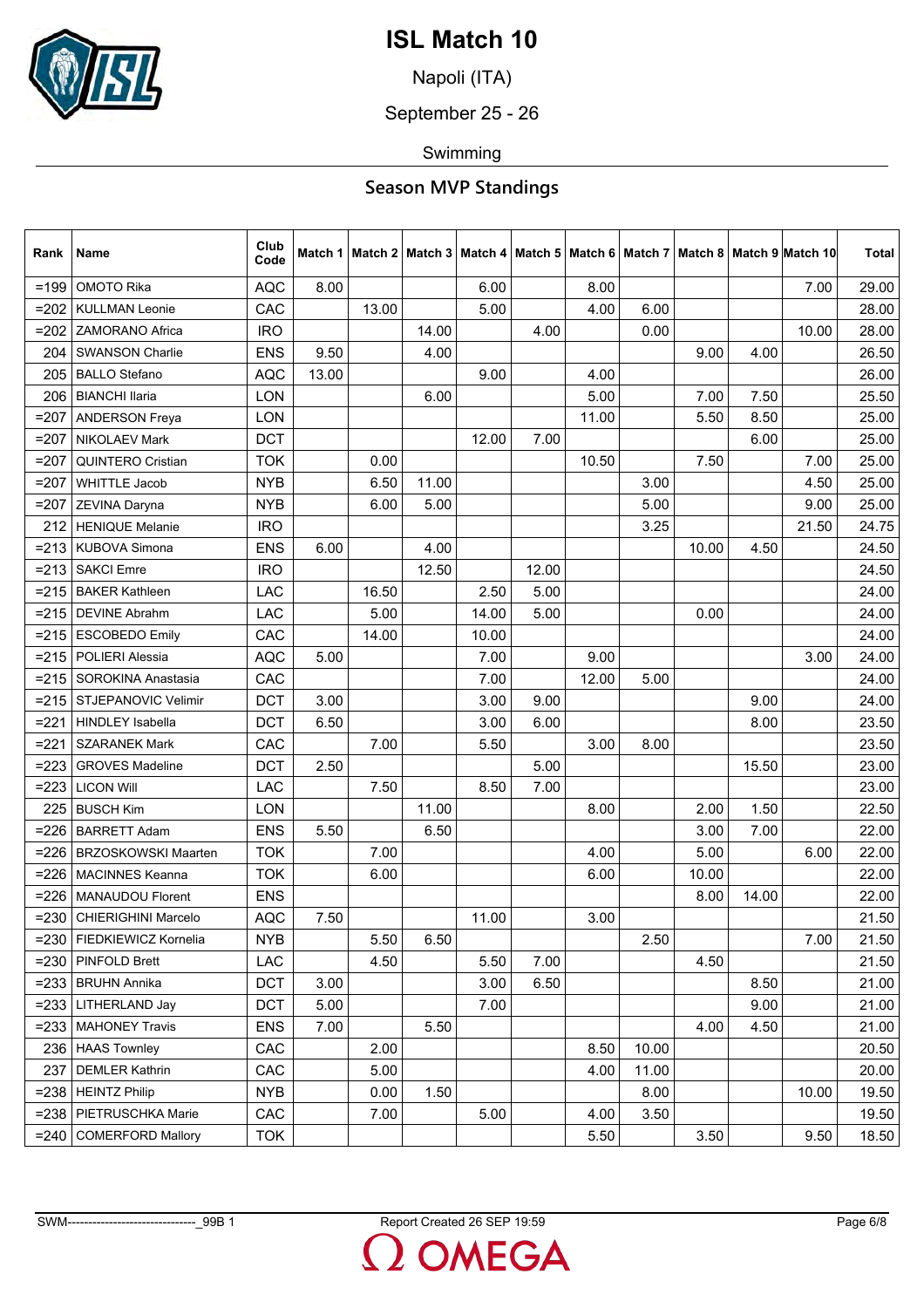

Napoli (ITA)

September 25 - 26

Swimming

| Rank    | Name                         | Club<br>Code | Match 1 |       | Match 2   Match 3   Match 4   Match 5   Match 6   Match 7 |      |      |      |       |      |      | ∣Match 8   Match 9  Match 10 | <b>Total</b> |
|---------|------------------------------|--------------|---------|-------|-----------------------------------------------------------|------|------|------|-------|------|------|------------------------------|--------------|
| $= 240$ | <b>VEKOVISHCHEV Mikhail</b>  | <b>IRO</b>   |         |       | 4.00                                                      |      | 3.50 |      | 4.50  |      |      | 6.50                         | 18.50        |
| $= 242$ | de TULLIO Marco              | <b>ENS</b>   | 6.00    |       | 9.00                                                      |      |      |      |       | 3.00 |      |                              | 18.00        |
|         | $=$ 242 STRELNIKOV Kirill    | <b>IRO</b>   |         |       |                                                           |      | 1.00 |      | 12.50 |      |      | 4.50                         | 18.00        |
| $= 244$ | <b>BAQLAH Khader</b>         | CAC          |         | 2.00  |                                                           | 4.00 |      | 0.00 | 11.00 |      |      |                              | 17.00        |
| $= 244$ | MUNOZ del CAMPO Lidon        | AQC          | 2.50    |       |                                                           | 4.00 |      | 2.50 |       |      |      | 8.00                         | 17.00        |
| $= 244$ | <b>STUPIN Max</b>            | <b>ENS</b>   | 5.00    |       | 4.00                                                      |      |      |      |       |      | 8.00 |                              | 17.00        |
| 247     | <b>WILLIAMS Brodie</b>       | CAC          |         | 11.00 |                                                           | 3.00 |      |      | 1.00  |      |      |                              | 15.00        |
| 248     | STEPHENS Laura               | <b>TOR</b>   | 2.50    |       |                                                           |      | 6.00 |      | 6.00  |      |      |                              | 14.50        |
|         | $= 249$ HOPE Lucy            | <b>NYB</b>   |         | 6.00  | 3.00                                                      |      |      |      | 5.00  |      |      | 0.00                         | 14.00        |
| $= 249$ | <b>LAHTINEN Laura</b>        | LON          |         |       | 8.00                                                      |      |      | 0.00 |       | 3.00 | 3.00 |                              | 14.00        |
| $= 249$ | <b>LESAFFRE Fantine</b>      | <b>AQC</b>   | 5.00    |       |                                                           | 0.00 |      | 6.00 |       |      |      | 3.00                         | 14.00        |
|         | =249   MONTEIRO Ana Catarina | <b>NYB</b>   |         | 5.00  | 5.00                                                      |      |      |      | 0.00  |      |      | 4.00                         | 14.00        |
| $= 249$ | <b>MURPHY Camden</b>         | DCT          | 8.50    |       |                                                           | 2.00 | 3.50 |      |       |      |      |                              | 14.00        |
| $= 254$ | SHEVTSOV Sergey              | <b>DCT</b>   | 4.50    |       |                                                           | 2.00 |      |      |       |      | 7.00 |                              | 13.50        |
| $= 254$ | <b>WOG Kelsey</b>            | <b>TOR</b>   | 0.50    |       |                                                           |      | 6.00 |      | 7.00  |      | 0.00 |                              | 13.50        |
| $= 256$ | <b>MUREZ Andi</b>            | <b>LON</b>   |         |       |                                                           |      |      |      |       | 9.00 | 4.00 |                              | 13.00        |
| $= 256$ | <b>TOMAC Mewen</b>           | <b>NYB</b>   |         |       |                                                           |      |      |      | 8.50  |      |      | 4.50                         | 13.00        |
| $= 256$ | <b>VALL Jessica</b>          | <b>ENS</b>   | 6.00    |       | 3.00                                                      |      |      |      |       | 4.00 | 0.00 |                              | 13.00        |
| 259     | <b>CORREIA Breno</b>         | LAC          |         | 3.00  |                                                           | 0.00 | 3.50 |      |       | 6.00 |      |                              | 12.50        |
| $= 260$ | <b>MEITZ Kaersten</b>        | <b>TOR</b>   |         |       |                                                           |      |      |      | 8.00  |      | 4.00 |                              | 12.00        |
| $= 260$ | <b>SCALIA Silvia</b>         | <b>IRO</b>   |         |       | 2.50                                                      |      | 5.00 |      | 2.00  |      |      | 2.50                         | 12.00        |
| $= 260$ | <b>WILLIAMSON Sam</b>        | LON          |         |       | 5.50                                                      |      |      | 4.50 |       | 2.00 | 0.00 |                              | 12.00        |
| 263     | QUAH Ting Wen                | <b>DCT</b>   | 4.50    |       |                                                           | 3.00 | 4.00 |      |       |      |      |                              | 11.50        |
|         | $= 264$ LELLIOTT Jay         | <b>TOR</b>   |         |       |                                                           |      |      |      | 11.00 |      | 0.00 |                              | 11.00        |
| $= 264$ | <b>MARSH Alyssa</b>          | LAC          |         | 10.00 |                                                           | 1.00 |      |      |       |      |      |                              | 11.00        |
| $= 264$ | TETEREVKOVA Kotryna          | LAC          |         |       |                                                           | 0.00 | 7.00 |      |       | 4.00 |      |                              | 11.00        |
| $= 267$ | <b>CARAMIGNOLI Martina</b>   | <b>AQC</b>   |         |       |                                                           | 4.00 |      | 6.00 |       |      |      |                              | 10.00        |
| $= 267$ | <b>MEYNEN Julie</b>          | <b>TOK</b>   |         | 0.00  |                                                           |      |      | 1.50 |       | 3.50 |      | 5.00                         | 10.00        |
| $= 269$ | <b>GIREV</b> Ivan            | <b>TOK</b>   |         | 6.00  |                                                           |      |      | 0.00 |       | 0.00 |      | 3.00                         | 9.00         |
|         | =269   PERIBONIO Tomas       | CAC          |         |       |                                                           | 4.00 |      | 5.00 | 0.00  |      |      |                              | 9.00         |
|         | =271   APOSTALON Anika       | <b>TOR</b>   | 8.50    |       |                                                           |      | 0.00 |      |       |      | 0.00 |                              | 8.50         |
|         | =271   SABBIONI Simone       | <b>AQC</b>   |         |       |                                                           |      |      |      |       |      |      | 8.50                         | 8.50         |
|         | 273   HIBBOTT Holly          | <b>AQC</b>   | 2.00    |       |                                                           |      |      |      |       |      |      | 6.00                         | 8.00         |
|         | 274 BILIS Simonas            | <b>ENS</b>   |         |       | 5.00                                                      |      |      |      |       | 2.00 |      |                              | 7.00         |
| 275     | <b>JONES Harriet</b>         | <b>TOK</b>   |         | 3.50  |                                                           |      |      | 0.00 |       | 0.00 |      | 3.00                         | 6.50         |
|         | =276   SIMONS Kenzo          | <b>LON</b>   |         |       | 4.00                                                      |      |      | 2.00 |       | 0.00 | 0.00 |                              | 6.00         |
|         | =276   VASEY Sarah           | <b>NYB</b>   |         | 0.00  |                                                           |      |      |      | 4.00  |      |      | 2.00                         | 6.00         |
|         | $=$ 278   BECKER Bowe        | <b>TOK</b>   |         | 5.50  |                                                           |      |      |      |       |      |      |                              | 5.50         |
|         | $= 278$ HILL Danielle        | <b>IRO</b>   |         |       | 3.00                                                      |      | 2.50 |      | 0.00  |      |      | 0.00                         | 5.50         |
|         | 280   HALL Candice           | <b>TOR</b>   |         |       |                                                           |      |      |      | 0.00  |      | 5.00 |                              | 5.00         |